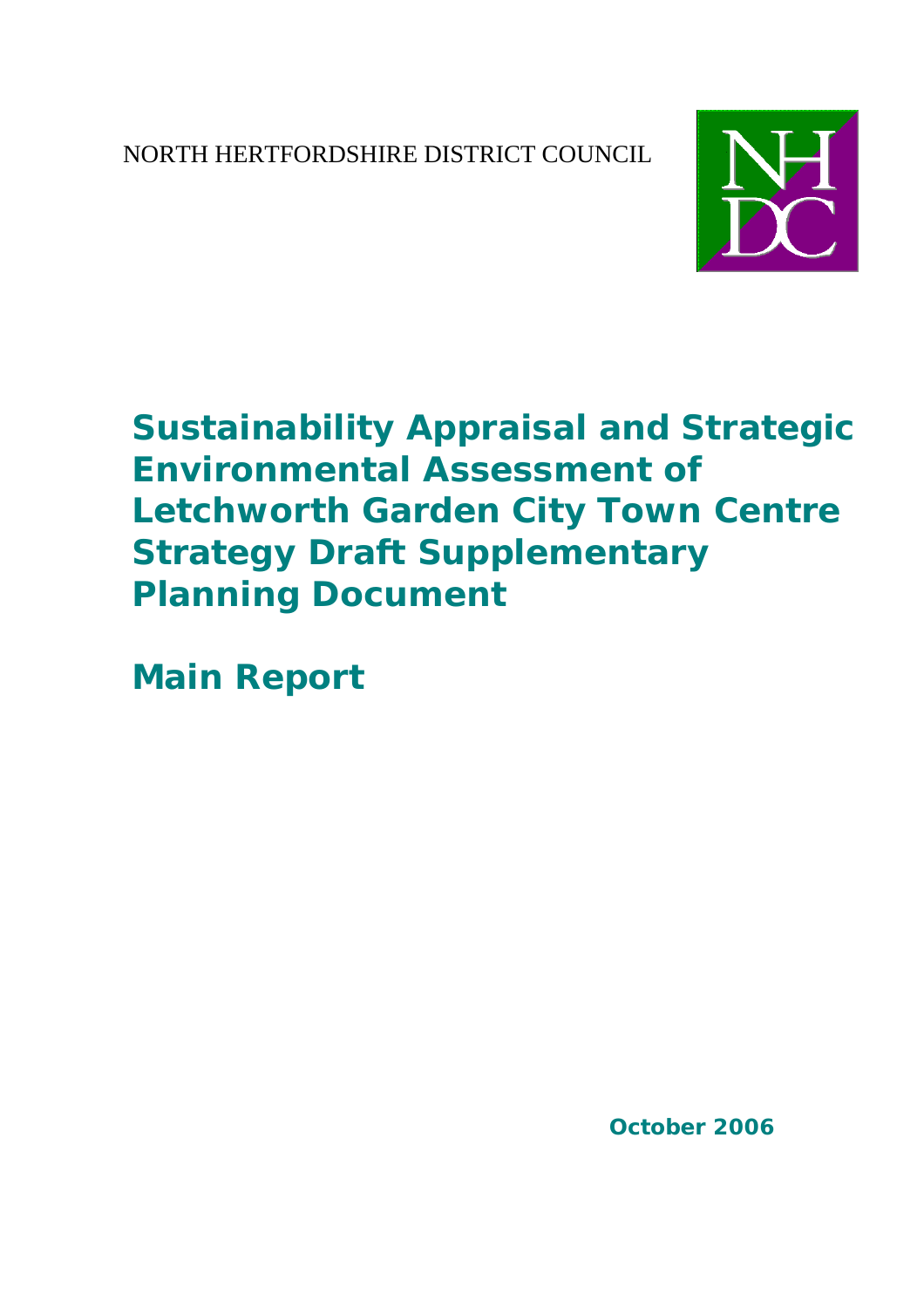**Sustainability Appraisal and Strategic Environmental Appraisal of North Hertfordshire Letchworth Garden City Town Centre Strategy Draft Supplementary Planning Document**

**Main Report**

### **A report by North Hertfordshire District Council**

### **October 2006**

Planning Policy & Projects North Hertfordshire District Council Council Offices Gernon Road Letchworth Garden City Hertfordshire SG6 3JF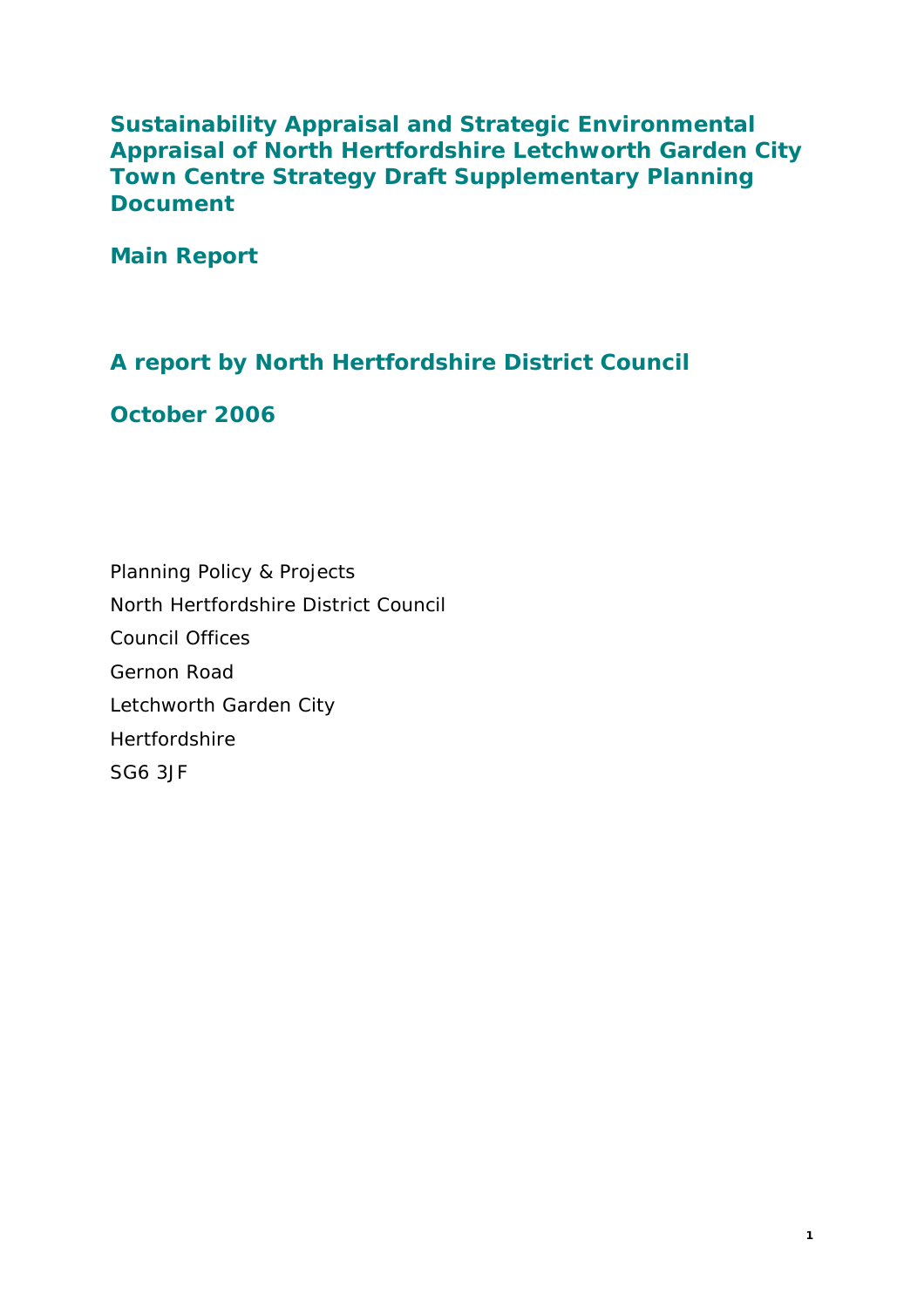### **1. Contents**

| 2.  | <b>Introduction</b>                                                                                                                                  | 5  |
|-----|------------------------------------------------------------------------------------------------------------------------------------------------------|----|
| 2.1 | <b>Background</b>                                                                                                                                    | 5  |
|     | 2.2 What is Sustainability Appraisal?                                                                                                                | 6  |
|     | 2.3 The Five Stages of Appraisal                                                                                                                     | 6  |
| 3.  | <b>Appraising the Draft</b>                                                                                                                          | 9  |
| 3.1 | How the Supplementary Planning Document fits into the Local<br><b>Development Framework</b>                                                          | 9  |
|     | 3.2 Further Guidance on Appraisal of Supplementary Planning<br><b>Documents</b>                                                                      | 10 |
|     | 3.3 The Appraisal Process to be used                                                                                                                 | 11 |
|     | 3.4 Appraisal Documents                                                                                                                              | 12 |
| 4.  | Appraisal of Saved Letchworth Garden City and Town                                                                                                   |    |
|     | <b>Centre Policies</b>                                                                                                                               | 15 |
|     | 4.1 Purpose of Appraising Saved Policy                                                                                                               | 15 |
|     | 4.2 Appraisal of Existing Policies                                                                                                                   | 15 |
|     | 4.3 Results of Appraisal                                                                                                                             | 16 |
| 5.  | <b>Testing the SPD Aims</b>                                                                                                                          | 17 |
|     | 5.1 Aims that do not conflict with SA objectives                                                                                                     | 17 |
|     | 5.2 Aims that do not conflict but rephrasing recommended                                                                                             | 18 |
|     | 5.3 Purpose of testing the SPD objectives                                                                                                            | 18 |
| 5.4 | <b>Results of appraisal</b>                                                                                                                          | 19 |
| 6.  | <b>Appraisal of Strategic Options</b>                                                                                                                | 20 |
|     | 6.1 Strategic Options for the SPD                                                                                                                    | 20 |
|     | 6.2 Purpose of appraising the options                                                                                                                | 20 |
|     | The appraisal process                                                                                                                                | 20 |
|     | Uncertainties in the appraisal                                                                                                                       | 21 |
|     | 6.3 Summary of Appraisal reults for the Options                                                                                                      | 21 |
|     | <b>Option A</b><br>Do not produce a SPD, but rely on the current policy (this is the<br>"business as usual option")                                  | 22 |
|     | <b>Option B</b><br>Produce a SPD based upon minimal change to the town centre.                                                                       | 22 |
|     | <b>Option C</b><br>Produce a SPD based upon improving the character and appearance of<br>the town centre and a moderate increase in retail provision | 23 |
|     | <b>Option D</b>                                                                                                                                      | 23 |
|     | Produce a SPD based upon major change in the town centre and on<br>maximising retail potential                                                       |    |
|     |                                                                                                                                                      |    |
|     | 6.4 Conclusions on the Preferred Option                                                                                                              | 24 |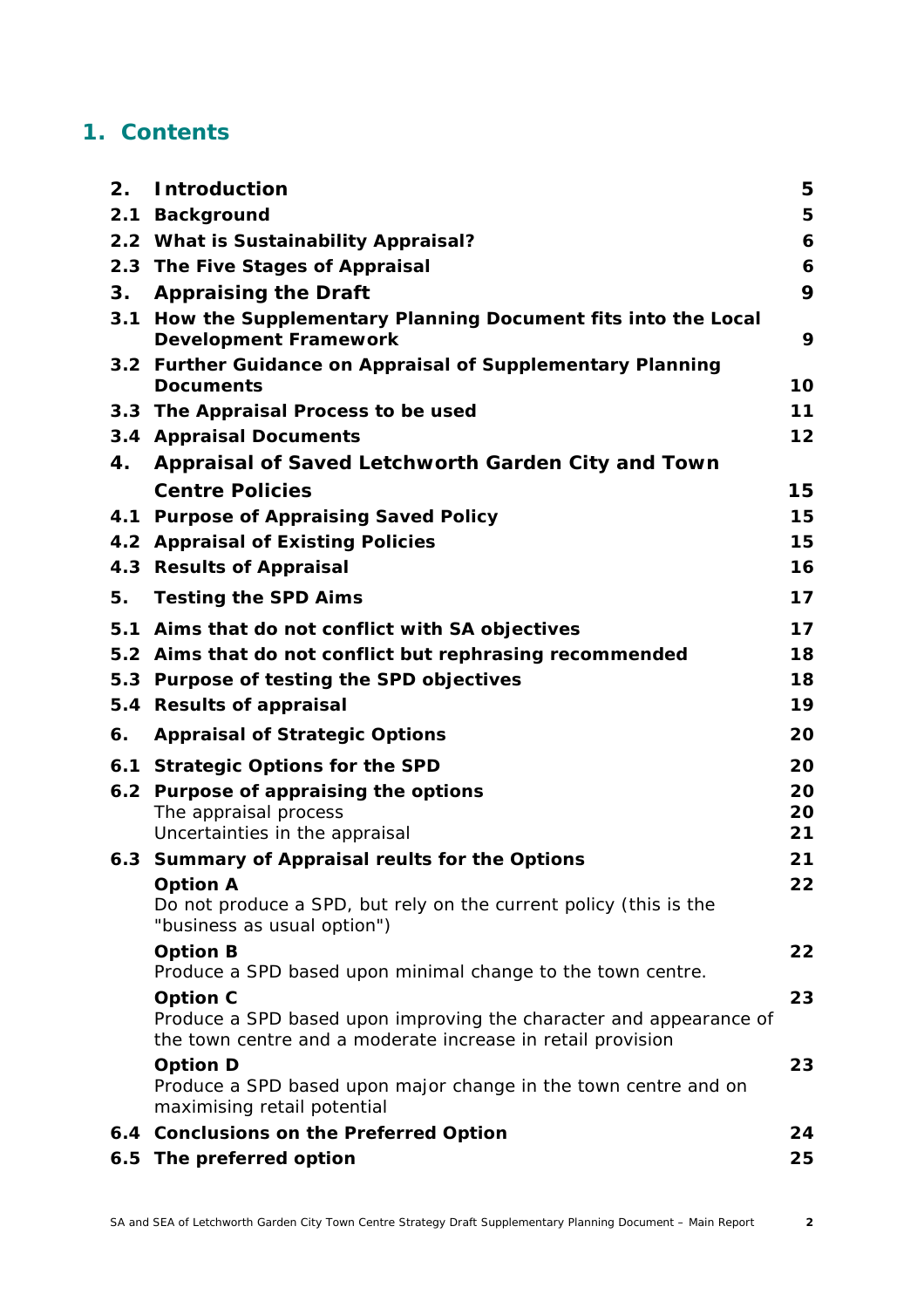|     | 6.6 Why this option was chosen                                                                                                | 25 |
|-----|-------------------------------------------------------------------------------------------------------------------------------|----|
| 7.  | <b>Appraisal of the Draft SPD</b>                                                                                             | 26 |
| 7.1 | <b>The Appraisal Process</b>                                                                                                  | 26 |
|     | Uncertainties in the appraisal                                                                                                | 26 |
|     | 7.2 Appraisal of the Preferred Option                                                                                         | 27 |
|     | Section 5: The Town Centre Boundary                                                                                           | 27 |
|     | Section 6: Garden City Conservation and Urban Design                                                                          | 27 |
|     | <b>Section 7: Retail and Change of Use - Development principles -</b>                                                         |    |
|     | <b>Retail Policies</b>                                                                                                        | 28 |
|     | <b>Section 7:</b> Retail and Change of Use – Development principles –                                                         |    |
|     | <b>Other Policies</b>                                                                                                         | 29 |
|     | Section 8: Transport and The Public Realm                                                                                     | 30 |
| 7.3 | <b>Appraisal of Opportunity Sites</b>                                                                                         | 31 |
|     | Opportunity Site LTC1: Arena Parade Eastcheap/Broadway Old Town<br>Hall and yard adjoining the Post Office                    | 32 |
|     | <b>Opportunity Sites LTC2:</b> The Wynd, Openshaw Way and adjoining                                                           |    |
|     | lands, and St Michael's House, Norton Way South                                                                               | 33 |
|     | <b>Opportunity Site LTC3: Garden Square Shopping Centre, adjoining</b>                                                        |    |
|     | car-park. Council Offices and public house Gernon Road and 28-74                                                              |    |
|     | (evens) Eastcheap                                                                                                             | 34 |
|     | Opportunity Site LTC4: Site at Junction of Gernon Road/                                                                       |    |
|     | Broadway                                                                                                                      | 35 |
|     | <b>Opportunity Site LTC5: Former Grammar School, and medical centre</b><br>and Plinston Hall, Broadway/Town Square            | 35 |
|     | <b>Opportunity Site LTC6:</b> Site at corner of South View and Town                                                           |    |
|     | Square/Broadway and Site LTC7: at corner of South View/Meadow                                                                 |    |
|     | Way and Town Square/Broadway Gardens                                                                                          | 36 |
|     | Opportunity Site LTC8: Letchworth Garden City Station, Station<br>Forecourt, car parks and war memorial area, Station Parade/ |    |
|     | <b>Dorchester House</b>                                                                                                       | 37 |
|     | <b>Opportunity Site LTC9: Garage 20 Station Road (Bennetts Garage -</b>                                                       |    |
|     | Ford Dealership) and Site LTC11: Railway land to the north of Station<br>Road                                                 | 38 |
| 7.4 | <b>Summary of the Appraisa Results</b>                                                                                        | 38 |
| 8.  | <b>Appendix 1 Key Sustainability Issues</b>                                                                                   | 40 |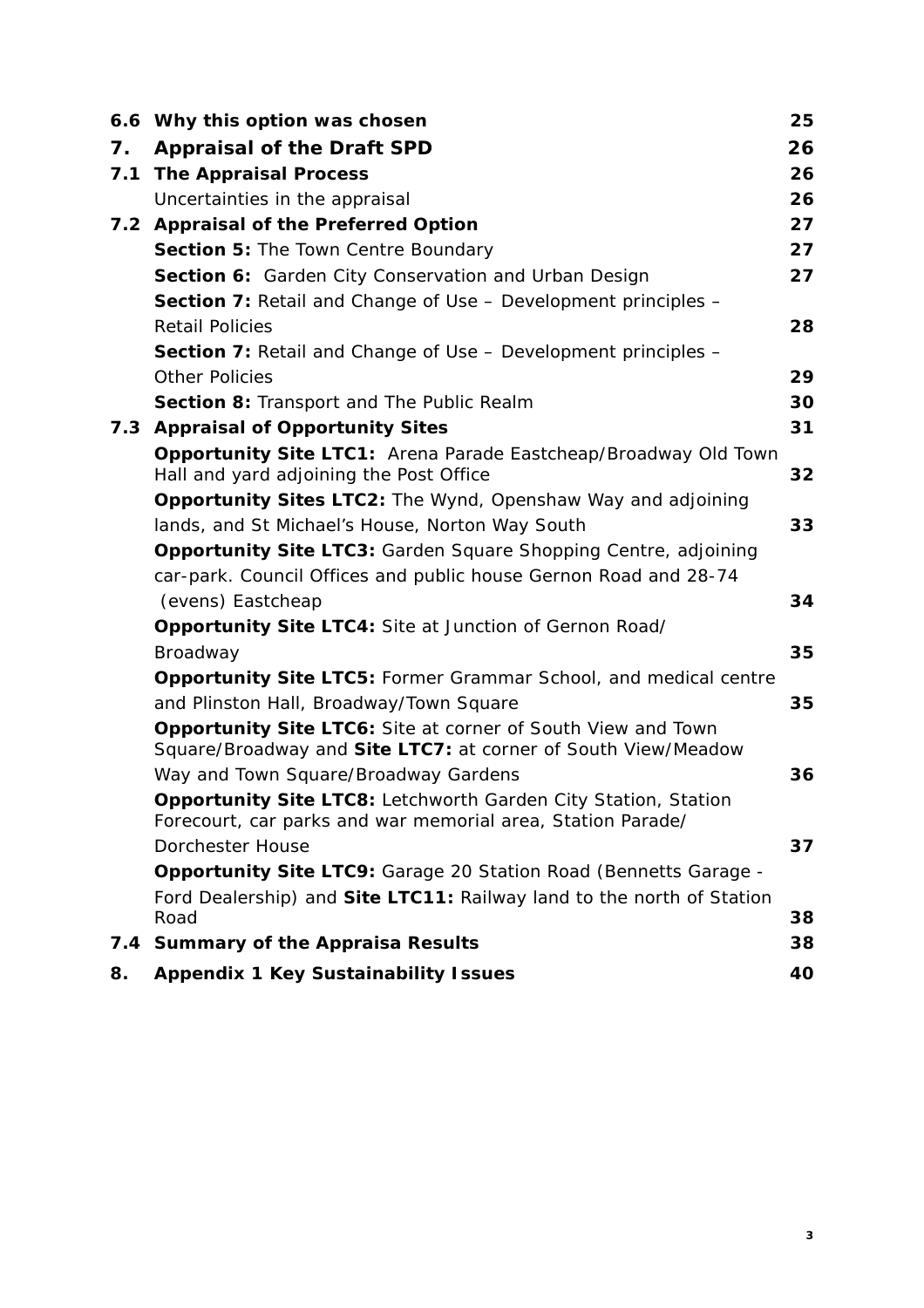### **List of other Appendices available in a separate document**

| <b>Appendix 2:</b> | <b>Context Review</b>                                                                              |
|--------------------|----------------------------------------------------------------------------------------------------|
| <b>Appendix 3:</b> | <b>Baseline Review</b>                                                                             |
| <b>Appendix 4:</b> | Matrices Testing the SPD Vision and Aims against the<br><b>Sustainability Appraisal Objectives</b> |
| Appendix 5:        | Matrices Appraising the Saved Policies and Strategic<br><b>Options</b>                             |
| Appendix 6:        | Matrices Appraising the Preferred Option Policies and<br><b>Opportunity Sites</b>                  |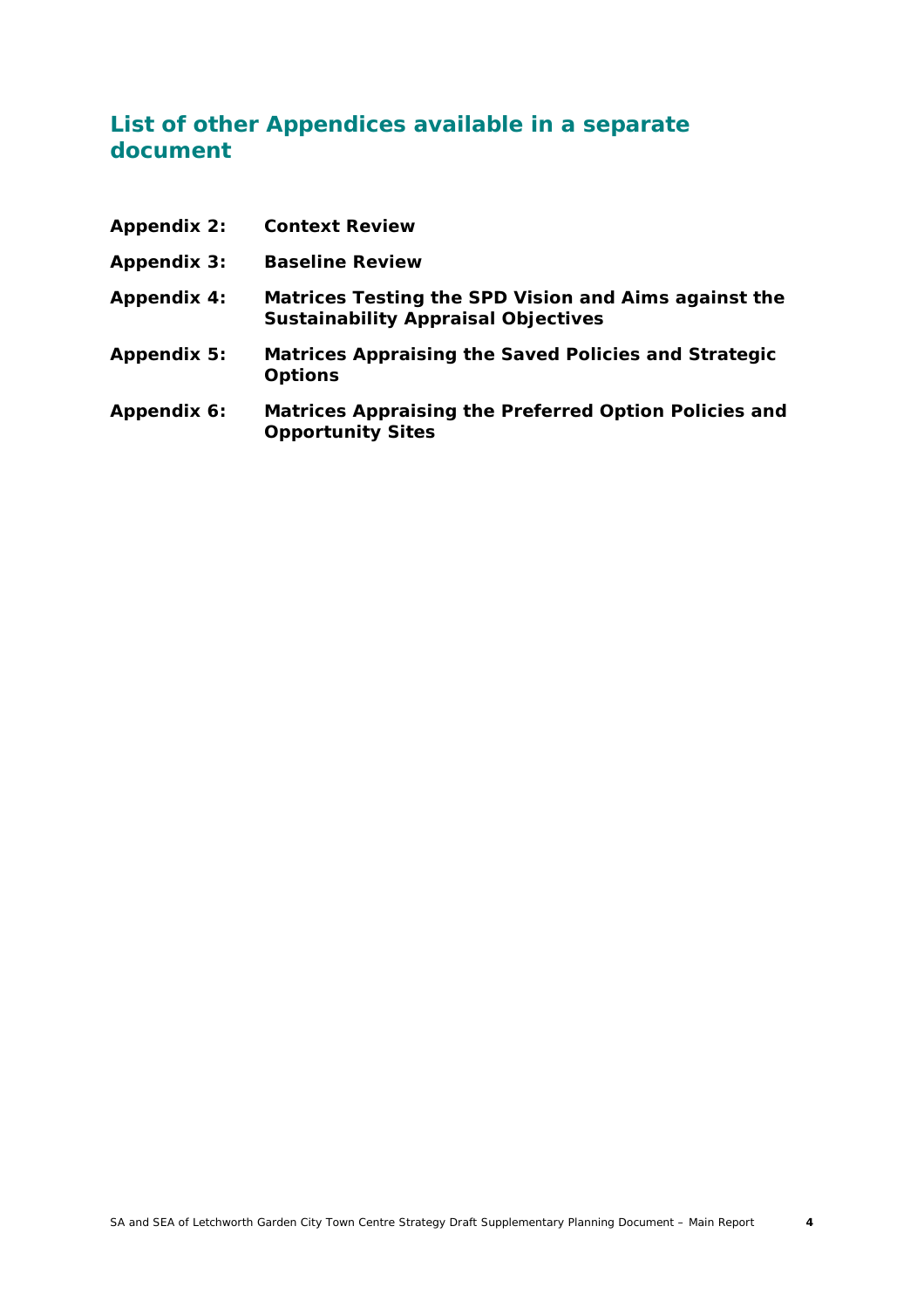# **2. Introduction**

### **2.1. Background**

This report describes the results of the appraisal of the aims and strategic options, for the Letchworth Garden City Town Centre Strategy draft Supplementary Planning Document.

Strategic Environmental Appraisal (SEA) is a process of identifying and evaluating the environmental impacts of a plan or programme. In 2001, the EU adopted Directive 2001/42/EC on the assessment of the effects of certain plans and programmes on the environment (referred to as the 'SEA Directive' in this report).

The Directive came into force in the UK on 21 July 2004 and applies to a range of English plans and programmes including Local Development Frameworks (LDFs). In North Hertfordshire, the LDF will replace the existing Local Plan.

Sustainability Appraisal (SA) extends the concept of SEA to include economic and social concerns. Under the Planning and Compulsory Purchase Act 2004, Local Authorities must undertake SA for each of their Development Plan Documents (DPDs) and Supplementary Planning Documents (SPDs) – the constituent parts of the LDF. SA is therefore a statutory requirement for all parts of the LDF along with SEA.

The Government has published Guidance<sup>1</sup> (referred to as "the Guidance" in this report) on undertaking SA of the Local Development Documents which comprise the Local Development Framework. The approach in the Guidance is to incorporate the requirements of the SEA Directive into a wider Sustainability Appraisal process.

<sup>1</sup> *Sustainability Appraisal of Regional Spatial Strategies and Local Development Documents: Guidance for Regional Planning Bodies and Local Planning Authorities* November 2005 ODPM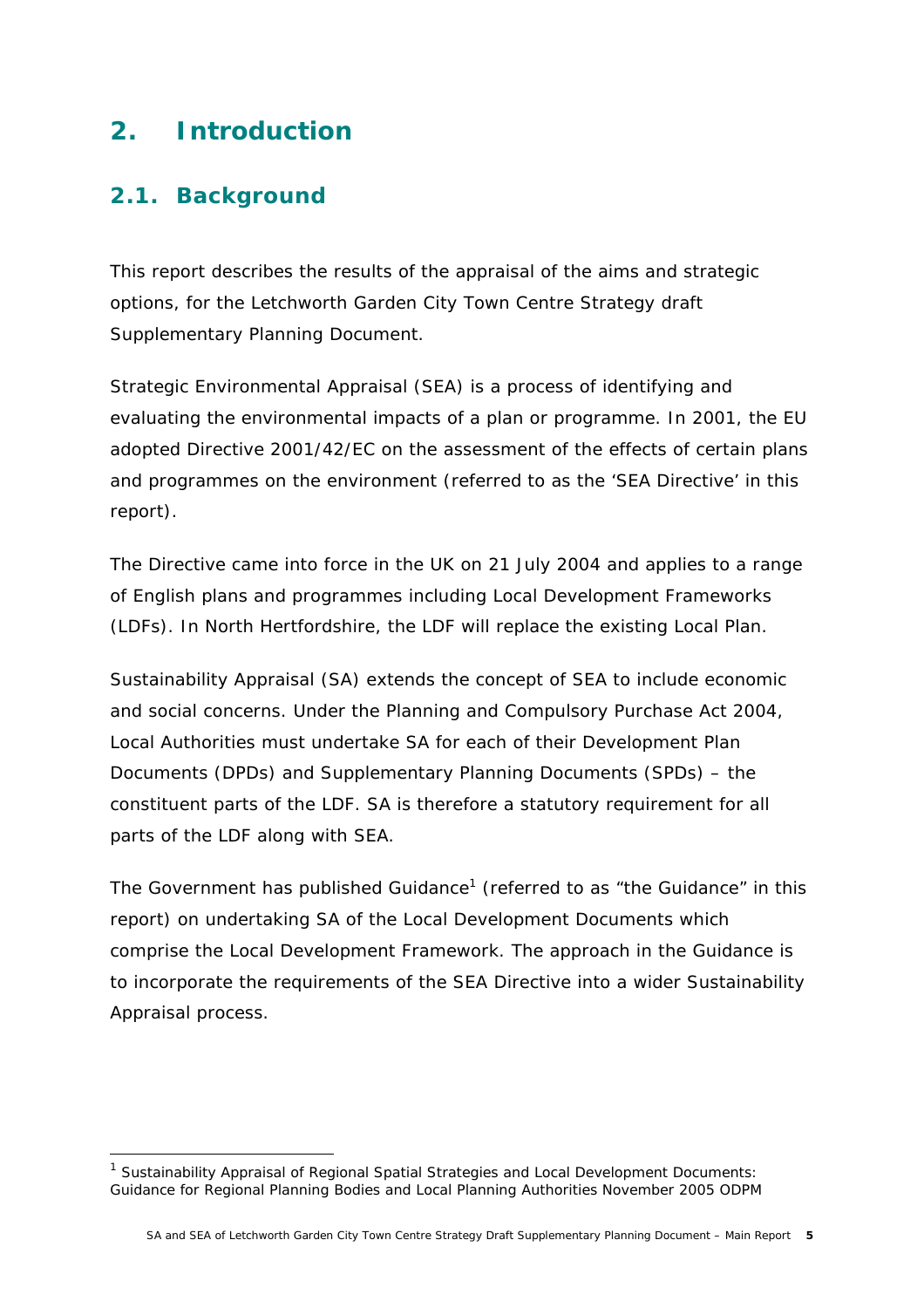### **2.2. What is Sustainability Appraisal?**

Sustainability appraisal is a systematic and iterative appraisal process, incorporating the requirements of the Strategic Environmental Assessment Directive. The main purpose of sustainability appraisal is to appraise the social, environmental and economic effects of plan strategies and policies, from the outset of the preparation process, so that decisions can be made that accord with the objectives of sustainable development.

*Planning Policy Statement 12 – Local Development Frameworks*

The aim of Sustainability Appraisal is to make sure that plans are doing as much as they can to support the delivery of social, economic and environmental objectives at the same time. Although planning authorities do their best to address these issues, it is easy to miss opportunities for better supporting social, economic and environmental objectives, and for reducing any conflicts. Sustainability Appraisal offers a systematic way for checking and improving on plans as they are being developed.

Ideally, as a result of the appraisal, conflicts with sustainability objectives will be removed, but this is not always possible. The conflicts and the decisions made must be explained in reports on the SA, and in consultations on the plan. As a result the public and other stakeholders will find it easier to appreciate the pros and cons of the plan and to make up their own minds about whether the planning authority has made the right decisions.

### **2.3. The Five Stages of Appraisal**

The national planning guidance on preparing Local Development Frameworks (PPS12) says that to be effective sustainability appraisal should be fully integrated into the plan-making process. It should be started as soon as a new or revised local development document is first considered, and should provide input at each stage when decisions are taken.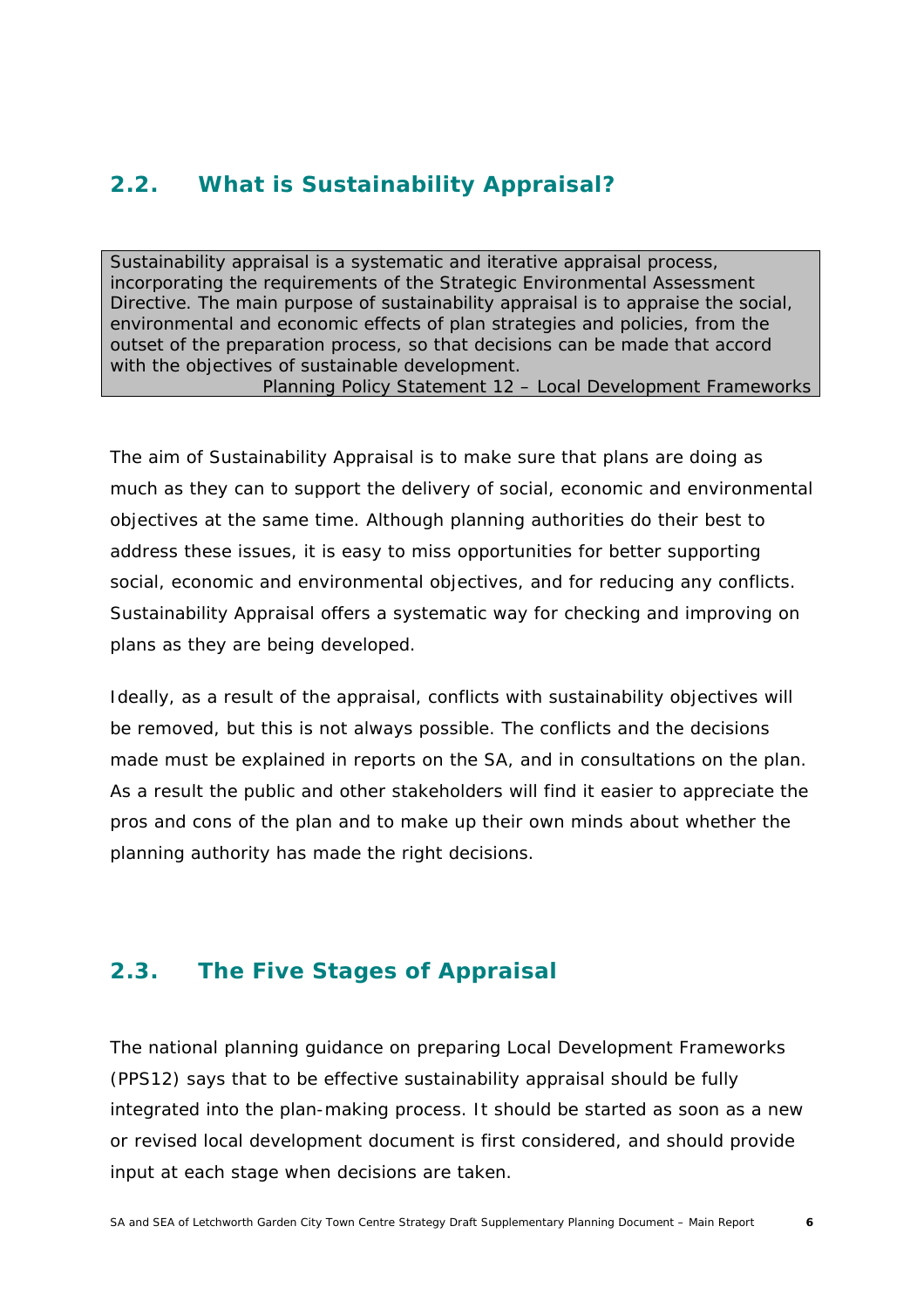There are fives stages (A to E) to the Appraisal, shown in the box below. The stages follow those indicated in the Guidance.



The Guidance outlines the following steps to the first two parts of the process.

#### **Stage A: Setting the context and objectives, establishing the baseline and deciding on the scope**

- A1. Identify and review other relevant plans, programmes and policies, and sustainable development objectives that will affect or influence the DPD/SPD. **(Context Review)**
- A2. Collect relevant social, environmental and economic baseline information and produce a characterisation of North Hertfordshire **(Baseline)**
- A3. Identify key **sustainability issues** and problems for the SA to address.
- A4. Develop the **SA framework**, consisting of the sustainability objectives, indicators and targets.
- A5. Produce a **Scoping Report** and consult relevant authorities, the public and other key stakeholders on the scope of the appraisal and the key issues and possible options for solutions.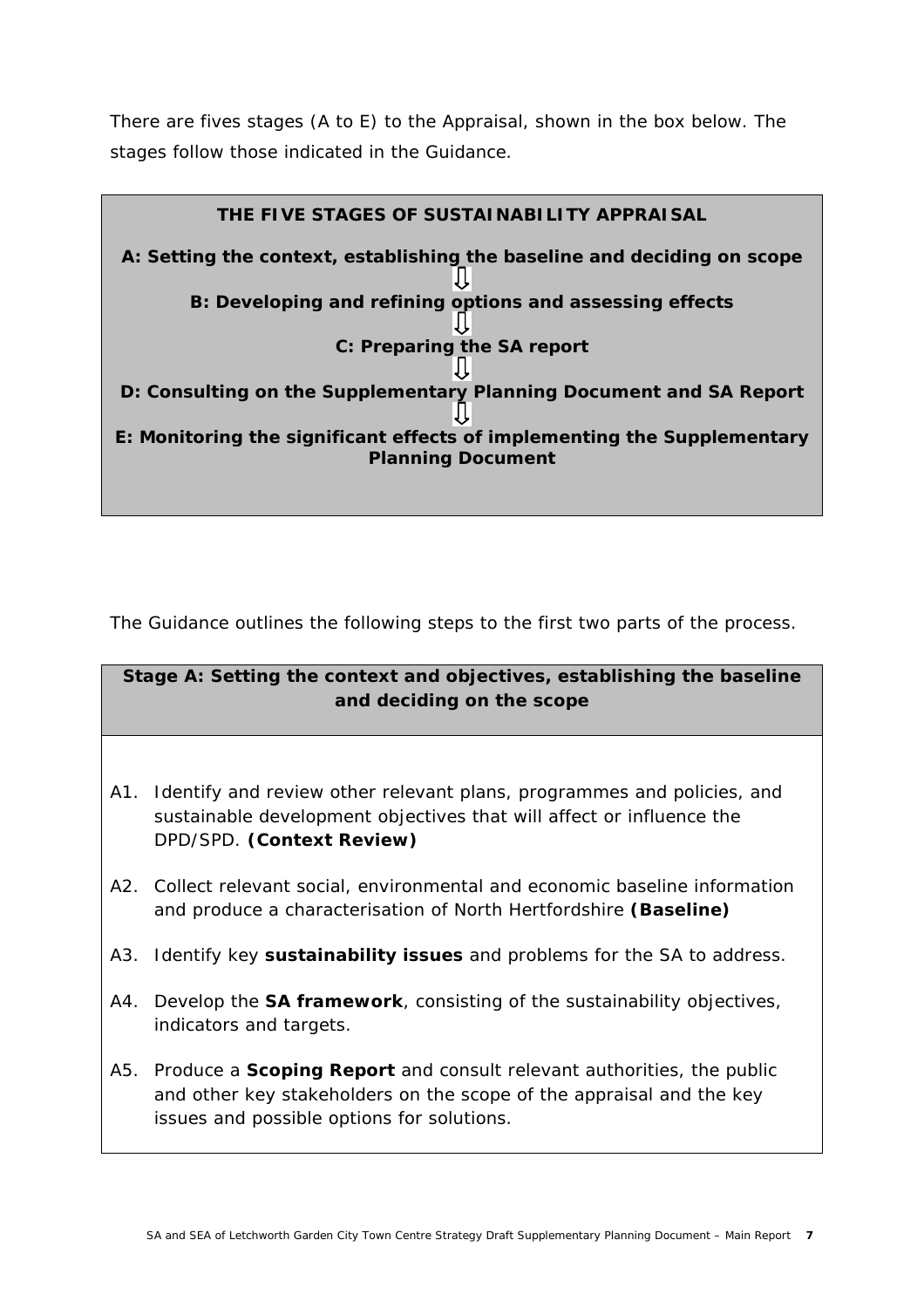#### **Stage B: Developing and refining options and assessing effects**

- B1. **Test the DPD or SPD** objectives against the SA framework.
- B2. **Develop the DPD or SPD options**
- B3**. Predict the effects of the draft DPD or SPD (preferred options)** against the sustainability objectives using any available research information
- B4. **Evaluate the effects of the draft DPD or SPD**
- B5. **Consider ways of mitigating adverse effects and maximising beneficial effects** of the draft DPD or SPD
- B6. Develop proposals for **monitoring** the significant effects of implementing the DPD or SPD.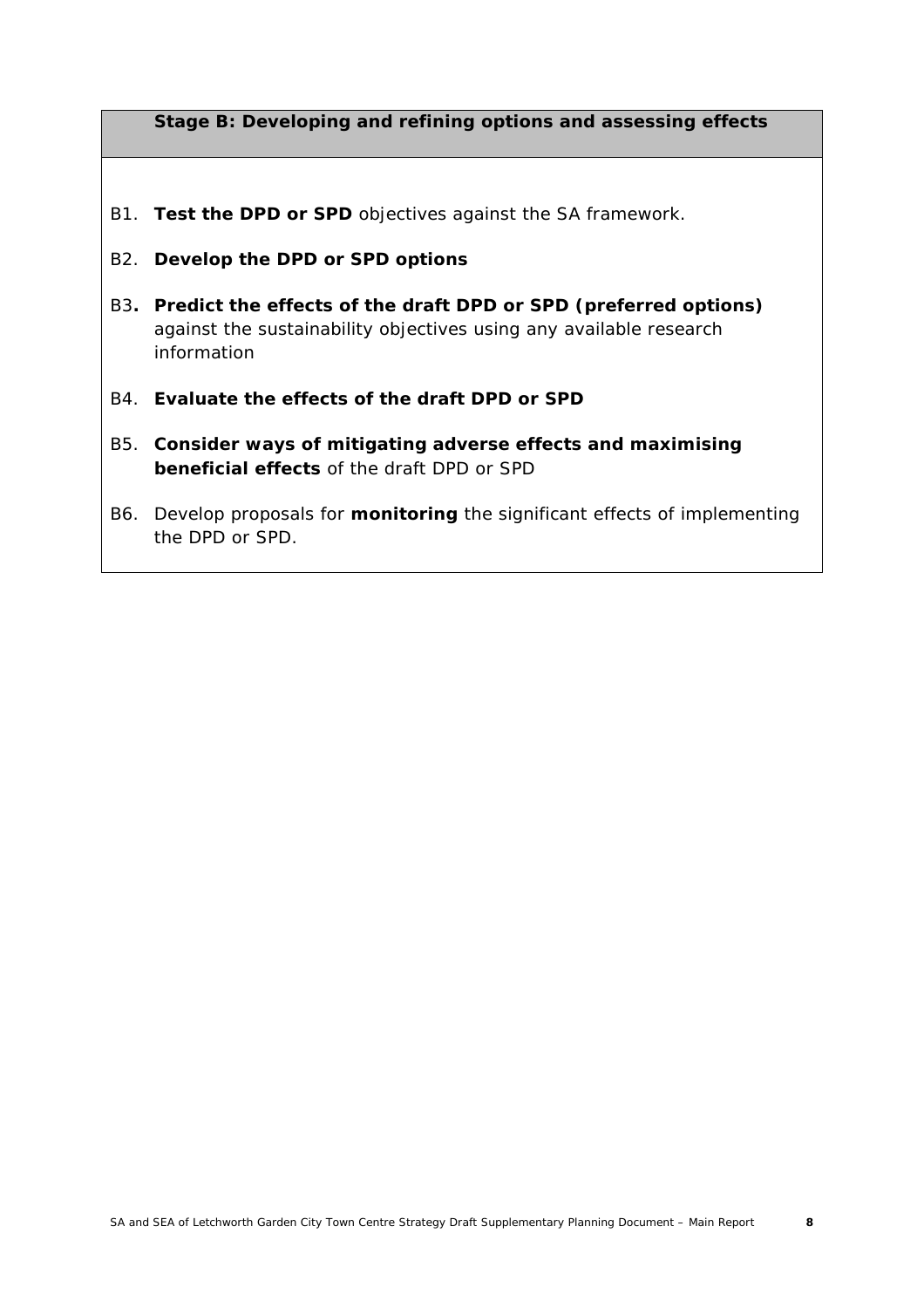# **3. Appraising the Draft**

### **3.1. How the Supplementary Planning Document fits into the Local Development Framework**

North Hertfordshire is in the process of developing its Local Development Framework (LDF). The Council has published, and is in the process of revising, the Local Development Scheme which describes the documents that will make up the LDF and when they will be developed. A Scoping report and a report on appraisal of options for the initial DPDs have already been produced<sup>2</sup>.

A Supplementary Planning Document (SPD) on a Town Centre Strategy for Letchworth Garden City is proposed in a forthcoming revision to the Local Development Scheme to be one of the local development documents in the Local Development Framework. The purpose of SPDs is to provide further details of policies in a DPD, or policies in an existing development plan (called a "saved plan<sup>3</sup>"). In this case, the Supplementary Planning Document will provide further guidance and policy on the existing policy on Letchworth Town Centre contained in the adopted North Hertfordshire District Local Plan no. 2 with Alterations. Policy 58 Letchworth Garden City Design Principles - which requires that in Letchworth development takes into account Garden City design principles. This policy will be carried forward in an amended form within a local development plan document. Secondly Policy 42 part (i), which seeks to support and maintain shopping as the main activity in town centres, providing it safeguards and enhances the environment of towns such as the World's first Garden City Letchworth. Structure plan policies 4, 16, and 17 are also relevant. In due course these will be replaced by Regional Spatial Strategy policy SS5 in the draft East of England Plan, which requires town centre strategies to be prepared as local development documents.

Over time precisely what the town centre strategy will be supplementary to will change and the strategy may require amendment. For example the overall

1

<sup>&</sup>lt;sup>2</sup> See <u>http://www.north-herts.gov.uk/council/default.asp?step=4&pid=1074</u>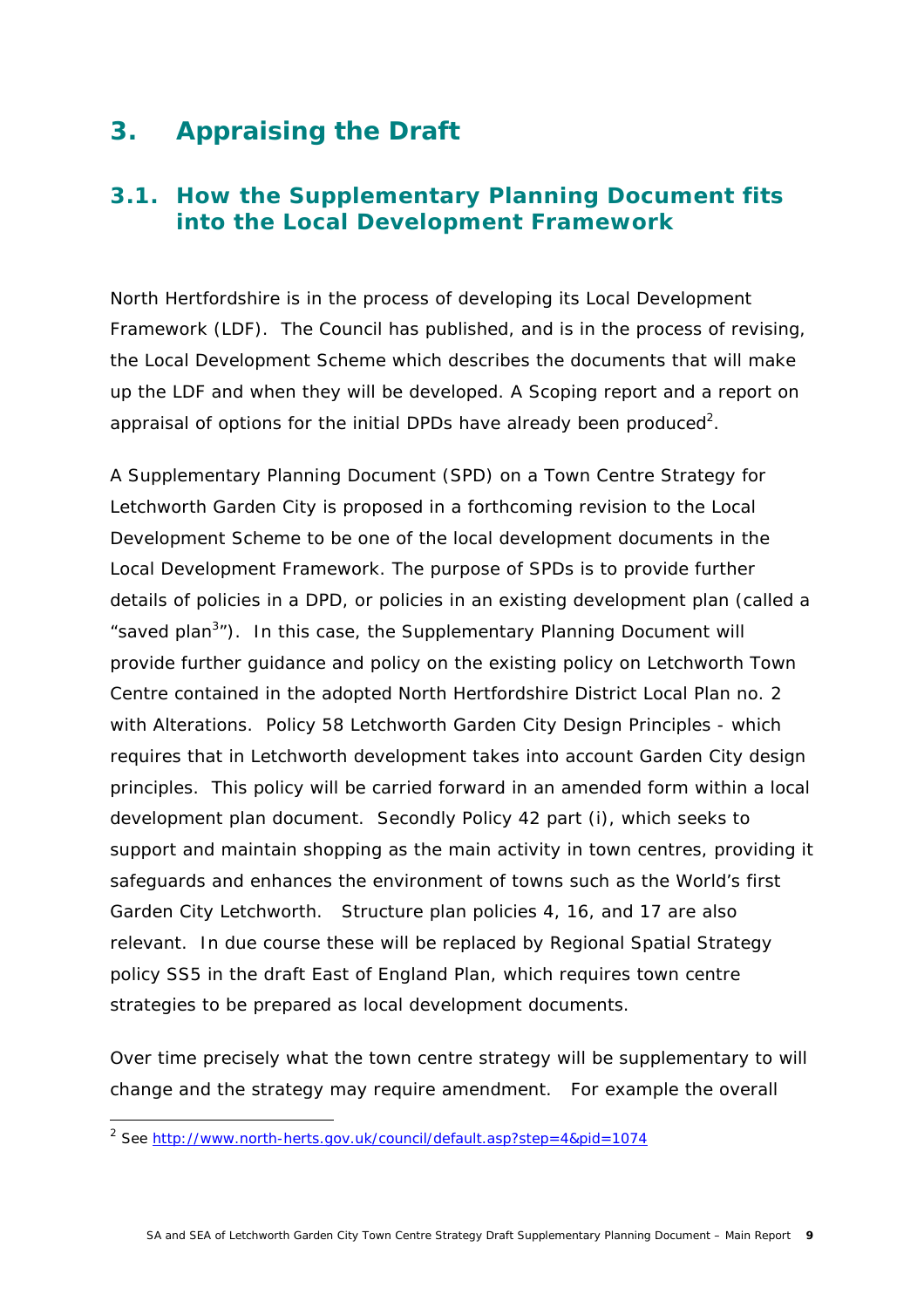retail strategy, policies for change of use in town centres and allocation of sites for retail and other uses are proposed to be included in various development plan documents and examination of these documents may require changes to this strategy. These underlying development plan documents will in themselves require SA/SEA; the SA/SEA for this Supplementary Planning document may require amendment if there are any consequential amendments to the town centre strategy to maintain general conformity and these have significant environmental effects. This will not, in line with government advice on implementation of the directive, require re-appraisal of the higher level policies.

### **3.2. Further Guidance on Appraisal of Supplementary Planning Documents**

The Guidance says that an appraisal of a SPD should follow the same steps as the appraisal of a DPD (listed in the previous section).

The Guidance recognises that where appraisals of the DPD have already been undertaken, the need for new work in appraising a SPD may be limited in some cases. However, it clarifies that in cases (such as this) where the SPD has been prepared on the basis of a DPD or saved plan, and where policy or policies have not been subject to a SA, then the authority will need to carry out a SA of that policy or policies and report on those<sup>4</sup>.

In reference to stage B2 (development of options) the Guidance states that it is essential for it to set out to improve on the situation which would exist if there were no SPD. It should also aim to improve on the effects of implementing the existing parent DPD policy or 'saved plan policy'. To test this, options considered often include scenarios termed 'no plan' and 'business as usual''.

<sup>&</sup>lt;sup>3</sup> The policies of an existing Local Plan continue to have effect for a minimum of 3 years from the enactment of the Planning & Compulsory Purchase Act (September 2004) or the adoption of replacement documents under the new system, whichever is sooner.

<sup>4</sup> *Sustainability Appraisal of Regional Spatial Strategies and Local Development Documents: Guidance for Regional Planning Bodies and Local Planning Authorities, November* 2005 ODPM.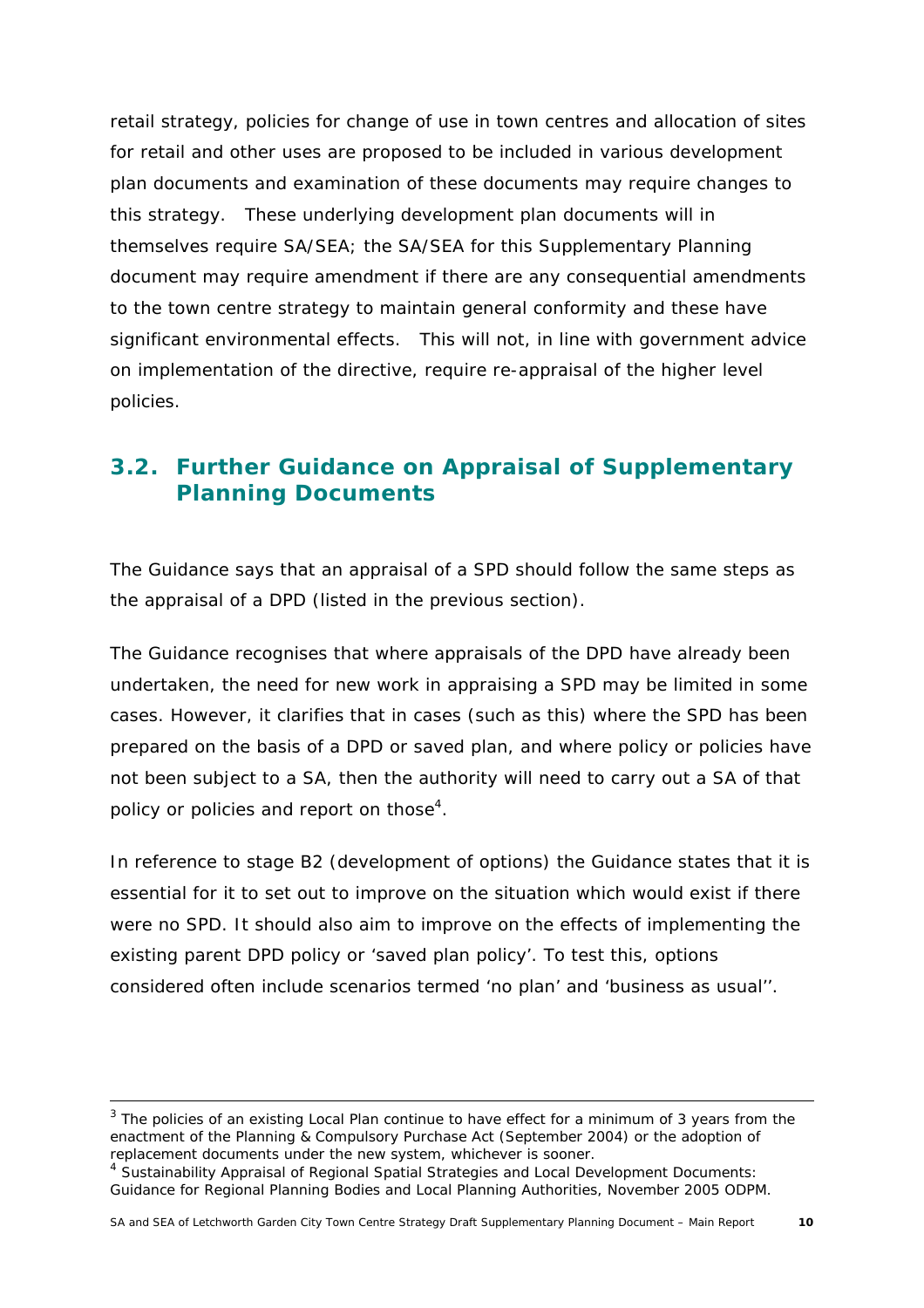### **3.3. The Appraisal Process to be used**

The appraisal process has taken account of the ODPM Guidance and, in doing so, also meets the requirements of the SEA Directive.

The steps of the process were the same as used for the appraisal of the initial Development Plan Documents. These are described on page 4 above. This appraisal drew on the work already undertaken for the appraisal of the Core Strategy and Development Control Policies (contained in the Scoping Report for that appraisal<sup>4</sup>). The elements of this work are:

- The Appraisal Framework (step A4): the same framework was used (apart from the addition of one sub-objective);
- Sustainability Issues (step A3): the same broad issues apply, however the scoping has revealed specific issues relevant to Letchworth, in particular its international importance;
- Context Review (A1): the documents previously reviewed for the Initial Development Plan documents have been scoped, and those relevant to this SPD have been retained in the review. In addition a number of additional new or area specific documents have been reviewed;
- Baseline Review (A2): three additional indicators have been used.

Each of these elements is described in the separate Scoping Report. However, details are also included in appendices to this report as follows:

- Sustainability Issues: Appendix 1
- Context Review: Appendix 2
- Baseline Review Appendix 3

In stage B2 of the process, four alternative options have been appraised. This includes the "business as usual" option of not having a SPD. In addition, as a

<sup>&</sup>lt;sup>4</sup> Available on http://www.north-herts.gov.uk/council/default.asp?step=4&pid=1074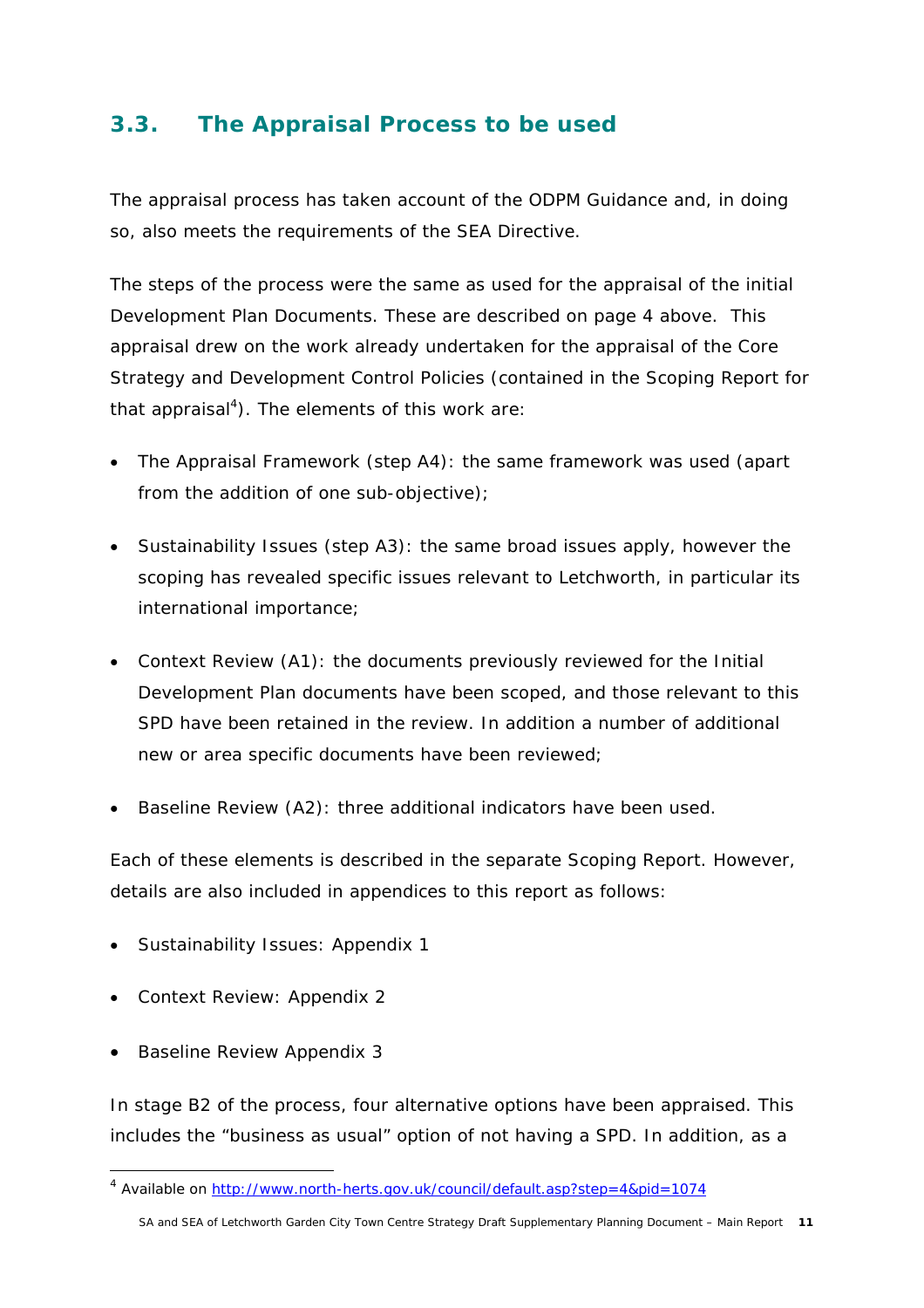consequence of the advice quoted above, existing policies 42 and 58, the parent policies to the draft SPD, have been appraised at this stage.

### **3.4. Appraisal Documents**

There are two formal documents required:

#### **1. Scoping Report and a**

#### **2. Sustainability Appraisal Report**

**The** *Scoping Report* is the formal report on the first part (Stage A) of the process. It gives an overview of the scope of the appraisal process. It must also include the objectives of the plans to be appraised, the broad strategic options, which will be considered, and the methodology that will be used. A Scoping Report for the Letchworth Garden City Town Centre Strategy draft SPD was produced in July 2006 and sent to a range of consultees, who were given a four week period to respond with comments. The comments of the consultees have been taken into account and have not resulted in the need to revise the Scoping report. The Scoping Report is available as a separate document and is available to view on the Council's website on: www.north-herts.gov.uk. The information from the Scoping report has also been incorporated in this document.

**The** *Sustainability Appraisal Report* will also meet the requirements of the SEA Directive to produce an Environmental Report. The report will describe the results of the second part of the appraisal process (Stage B, shown in the table in the previous section). The appraisal of the objectives and options contained in this report forms part of the final Sustainability Appraisal Report. It includes a non-technical summary, a summary of the results of each element of the appraisal process (including information on Stage A) and proposals for monitoring the impacts of the plan. The testing matrices from Stages B1 –B5 are available in separate technical appendices 4 and 5.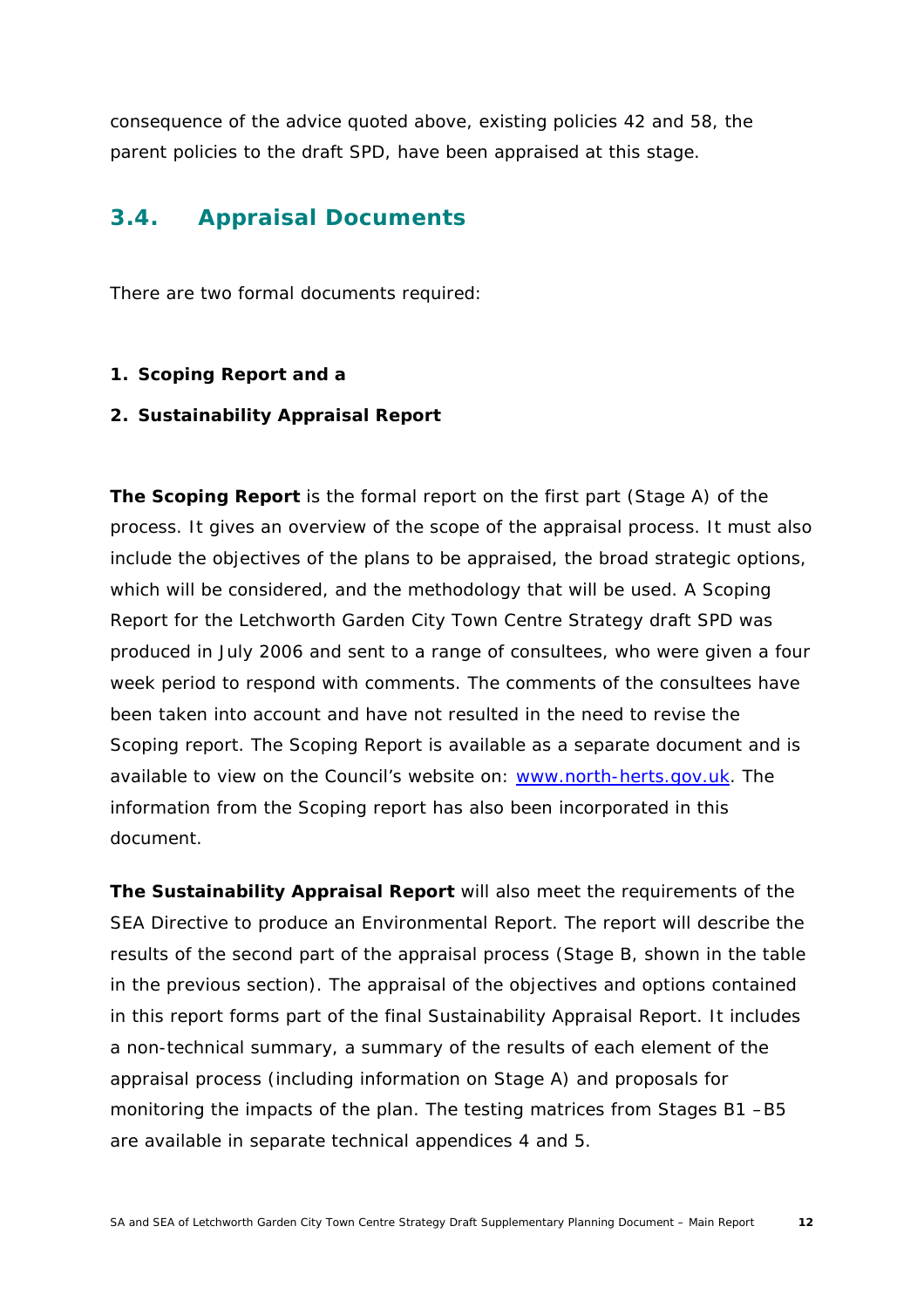The level of detail will be appropriate to an appraisal of a SPD. This means that the policy and guidance in the draft SPD will be tested in order to assess its significant environmental and sustainability impacts within the District. Of course some of these impacts, for example climate change, will relate to a wider area than just the District itself. A list of the contents of the SA report is shown in the table below.

#### **Contents of the Sustainability Appraisal Report**

**Components making up the Environmental Report** Table sign-posting the components of the SA Report which make up the Environmental Report for the purposes of the SEA Directive

#### **1. Summary and outcomes**

- Non-technical summary
- A statement of the likely significant effects
- Statement on the difference the process has made
- How to comment on the report
- •

#### **2. Appraisal Methodology**

- Approach adopted to the SA
- When the SA was carried out
- Who carried out the SA
- Who was consulted, when and how
- Difficulties encountered in compiling information or carrying out the assessment

#### **3. Background**

- Purpose of the SA and the SA Report
- Plan objectives and outline of contents
- Compliance with the SEA Directive/Regulations

#### **4. Sustainability objectives, baseline and context**

- This section will be the information in the Scoping Report:
- Links to other policies, plans and programmes and sustainability objectives and how these have been taken into account
- Description of the social, environmental and economic baseline characteristics and the predicted future baseline (i.e. trend information, where it is available)
- Main social, environmental and economic issues and problems identified
- Limitations of the data, assumptions made etc.
- The SA framework, including objectives, targets and indicators

#### **5. Plan issues and options**

- Main strategic options considered and how they were identified
- Comparison of the social, environmental and economic effects of the options (summary of testing matrices)
- How social, environmental and economic issues were considered in choosing the preferred options
- Other options considered, and why these were rejected

Proposed mitigation measures (summary of testing matrices)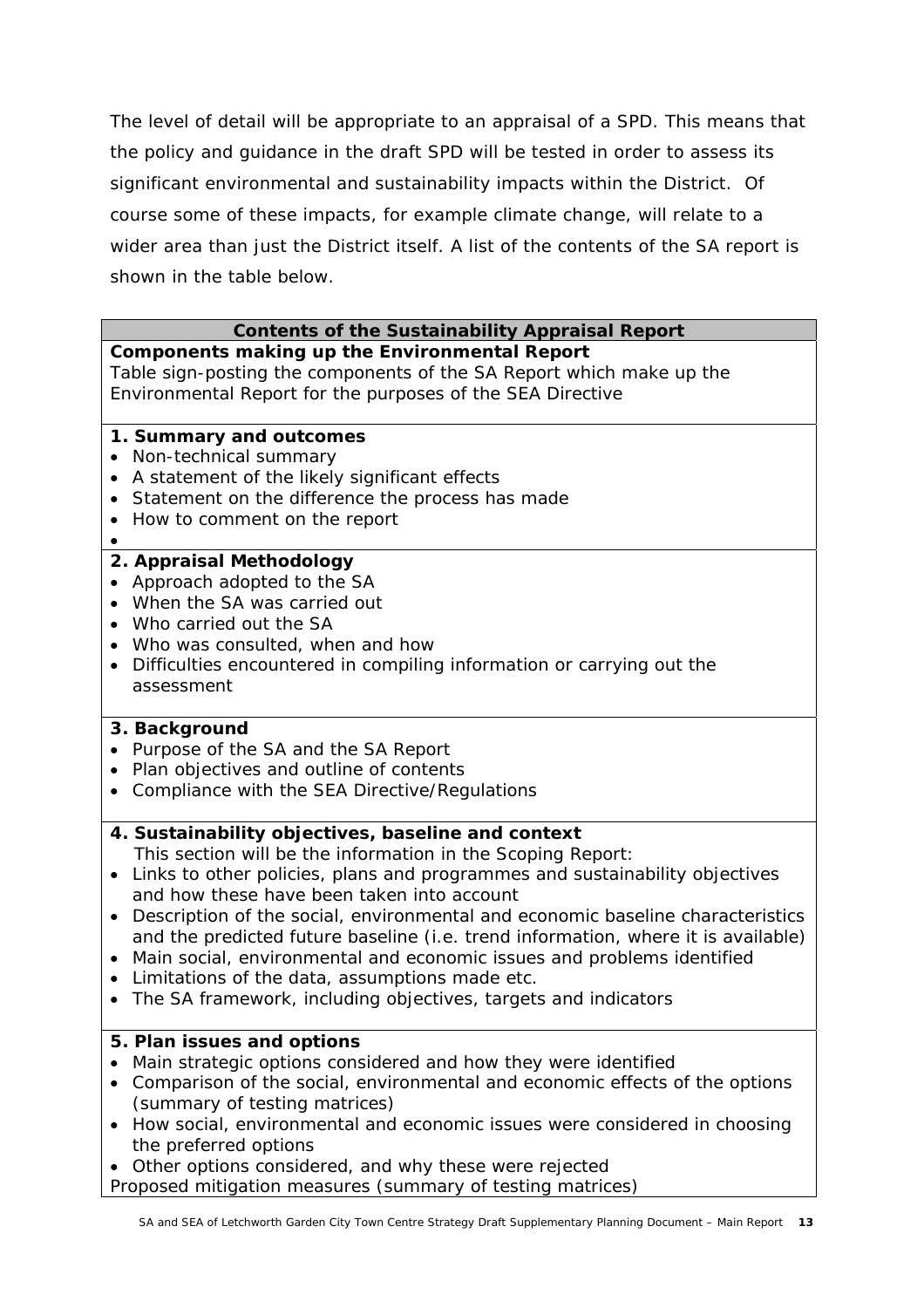#### **6. Plan policies**

- Significant social, environmental and economic effects of the preferred policies (summary of the information in the matrices)
- How social, environmental and economic problems were considered in developing the policies and proposals
- Proposed mitigation measures (summary of the information in the matrices)
- Uncertainties and risks (summary of the information in the matrices relating to limitations in the assessment arising out of lack of information)

#### **7. Implementation**

- Links to other tiers of plans and programmes and the project level (EIA, design guidance etc.)
- Proposals for monitoring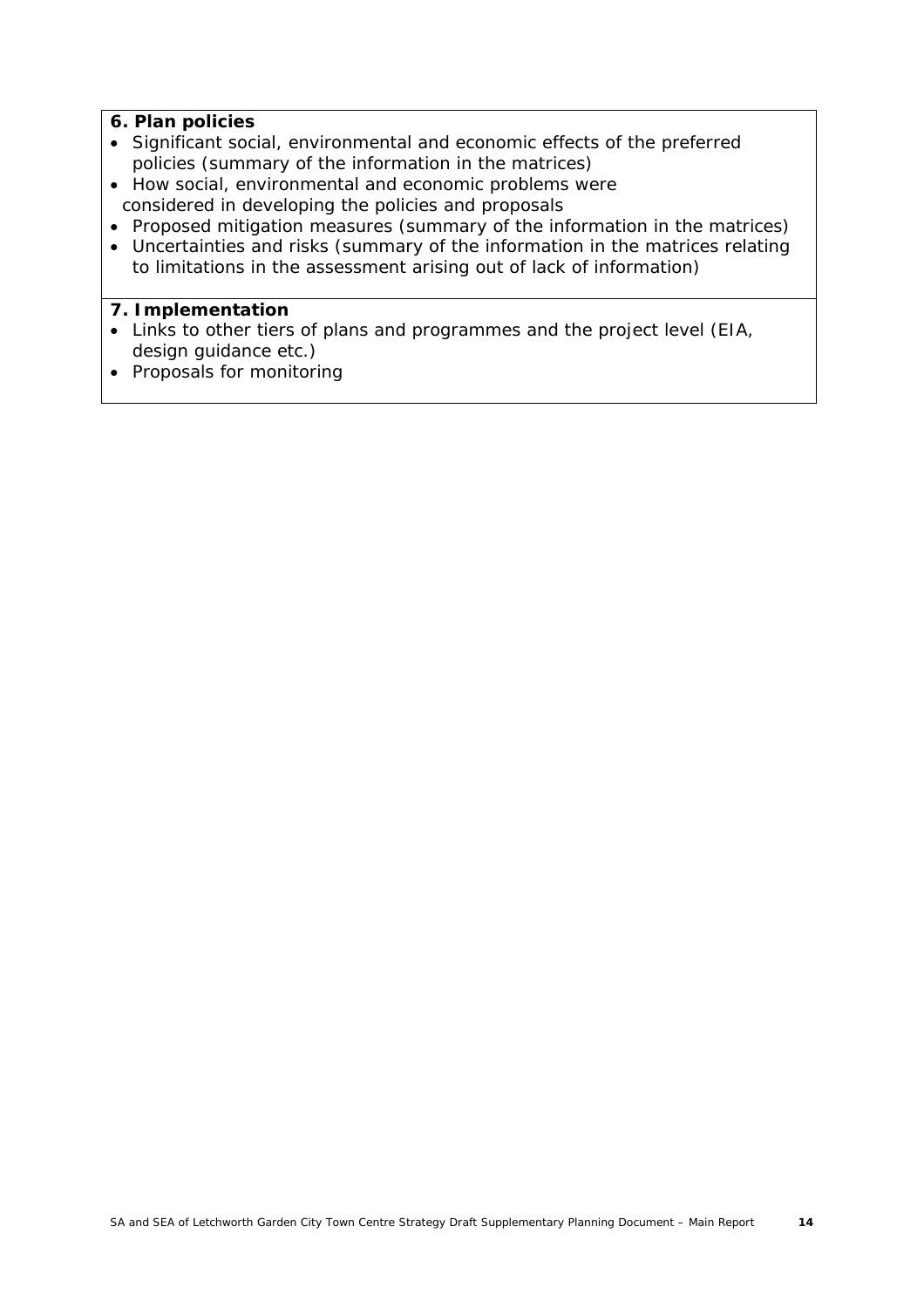# **4. Appraisal of Saved Letchworth and Town Centre Policy**

## **4.1. Purpose of Appraising Saved Policy**

This SPD is being prepared to provide details on the existing policy on design and development in Letchworth Town Centre contained in the adopted Local Plan  $No.2<sup>5</sup>$ .

The Guidance says that *the SA of the SPD of a saved plan will however need to set out the likely significant social, environmental and economic effects of the DPD policy or that saved policy it is helping to implement. This will provide the* baseline against which the effects of the SPD itself can be considered<sup>6</sup>. The Guidance advises that this be undertaken in Stage B of the process. The Council has therefore undertaken an appraisal of existing policies 42(i) and 58 the parent policies to the draft SPD. The policies and conclusions from the appraisal are shown below:

## **4.2. Appraisal of Existing Policies**

### **Local Plan No. 2. Policy 58 Letchworth Garden City Design Principles:**

*The Council will only consider development proposals in Letchworth if they are in sympathy with the traditional buildings of Letchworth and if they clearly show that the Garden City Design Principles below have been taken into account.*

#### **Conclusions:**

• The policy has mainly positive impacts, but could be improved in wording and the supporting text clarified, possibly in the form of an expanded SPD, which would elaborate on how Garden City Design Principles can be reconciled with sustainable principles of construction and design.

1

<sup>&</sup>lt;sup>5</sup> Policy 58 in North Hertfordshire District Local Plan No 2 April 1996

<sup>6</sup> Para 4.1.11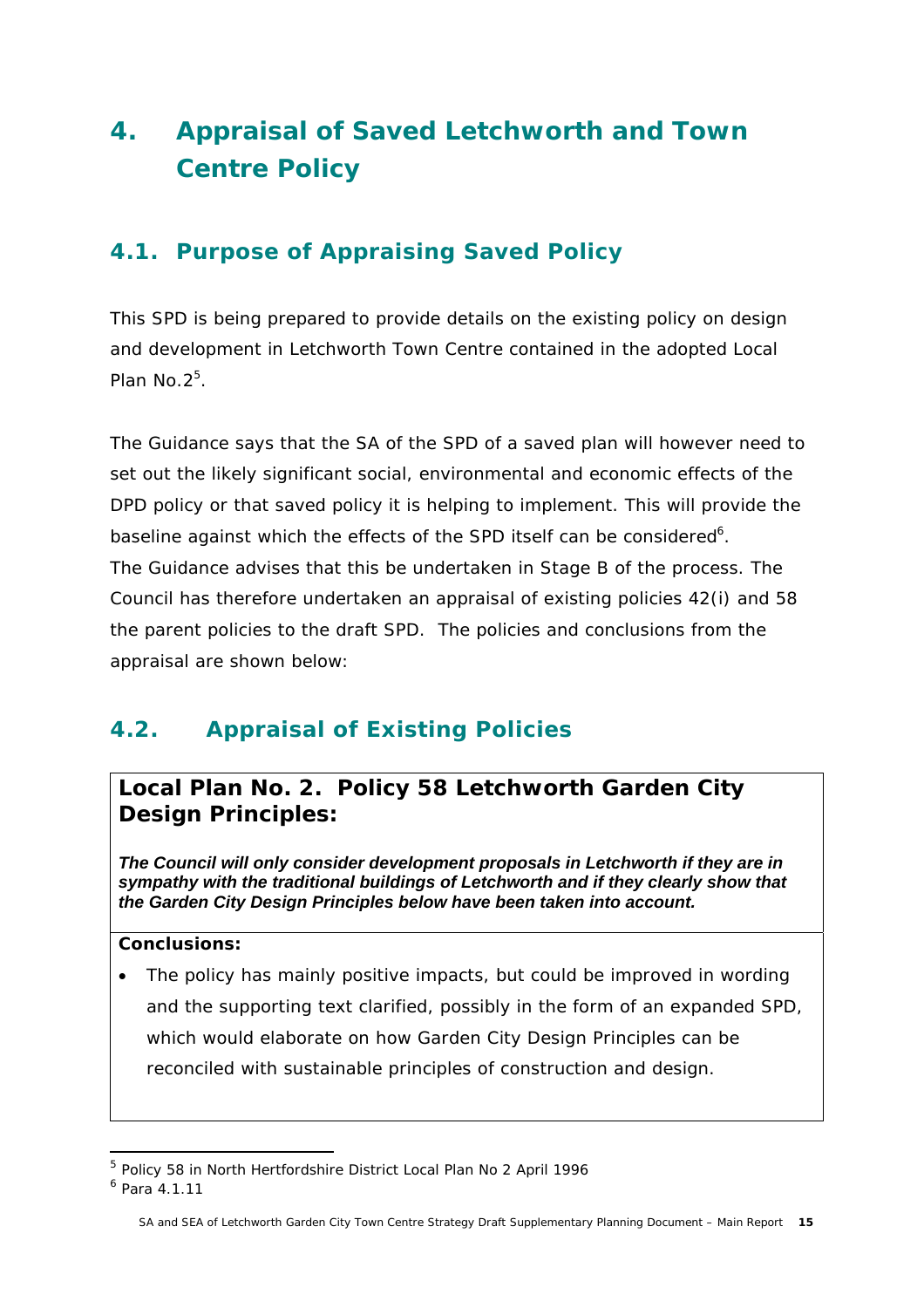• Development of strategy in other areas than the town centre should be considered to improve public transport and social cohesion in the town and improve facilities in accessible locations to residents.

### **Local Plan no. 2. Policy 42 part (i) Town Centres:**

*For retail uses, the Council will permit development proposals: (i) which support and maintain shopping as the main activity in town centres, but only if these safeguard and enhance the environment of the three historic towns of Baldock, Hitchin and Royston and the World's First Garden City, Letchworth;…*

#### **Conclusions:**

- The assessment is positive overall but the policy does not meet all current requirements for town centre policy in its current wording in not promoting town centre development merely permitting them, and also not promoting residential and other uses as part of retail led mixed use schemes. These matters should be considered in drafting the LDF.
- Maintenance of the requirement for retail development in Letchworth to protect its character as the world's first garden city should be retained in any replacement policy.

### **4.3. Results of the Appraisal**

The appraisal shows that the existing policies are likely to have a positive significant impact on a number of objectives, by leading to improve design in the Garden City and retail development in town centres.

The detailed results and conclusions from the appraisal of the policies are contained in appendix 5. As noted above, there are no recommendations for changes to the policies because they are historic saved policies which can not be changed.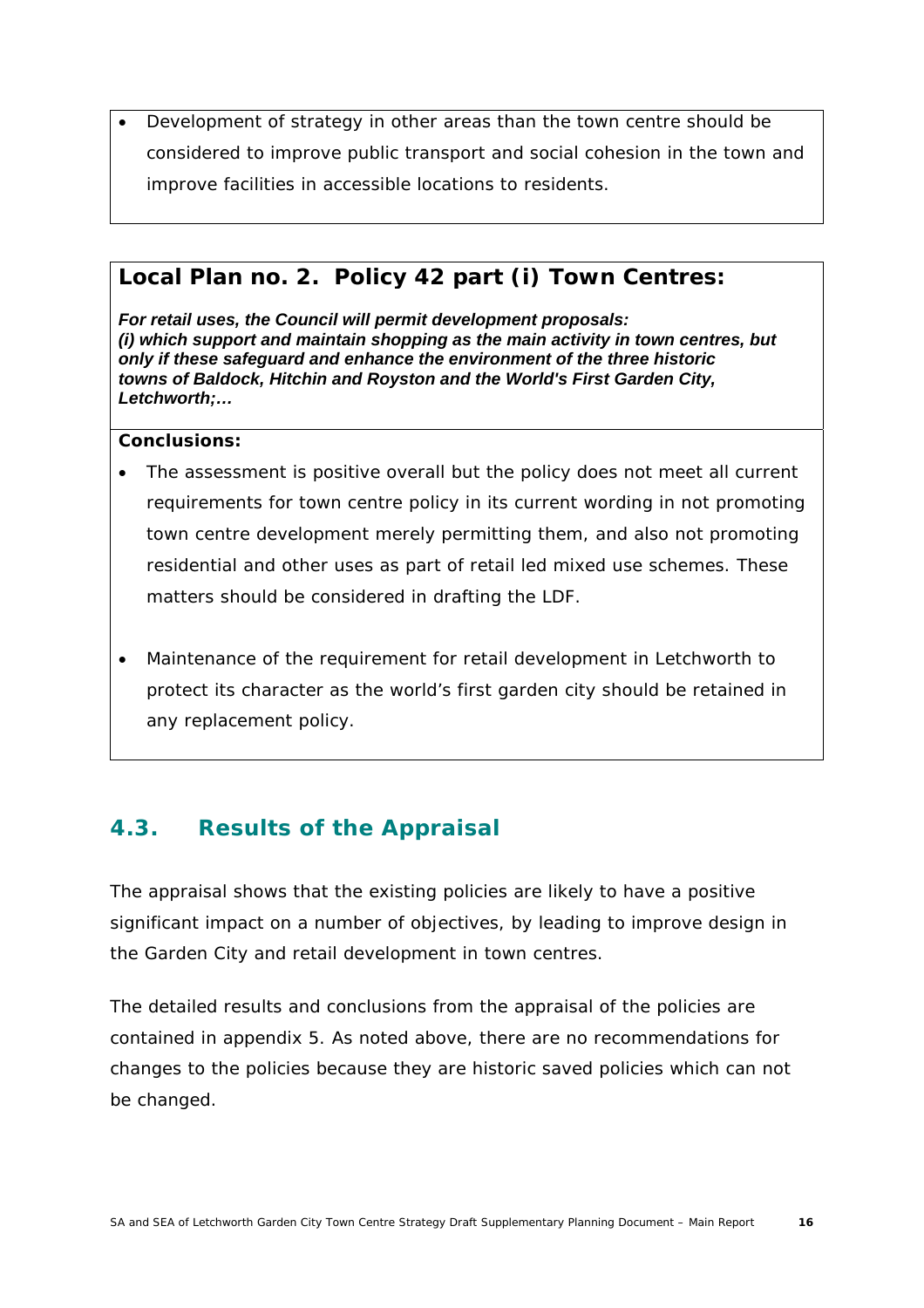# **5. Testing the SPD Aims**

The SPD objectives have been divided into three categories following the testing:

- Objective does not conflict with any sustainability appraisal objectives and actively supports some of them. No changes recommended.
- Objective does not conflict with any sustainability appraisal objectives, but could better support the objectives with some rephrasing.
- Objective both supports and potentially conflicts with some sustainability appraisal objectives. No changes recommended.

The conclusions under each heading are summarised below.

### **5.1. Aims that do not conflict with SA objectives**

The following aims were assessed as not conflicting with any sustainability appraisal objectives and actively supports some of them. No changes are recommended.

#### **SPD Aim 1**

Letchworth Town Centre will be preserved and enhanced to protect its special character as the town centre of the world's first Garden City, including providing, on appropriate sites, the quality buildings and facilities it deserves.

#### **SPD Aim 2**

To promote the vitality and viability of Letchworth Garden City Town Centre through planning for its growth and development.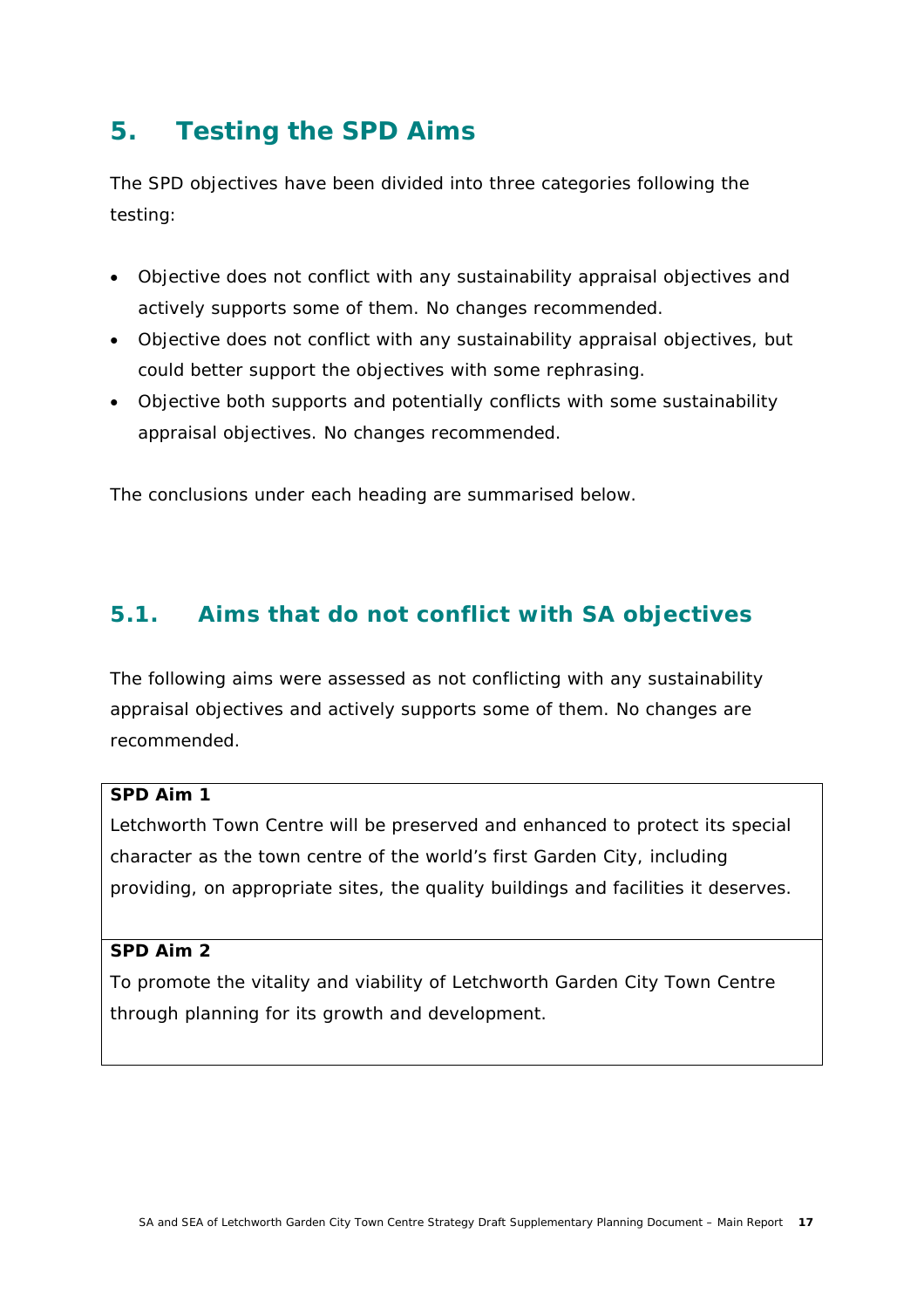### **5.2. Aims that do not conflict but rephrasing recommended**

The following aim was assessed as not conflicting with any sustainability appraisal objectives, but could better support the objectives by being made clearer with some rephrasing.

#### **SPD Aim 3**

To develop the town centre's role as the focus for civic and social life and public transport networks in Letchworth Garden City and as a place which is pleasant, safe and inviting to visit and shop in.

#### **Conclusions:**

This objective does not conflict with any of the SA objectives and supports several. The aim has no direct impact on resource use and a recommendation is made to ensure that this issue is covered through the use of 'sustainable' measures.

#### **Recommendations for changes to this objective include to:**

Amend to read 'To develop the town centre's role as the sustainable focus for civic and social life and public transport networks in Letchworth Garden City and as a place which is pleasant, safe and inviting to visit, live and shop in.'

### **5.3. Purpose of testing the SPD Aims**

The purpose of testing the draft SPD Aims is to determine if there are any significant conflicts between the SPD Aims and the appraisal objectives. The SPD Aims will inform the choice of options and the type of guidance provided in the draft SPD. Therefore, wherever possible any conflicts should be avoided between the SDP Aims and sustainability objectives. Reducing conflicts should improve the sustainability of the SDP. However, there are occasions when it is impossible to avoid conflict.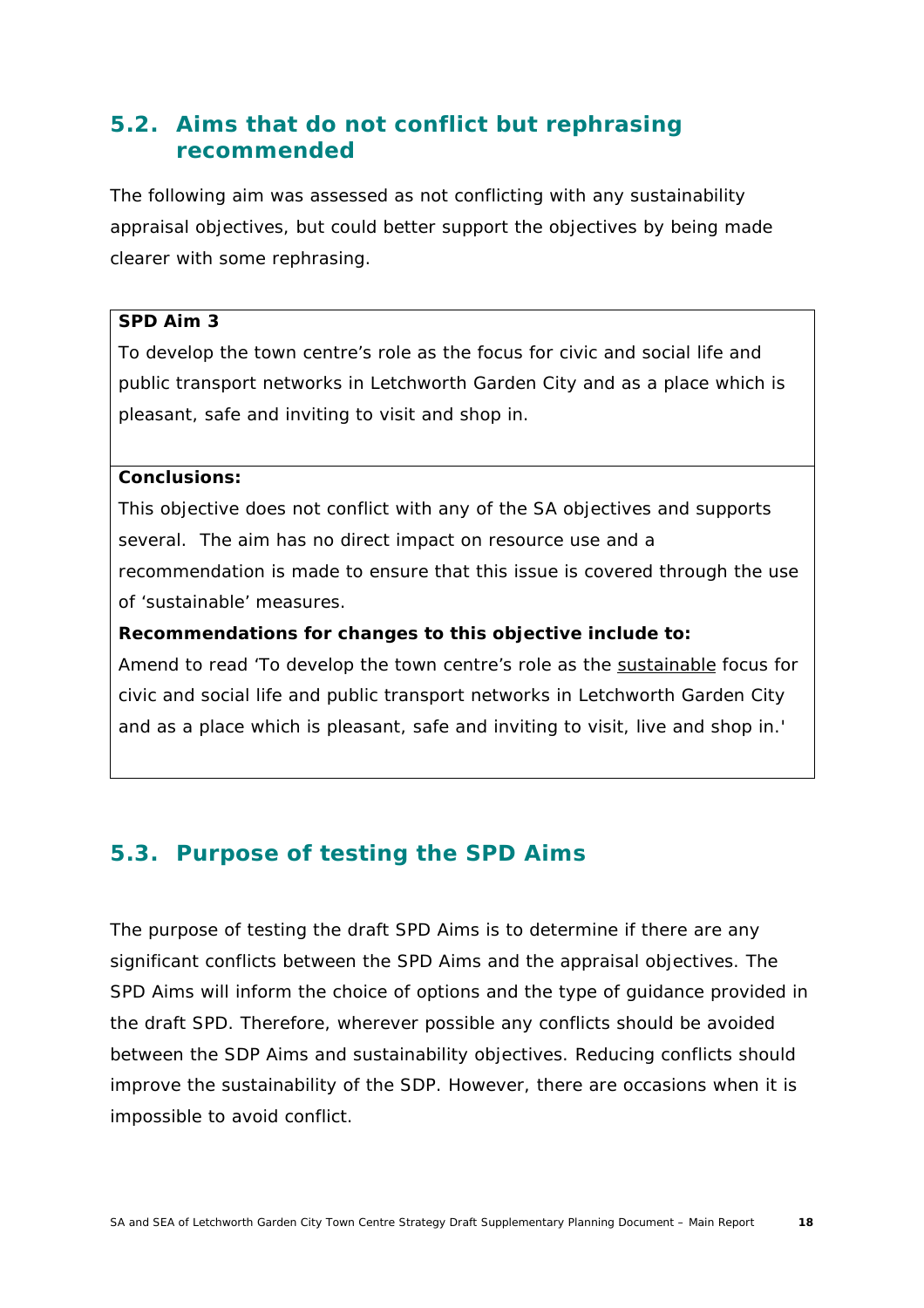### **5.4. Results of the Appraisal**

These aims are compatible with sustainability objectives, providing one small amendment is made, and the LDF as a whole has a firm definition of sustainability, possibly linked to sustainability objectives.

The detailed results and conclusions from the appraisal of the SPD aims are contained in appendix 4.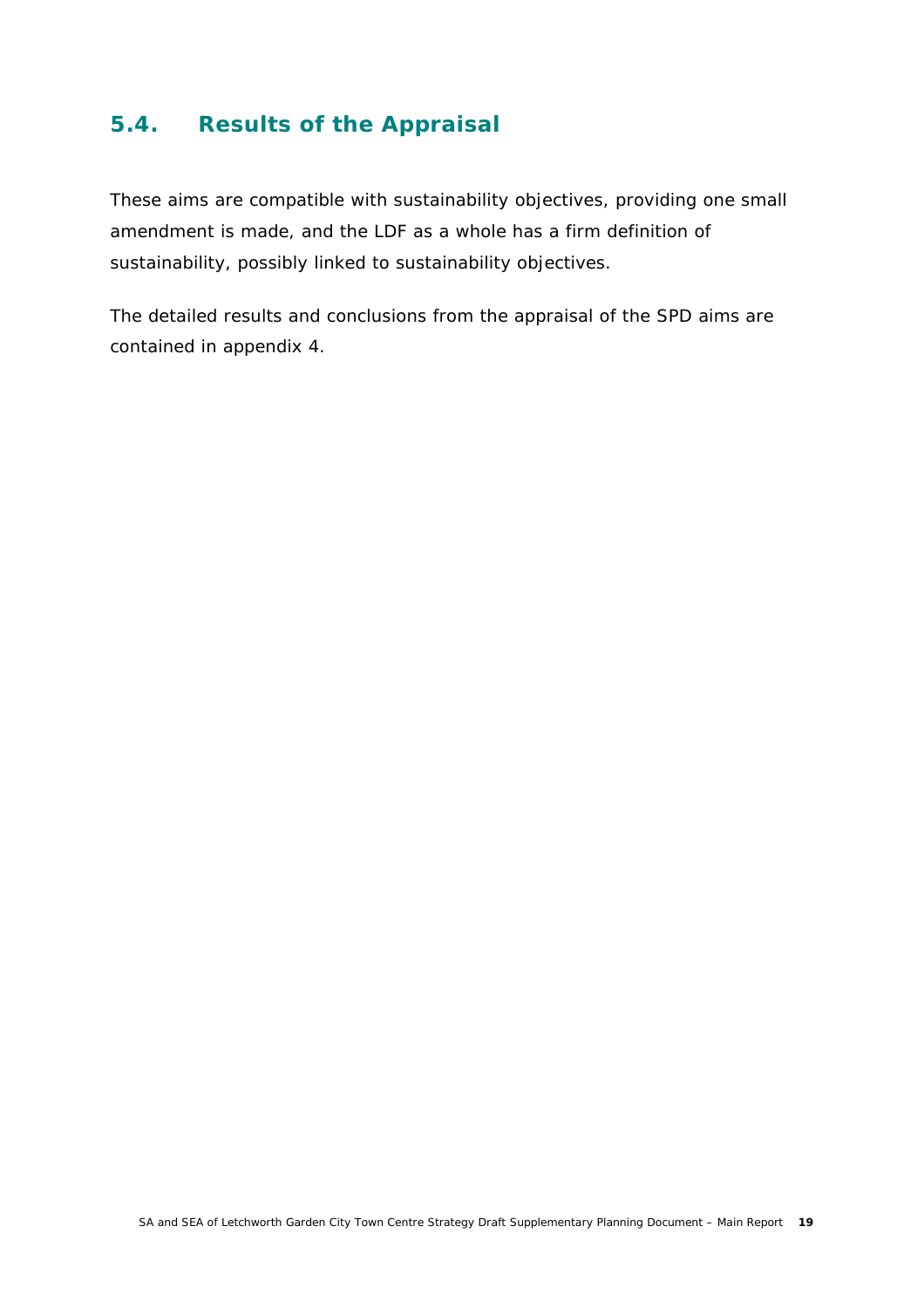# **6. Appraisal of Strategic Options**

### **6.1. Strategic Options for the SPD**

In developing the draft SPD, the Council has considered four broad strategic options to deliver these objectives. Each of these options has been appraised. These are:

- A) Do not produce a SPD, but rely on the current policy (this is the "business as usual option"):
- B) Produce a SPD based upon minimal change to the town centre;
- C) Produce a SPD based upon improving the character and appearance of the town centre and a moderate increase in retail provision;
- D) Produce a SPD based upon major change in the town centre and on maximising retail potential.

### **6.2. Purpose of appraising the options**

#### **The appraisal process:**

The appraisal process for each option involves assessing the impact of the option against each of the sustainability objectives. This is done using a formal matrix. The impact of the option on SA objective is scored as follows: Major positive √ √**;** positive √; major negative **XX;** negative **X**; uncertain**?**; or neutral **O**.

The SEA Directive requires the appraisal to identify significant impacts. In this appraisal, major positive, positive, major negative and negative impacts are all defined as "significant". Significance is assessed in terms of the **size** of the impact (e.g. whether a development would use a large or small amount of land) and the **importance** (e.g. will it take place on a site recognised as an important environmental resource). The third factor is the **cumulative** affect of a number of small impacts, which when taken together can produce a significant impact (e.g. the effect on a number of smaller developments on traffic levels).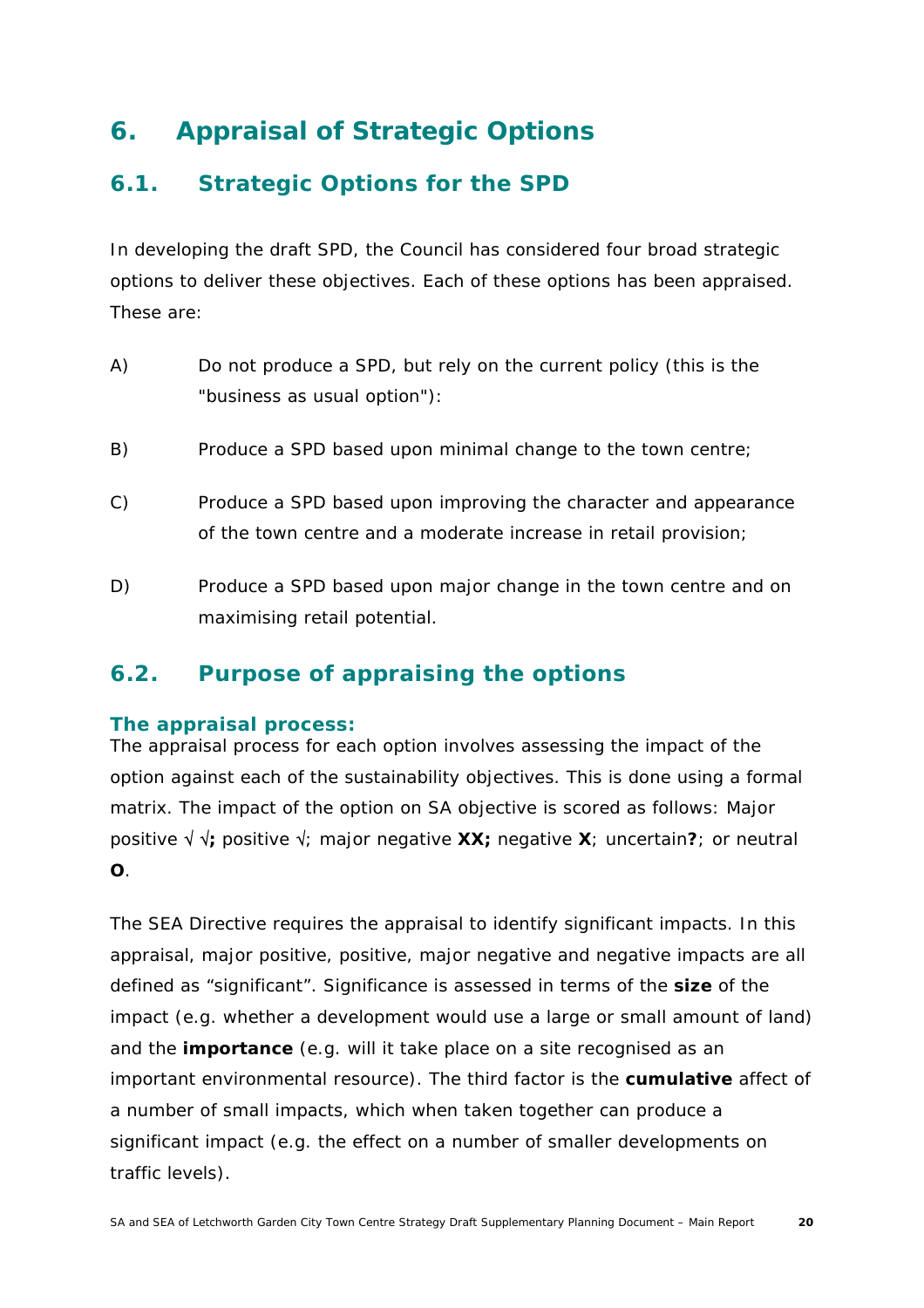The assessment of impacts is based on the current situation and trends for each objective, including where there are particular problems. This information is contained in appendix 3 (baseline data) and appendix 1 (key sustainability issues), and has been referred to throughout the process of compiling the matrices.

For the appraisal of each option, the conclusions, concentrating on the significant impacts are summarised in the matrices, along with recommendations for changes (discussed further below). The full matrices with conclusions and recommendations are contained in appendix 5.

The purpose of appraising alternative options is *not* to identify which option is more sustainable. In almost every case options will have both positive and negative impacts on the sustainability objectives. Therefore it is not possible to be definitive about whether one option is more sustainable than another. However, sustainability impacts should be given greater weight where they impinge on the key sustainability issues that have been identified for North Hertfordshire.

#### **Uncertainties in the appraisal:**

The SEA Directive requires that the body undertaking the appraisal identify uncertainties in the appraisal. Where there was insufficient information to predict important sustainability impacts of an option, this has been noted in the matrices. (See appendix 5) In these cases the report specifies in the recommendations the additional data, or the need for more information on how the option would be applied, that would help to predict the impact of the option.

### **6.3 Summary of appraisal results for the options**

The conclusions from the appraisal of the options are outlined below. The detailed results are available in appendix 5.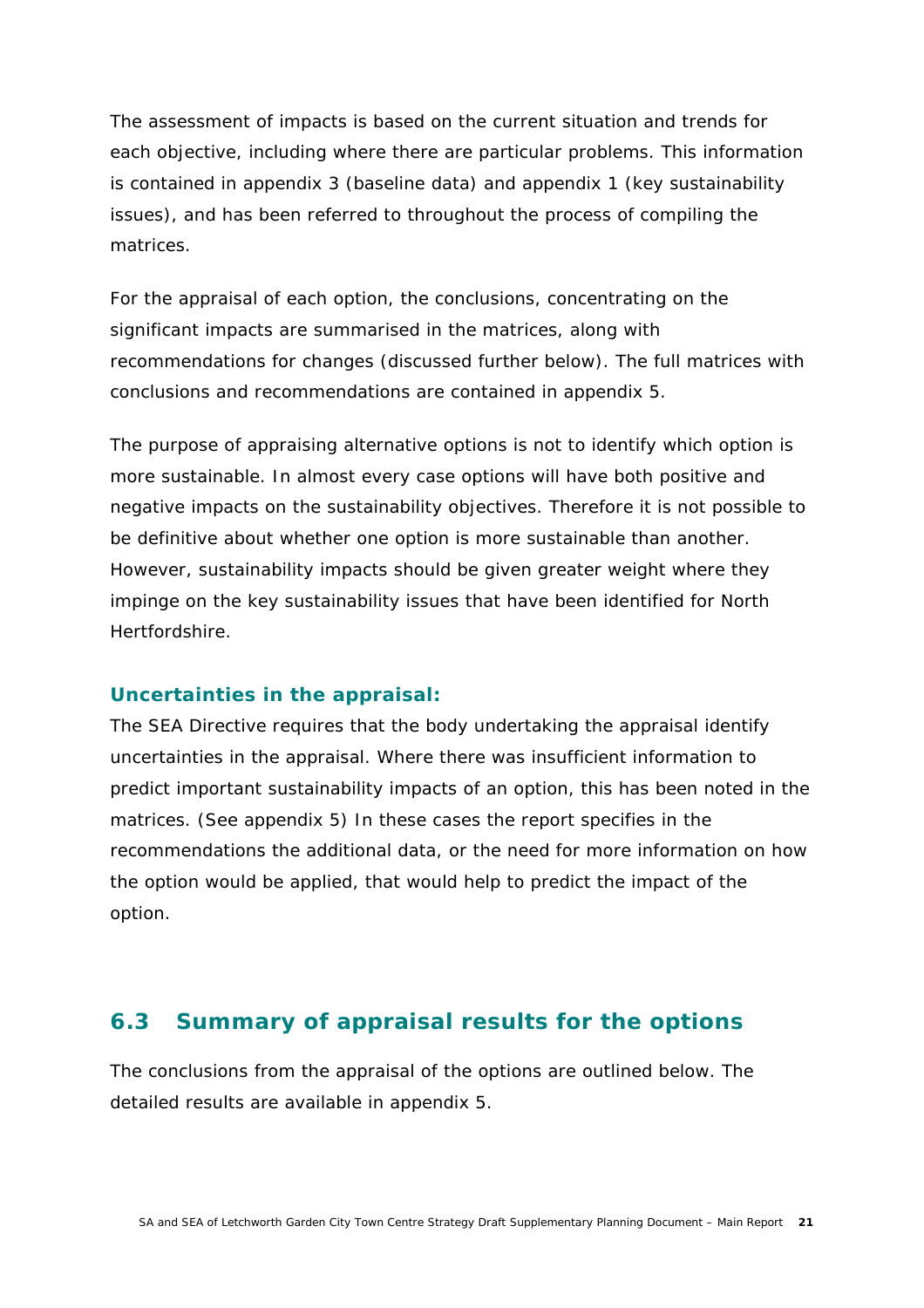### **Option A**

Do not produce a SPD, but rely on the current policy (this is the "business as usual option")

#### **Conclusions:**

• It should be noted that this is the same as appraising the saved policies and reference should be made to the appraisal tables in section 5 of this report and the matrices in appendix 5. The key issue is comparison with the other scenarios. The 'business as usual' option has the disadvantage of lacking tailored and specific policy and guidance for the town centre. Each individual case would be negotiated on a site by site basis with no clear overall framework for how sites should relate to each other, be accessed or over how cumulative impacts will be assessed. It would be an example of development control without planning. It would have the disadvantage of not providing a clear framework over planning obligations or how or where facilities servicing the whole town centre or town would be provided. It would also share the disadvantages of the two saved policies without providing an opportunity to provide clarification on how these disadvantages could be mitigated in the circumstances of this specific area. Key issues concerning the town centre would remain unresolved.

#### **Option B**

Produce a SPD based upon minimal change to the town centre.

#### **Conclusions:**

This option performs poorly overall, with the only beneficial impacts being short term social equity gains, and even these are eroded over the medium to long term. The main problem with this option being 'no change' to the centre would occur alongside a pattern of expansion by competing centres, leading to the centre declining over time and people travelling further to shop.

#### **Recommendations:**

• This option performs poorly and should not be pursued.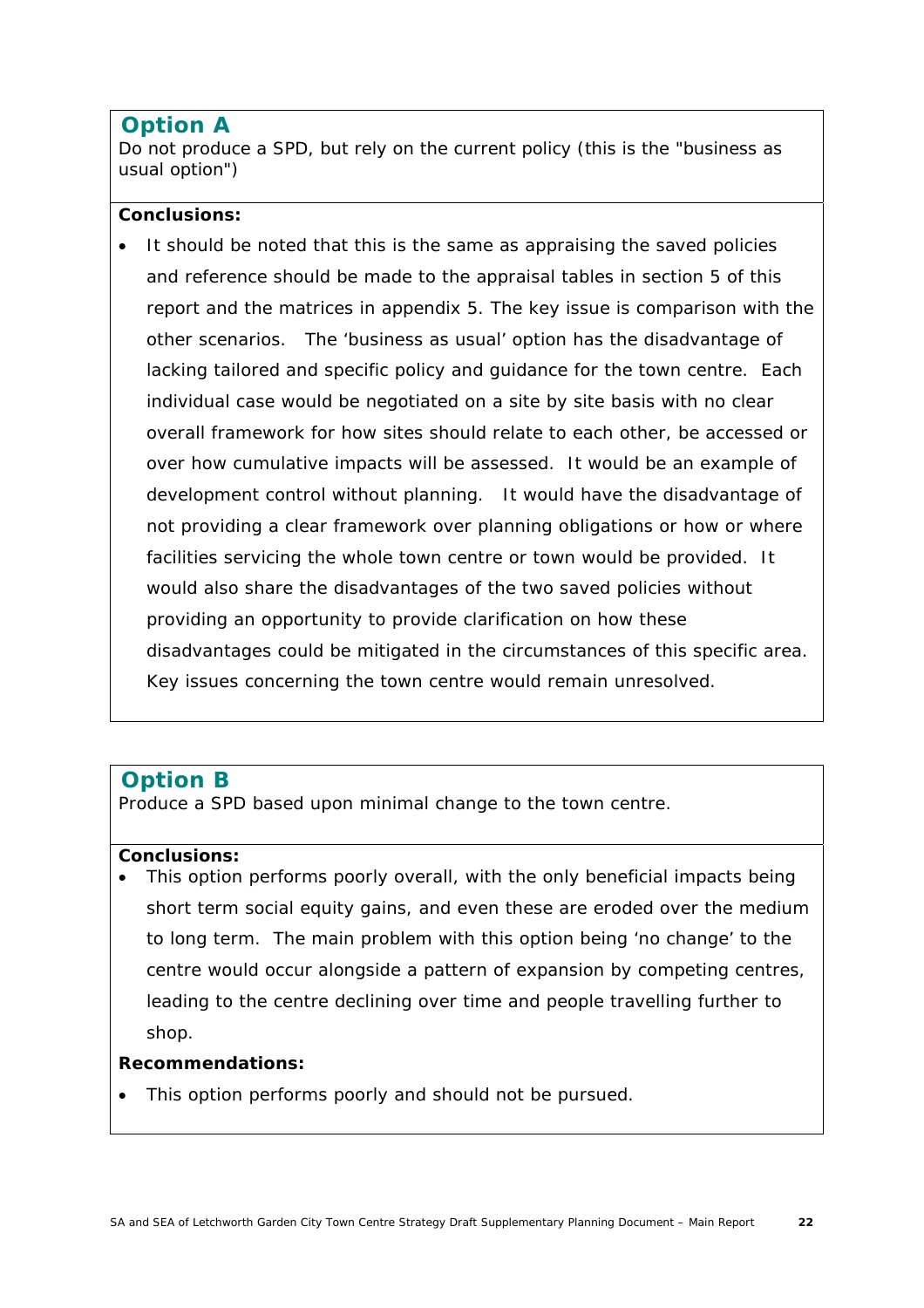### **Option C**

Produce a SPD based upon improving the character and appearance of the town centre and a moderate increase in retail provision

#### **Conclusions:**

• This option performs well overall in sustainability terms and is the best of the four options. It performs very well in terms of economic activity and land use and transport patterns. It does produce short term negative impacts on social justice issues because of impacts on existing shopkeepers, these are balanced by positive impacts in the longer term. These impacts might be mitigated by a balanced approach to development, which saw development of units for lower rent and specialist tenants occurring alongside growth for higher rent tenants. There are a number of uncertainties over the impacts of these options and how sustainability gains can be achieved and negative impacts mitigated. Firstly any demolition will need to be selective to avoid harm to the historic environment, and replacement buildings will need to be of outstanding quality appropriate to the Garden City. Secondly there needs to be a step change in the use and quality of public transport in the town to reduce its car dependence.

### **Option D**

Produce a SPD based upon major change in the town centre and on maximising retail potential

#### **Conclusions:**

• This option performs relatively well in many regards in sustainability terms and has similar outcomes to option C. It performs very well in terms of economic activity and land use and transport patterns. It similarly produces short term negative impacts on social justice issues because of impacts on existing shopkeepers, these are balanced by positive impacts in the longer term. These impacts might be mitigated by a balanced approach to development, which saw development of units for lower rent, and specialist tenants occurring alongside growth for higher rent tenants.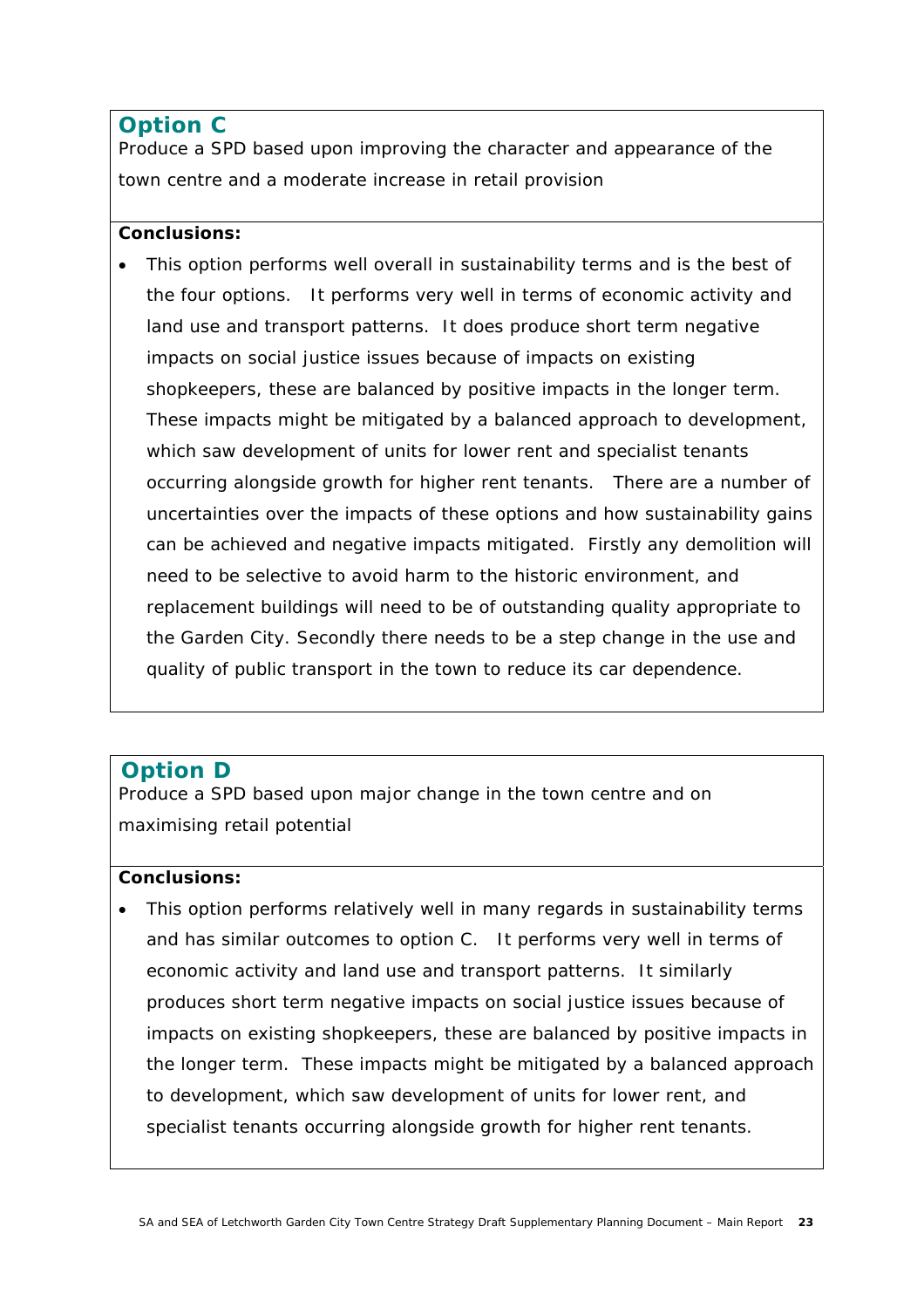- The main negative impact with this option is that potentially on the historic environment in that demolition is nothighly selective and carefully controlled. Replacement buildings will need to be of outstanding quality appropriate to the Garden City.
- This option would require a step change in the use and quality of public transport in the town to reduce its car dependence.

#### **Recommendations for changes and need for additional data:**

• This option does not perform as well as option C and should not be pursued, however if it is pursued careful control over the extent of demolition will significantly reduce negative impacts as would improvements to public transport.

### **6.4 Conclusions on the Preferred Option**

Options C and D present the best outcomes. The option B 'minimal change' option performs very poorly. It is recommended that option C is pursued because it has the best outcomes in terms of the historic environment, the more radical option D involving greater retail provision could be pursued sustainably if demolition was highly selective and if replacement buildings were of a suitable quality.

Options C and D do produce short term negative impacts on social justice issues because of impacts on existing shopkeepers, these are balanced by positive social justice impacts in the longer term. These impacts might be mitigated by a balanced approach to development, which saw the development of units at lower rent and specialist tenants occurring alongside growth for higher rent tenants. It should be noted however that the extent to which these matters are material within the British Planning system is very limited. There are a number of uncertainties over the impacts of these options and how sustainability gains can be achieved and negative impacts mitigated. Firstly any demolition will need to be selective to avoid harm to the historic environment, and replacement buildings will need to be of outstanding quality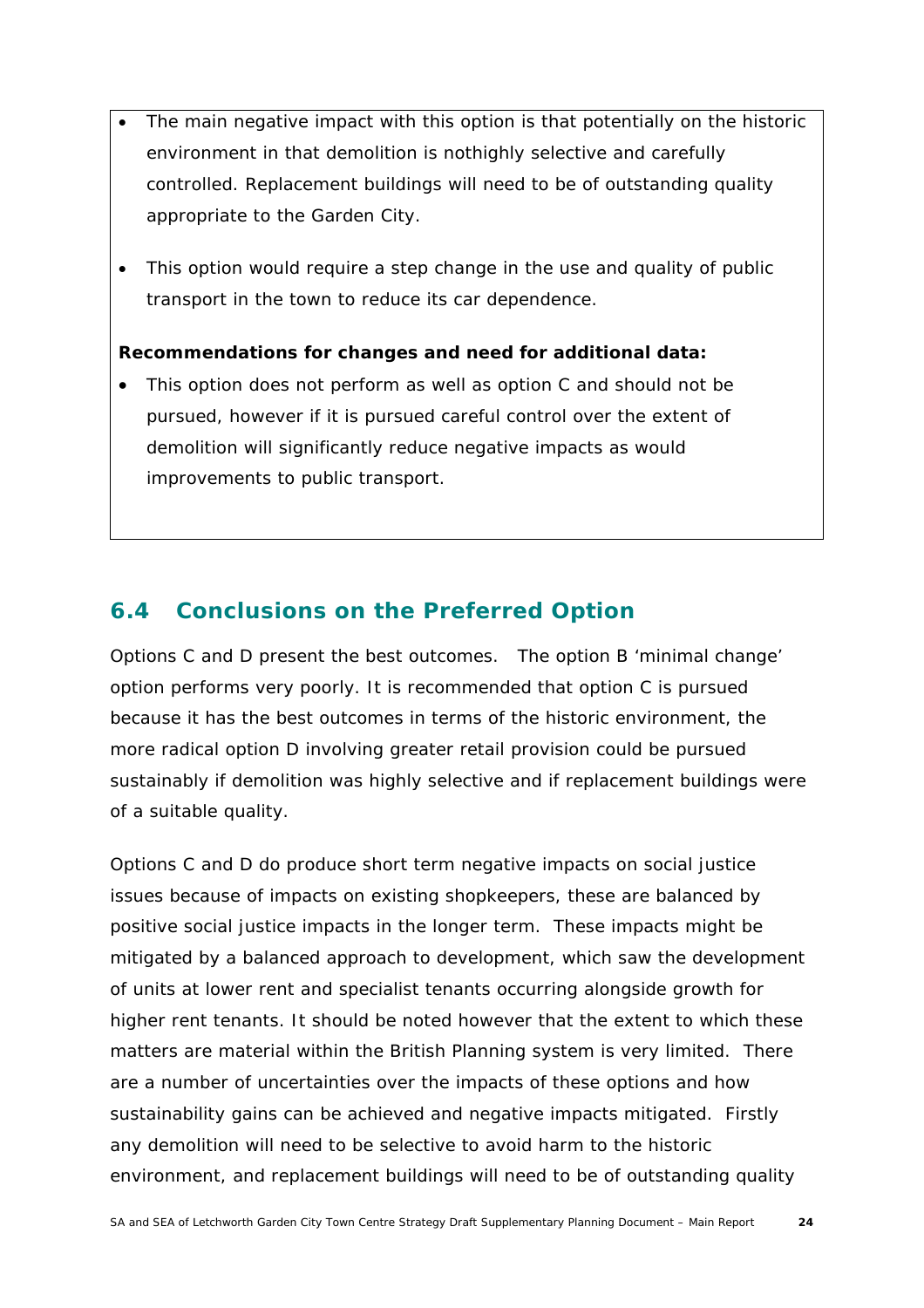appropriate to the Garden City. Secondly there needs to be a step change in the use and quality of public transport in the town to reduce its car dependence.

### **6.5 The Preferred Option**

Following appraisal of the strategic options the Council decided on its preferred option, option C, and this was developed as the Letchworth Garden City Town Centre Strategy draft Supplementary Planning Document.

### **6.6 Why this Option was chosen**

This option has been chosen because it is the Council's view that it performed best in sustainability terms, producing economic development for the town, better retail choice for residents, improvements to the environment of the town centre and improvements to public transport, walking and cycling.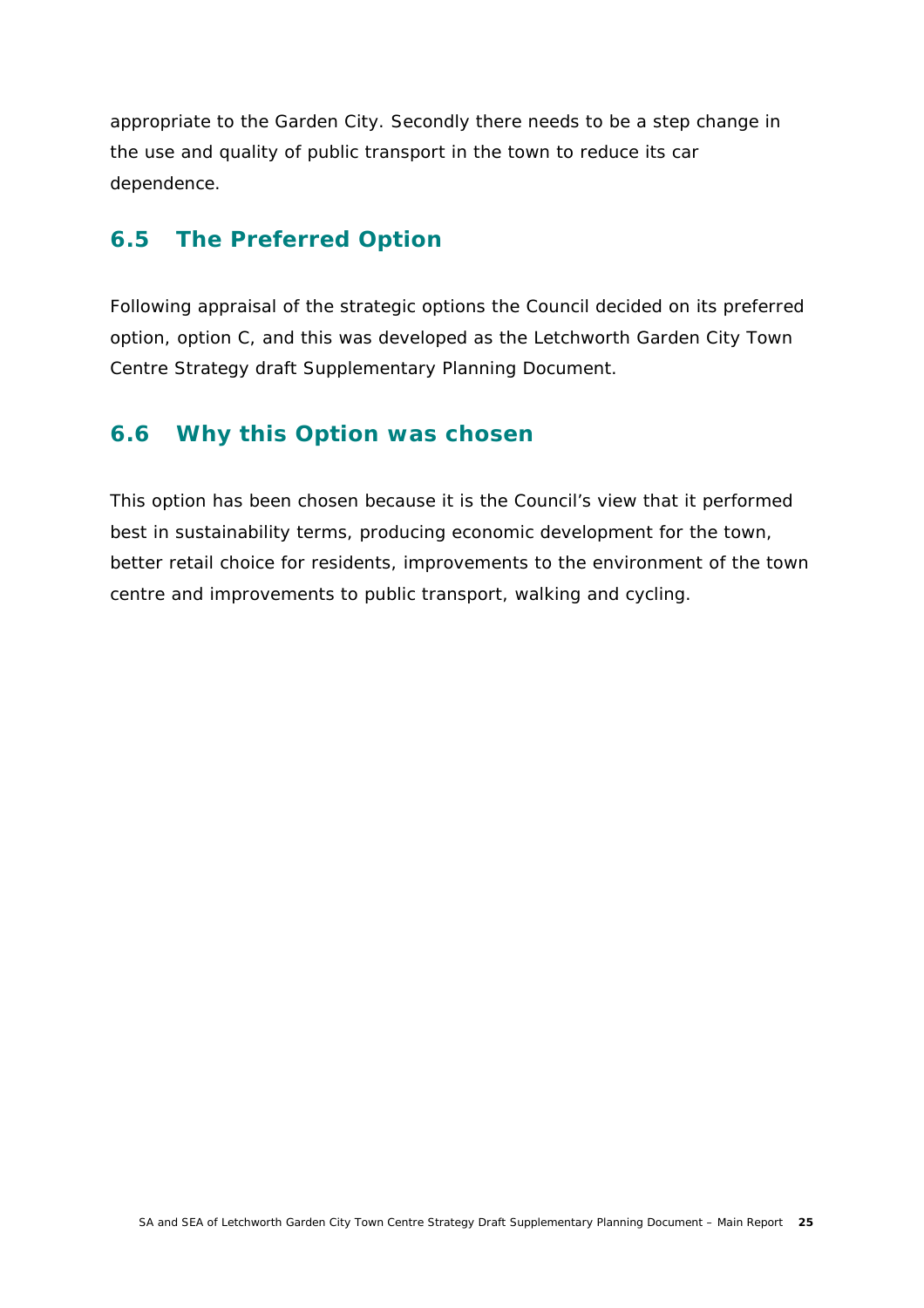# **7. Appraisal of the Draft SPD**

### **7.1. The Appraisal Process**

The appraisal process was divided into two stages:

- 1. Appraising the policies and opportunity sites separately.
- 2. Appraising the cumulative impact of all of the policies and opportunity sites.

Each policy and opportunity site was appraised against each of the sustainability objectives. This was done using a formal matrix. The impact of the policies and opportunity sites on the SA objectives was scored as follows: Major positive √ √**;** positive √; major negative **XX;** negative **X**; uncertain **?**; or neutral **O**. The SEA Directive requires the appraisal to identify significant impacts. In this appraisal, major positive, positive, major negative and negative impacts are all defined as "significant".

The assessment of impacts is based on the current situation and trends for each objective, including where there are particular problems. This information is contained in appendix 3 (baseline data) and appendix 1 (key sustainability issues), and has been referred to throughout the process of compiling the matrices.

For the appraisal of each policy and opportunity site, the conclusions, concentrating on the significant impacts are summarised at the end of the formal matrix, along with recommendations for changes (discussed further below). The full matrices with conclusions and recommendations are contained in appendix 6.

#### **Uncertainties in the appraisal**

The SEA Directive requires that uncertainties in the appraisal be identified. Where there was insufficient information to predict important sustainability impacts of an option, these are noted in the matrices. (See appendix 6) In these cases the Council has usually specified in their recommendations the additional data, or the need for more information on how the option would be applied, that would help to predict the impact of the option.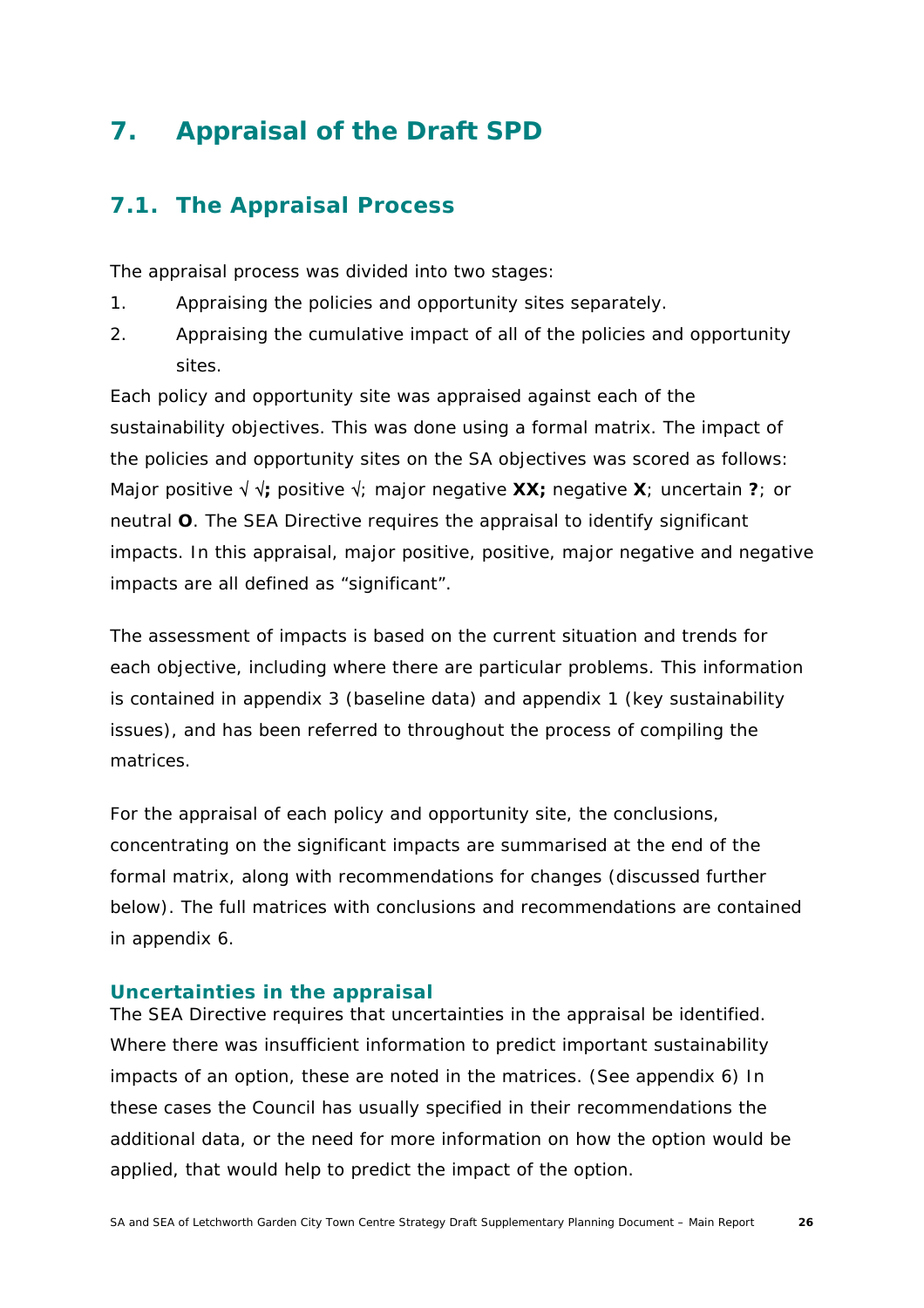### **7.2 Appraisal of the Preferred Option**

**Note:** In order to make the appraisal process more manageable and to ensure it focuses on the strategic issues rather than minor points of detail the preferred option has been appraised in sections consisting of similar policies, with a very similar impact.

### **Section 5: The Town Centre Strategy Boundary**

• Policy 1 defines the Town Centre Strategy Boundary

#### **Conclusions:**

• This policy simply defines a boundary within which other policies in the draft strategy apply – it is not therefore meaningful to appraise it by itself, as its impact is neutral.

### **Section 6: Garden City Conservation and Urban Design**

- Policy 2 Protects the Letchworth Conservation Area
- Policy 3 Sets down Garden City Urban Design Principles
- Policy 4 Defines a series of character areas
- Policy 5- Covers urban design principles around Broadway Gardens/ the Town Square
- Policy 6 Covers urban design principles around the northern part of the Broadway
- Policy 7- Covers urban design principles around the classical part of the retail area.
- Policy 8 -Covers urban design principles around the village type shopping streets.
- Policy 9 Covers urban design principles around the late 20<sup>th</sup> Century part of the retail area.
- Policy 10 Covers shopfront design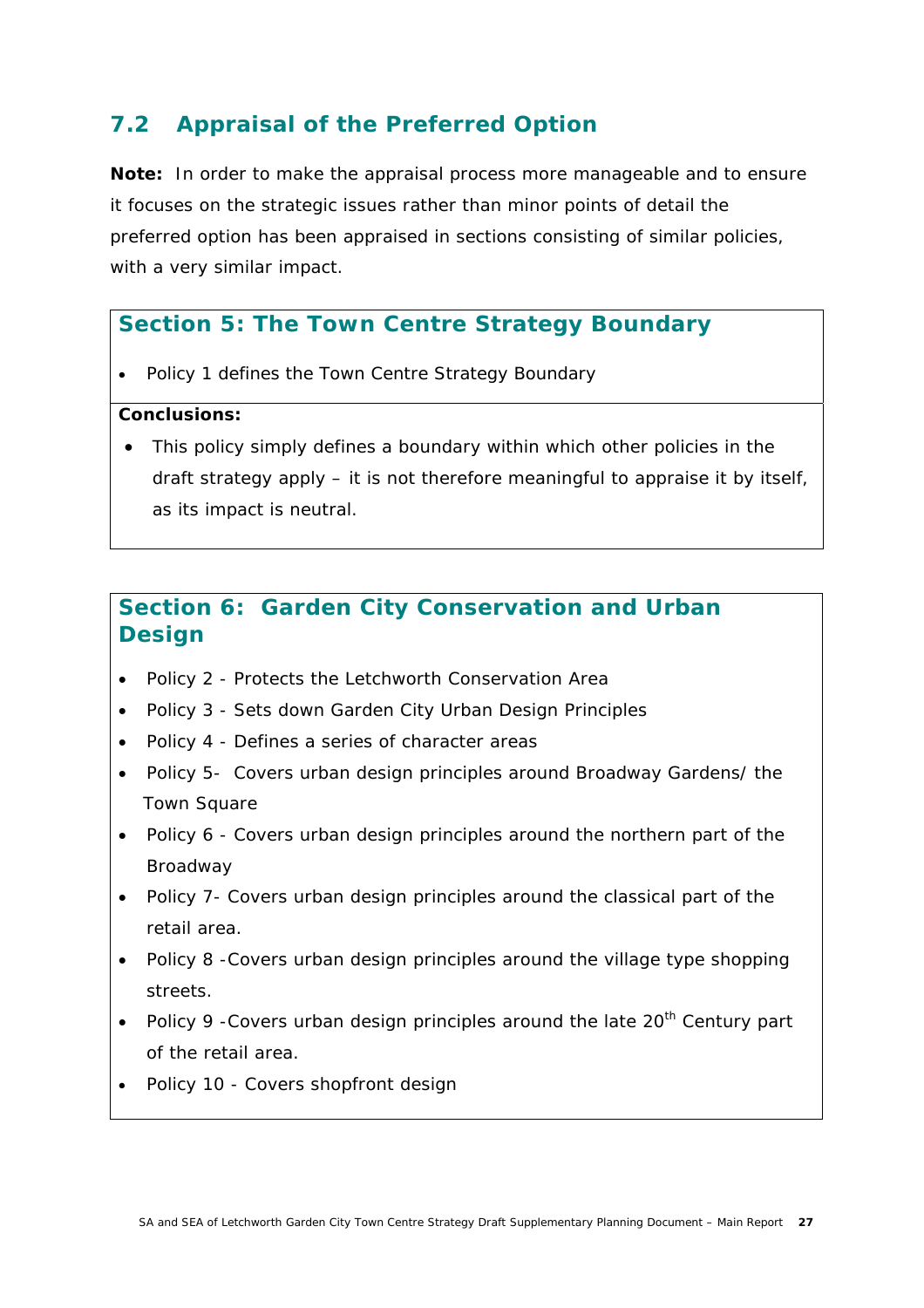#### **Conclusions:**

• The impacts are generally positive, especially on the historic environment.

#### **Uncertainties:**

• The policies do not cover issues such as resource use – hence the neutral impact.

#### **Recommendations:**

• It is recommended that:

Either issues such as sustainable design and construction are covered within the policy, or more practically, these matters are dealt with in the LDF framework core policies and or/SPD so they do not have to be repeated within individual SPDs.

### **Section 7: Retail and Change of Use – Development Principles – Retail Policies**

- Policy 11 Sets down the priority sites for meeting retail need.
- Policy 12 Provides for additional convenience goods retailing.
- Policy 13 Sets down the strategy for linking up retail areas.
- Policy 14- Sets down principles for the primary shopping frontage
- Policy 15 Sets down principles for the secondary shopping frontage
- Policy 16 Sets down principles for the sites outside the primary and secondary areas shopping frontage
- Policy 17 Sets down principals over Evening and Night-time Economy uses

#### **Conclusions:**

• These policies perform well overall in sustainability terms. They perform very well in terms of economic activity and land use and transport patterns. It does produce short term negative impacts on social justice issues because of impacts on existing shopkeepers, these are balanced by positive impacts in the longer term. These impacts might be mitigated by a balanced approach to development, which saw development of units for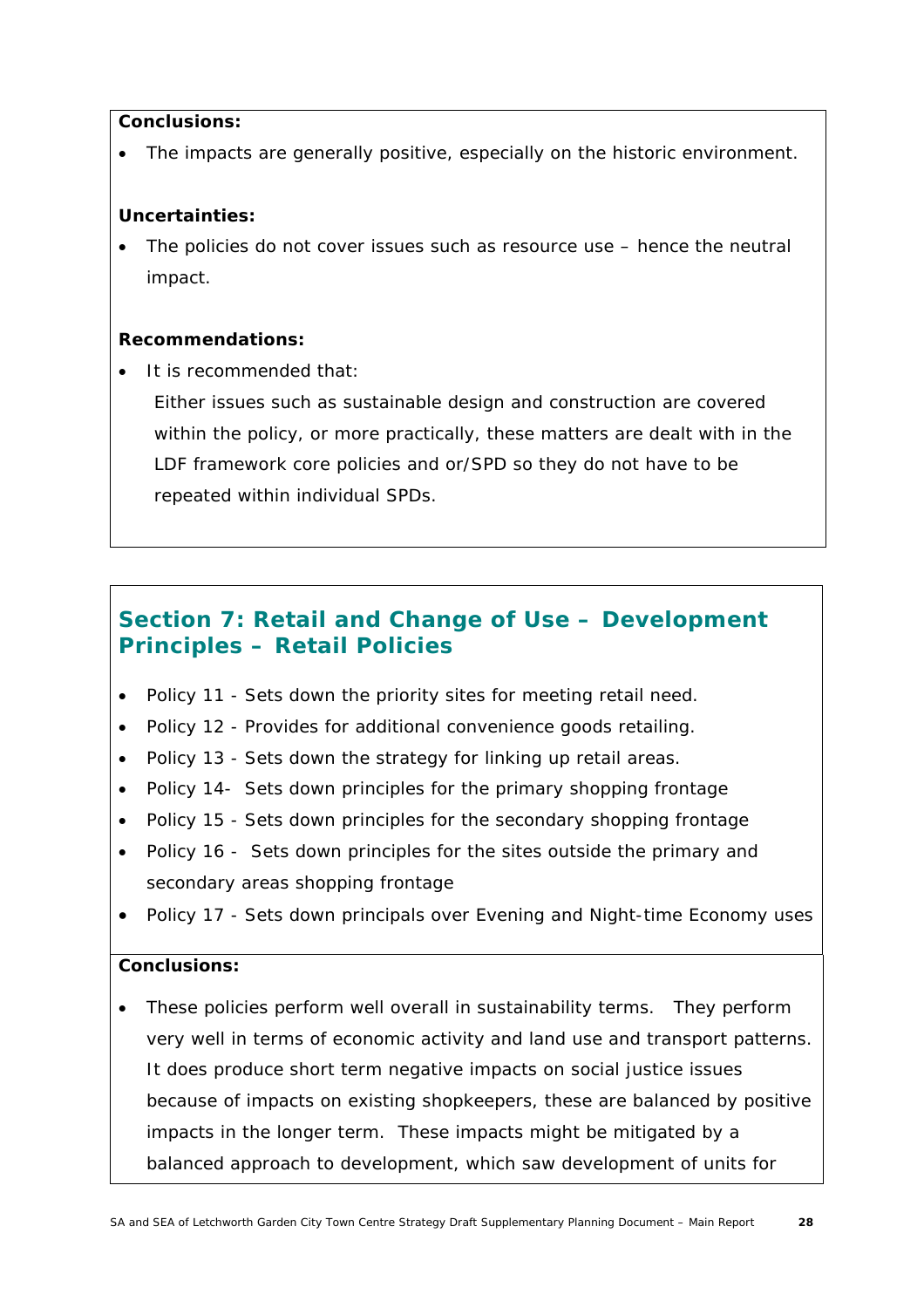lower rent and specialist tenants occurring alongside growth for higher rent tenants.

#### **Uncertainties:**

• There are a number of uncertainties over the impacts of these policies and how sustainability gains can be achieved and negative impacts mitigated. Firstly any demolition will need to be selective to avoid harm to the historic environment, and replacement buildings will need to be of outstanding architectural quality appropriate to the Garden City. Secondly there needs to be a step change in the use and quality of public transport in the town to reduce its car dependence. Thirdly there needs to be implementation of wider policies concerning matters such as sustainable construction and use of renewable energy facilities on buildings.

#### **Recommendations:**

• No suggested changes as these matters are covered in other policy areas.

### **Section 7: Retail and Change of Use – Development Principles – Other Policies**

- Policy 18 Concerns Arts, culture and assembly uses in and around the town centre
- Policy 19 Concerns Library, Museum and Heritage Provision
- Policy 20 Concerns Business uses
- Policy 21 Concerns Residential uses
- Policy 22 Covers Civic Accommodation
- Policy 23 Covers Youth and other community facilities

#### **Conclusions:**

• These policies perform well overall in sustainability terms. They perform very well in terms of economic activity and land use and transport patterns. It does produce short term negative impacts on social justice issues because of impacts on existing tenants, these are balanced by positive impacts in the medium-longer term. These impacts might be mitigated by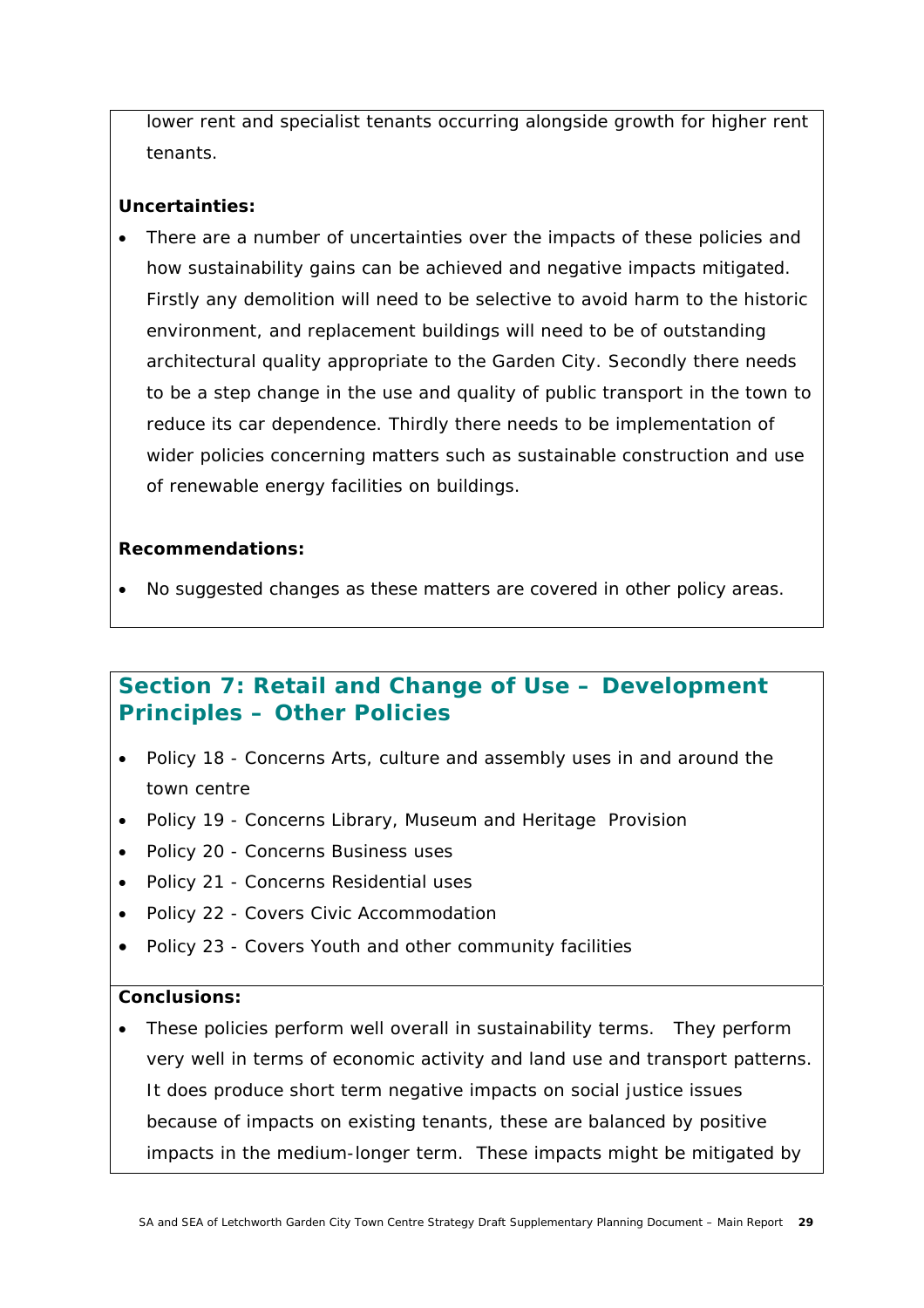a balanced approach to development, which saw development of units for lower rent, and specialist tenants occurring alongside growth for higher rent tenants. There are also positive benefits to youth facilities, education and health facilities.

#### **Uncertainties :**

• There are a number of uncertainties over the impacts of these policies and how sustainability gains can be achieved and negative impacts mitigated. Firstly any demolition will need to be selective to avoid harm to the historic environment, and replacement buildings will need to be of outstanding architectural quality appropriate to the Garden City. Secondly there needs to be a step change in the use and quality of public transport in the town to reduce its car dependence.

#### **Recommendations:**

• No suggested changes as these matters are covered in other policy areas.

### **Section 8: Transport and The Public Realm**

- Policy 24 Covers the transport impact of development proposals
- Policy 25 Covers the road network
- Policy 26 Covers the cycle network
- Policy 27 Covers public transport and interchange
- Policy 28 Covers pedestrian priority
- Policy 29 Covers disabled access
- Policy 30 Covers off street car parking management and provision
- Policy 31 Covers on street car parking
- Policy 32 Concerns protection of open space
- Policy 33 Concerns public realm improvements
- Policy 34 Concerns community safety

#### **Conclusions:**

These policies have an almost wholly positive impact.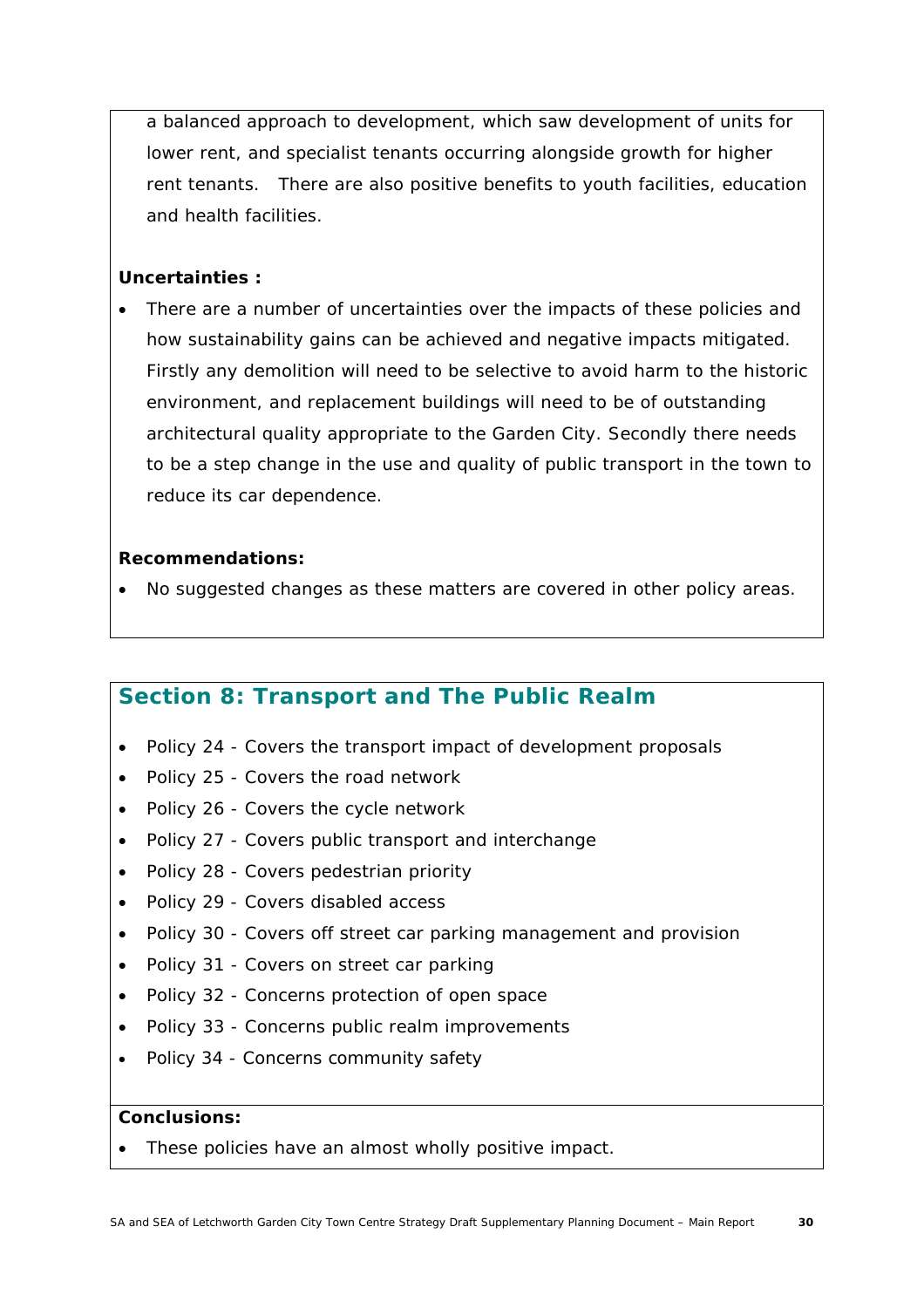#### **Uncertainties :**

There are a number of uncertainties over the impacts of these policies and how sustainability gains can be achieved and negative impacts mitigated. Firstly there needs to be a step change in the use and quality of public transport in the town to reduce its car dependence. Secondly the amount and cost of parking should not make it an overly attractive alternative to public transport to adversely affect modal shift.

#### **Recommendations:**

- No suggested changes however the impact of additional off street parking should be carefully monitored, and the price/control regime for parking altered accordingly over time.
- Whether it is practical or feasible to mitigate the impacts on Icknield Way should also be investigated.

### **7.3 Appraisal of Opportunity Sites**

**Note:** In order to make the appraisal process more manageable and to ensure it focuses on the strategic issues rather than minor points of detail, the Opportunity Sites have been sifted to remove the smallest sites not making a significant impact on the environment. These sites are likely to fall under the principles of the 'small sites and areas' exemption. Only those aspects of each opportunity site likely to have a significant environmental impact have been appraised – not localised aspects of design guidance. Finally where sites are adjoining/linked and likely to have similar impacts these have been appraised together.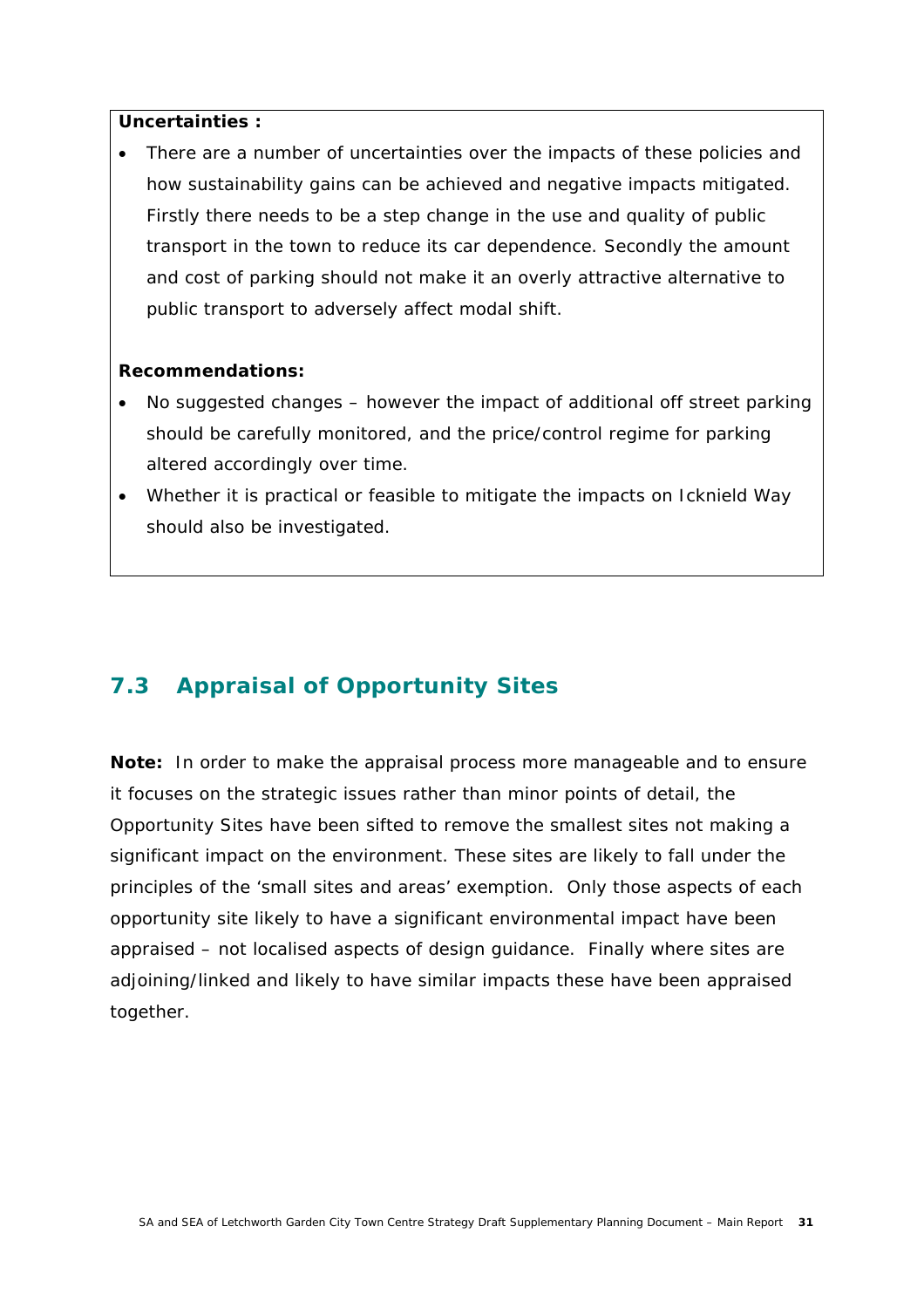### **Opportunity Site LTC 1: Arena Parade Eastcheap/ Broadway Old Town Hall and yard adjoining the Post Office**

#### **Conclusions:**

This opportunity site performs well overall in sustainability terms. It performs very well in terms of economic activity and land use and transport patterns. It does produce short term negative impacts on social justice issues because of impacts on existing shop tenants, these are balanced by positive impacts in the longer term. These impacts might be mitigated by a balanced approach to development, which saw development of units for lower rent and specialist tenants occurring elsewhere alongside growth for higher rent tenants.

#### **Uncertainties:**

• There are a number of uncertainties over the impacts of this proposal and how sustainability gains can be achieved and negative impacts mitigated. Firstly any demolition will need to be selective to avoid harm to the historic environment. It should be noted that the Arena Parade itself has already been assessed as making a negative contribution in the Conservation Area Character Statement, and replacement buildings will need to be of outstanding quality appropriate to the Garden City. Secondly there needs to be a step change in the use and quality of public transport in the town to reduce its car dependence. Issues such as resource use and waste, will depend upon the implementation of upper level policies within the local development framework.

#### **Recommendations:**

• No suggested changes as these matters are covered elsewhere.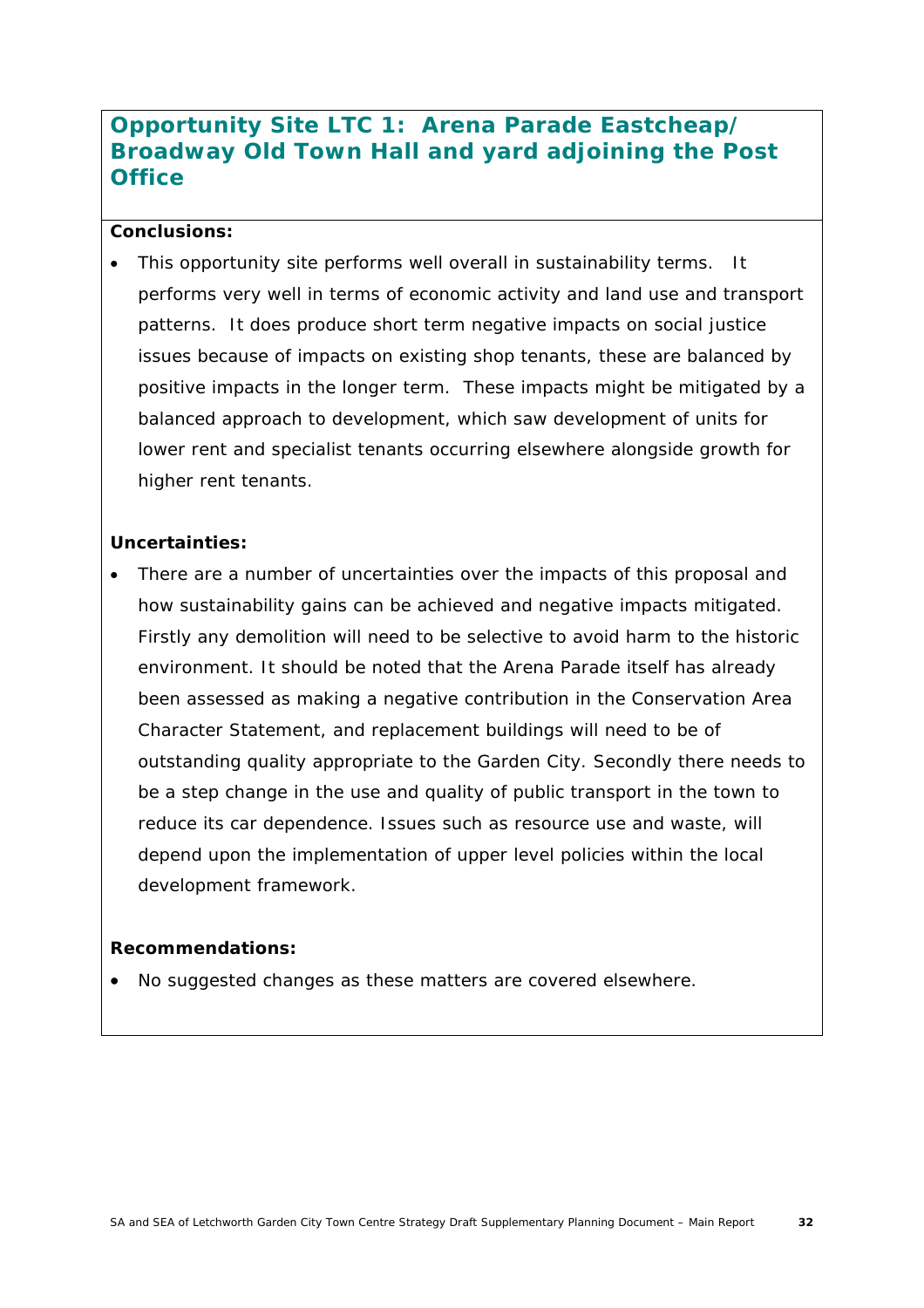### **Opportunity Sites LTC2: The Wynd, Openshaw Way and adjoining lands including St Michael's House, Norton Way South**

#### **Conclusions:**

This opportunity site performs well overall in sustainability terms. It performs very well in terms of economic activity and land use and transport patterns. It does produce short term negative impacts on social justice issues because of impacts on existing Wynd tenants, these are balanced by positive impacts in the longer term. These impacts might be mitigated by a balanced approach to development, which saw development of units for lower rent and specialist tenants occurring elsewhere alongside growth for higher rent tenants.

#### **Uncertainties:**

There are a number of uncertainties over the impacts of this proposal and how sustainability gains can be achieved and negative impacts mitigated. Firstly any demolition will need to be selective to avoid harm to the historic environment. It should be noted that parts of the Wynd itself has already been assessed as making a negative contribution in the Conservation Area Character Statement, and replacement buildings will need to be of outstanding quality appropriate to the Garden City. Secondly there needs to be a step change in the use and quality of public transport in the town to reduce its car dependence. Issues such as resource use and waste will depend upon the implementation of upper level policies within the local development framework.

#### **Recommendations:**

• No suggested changes as these matters are covered elsewhere.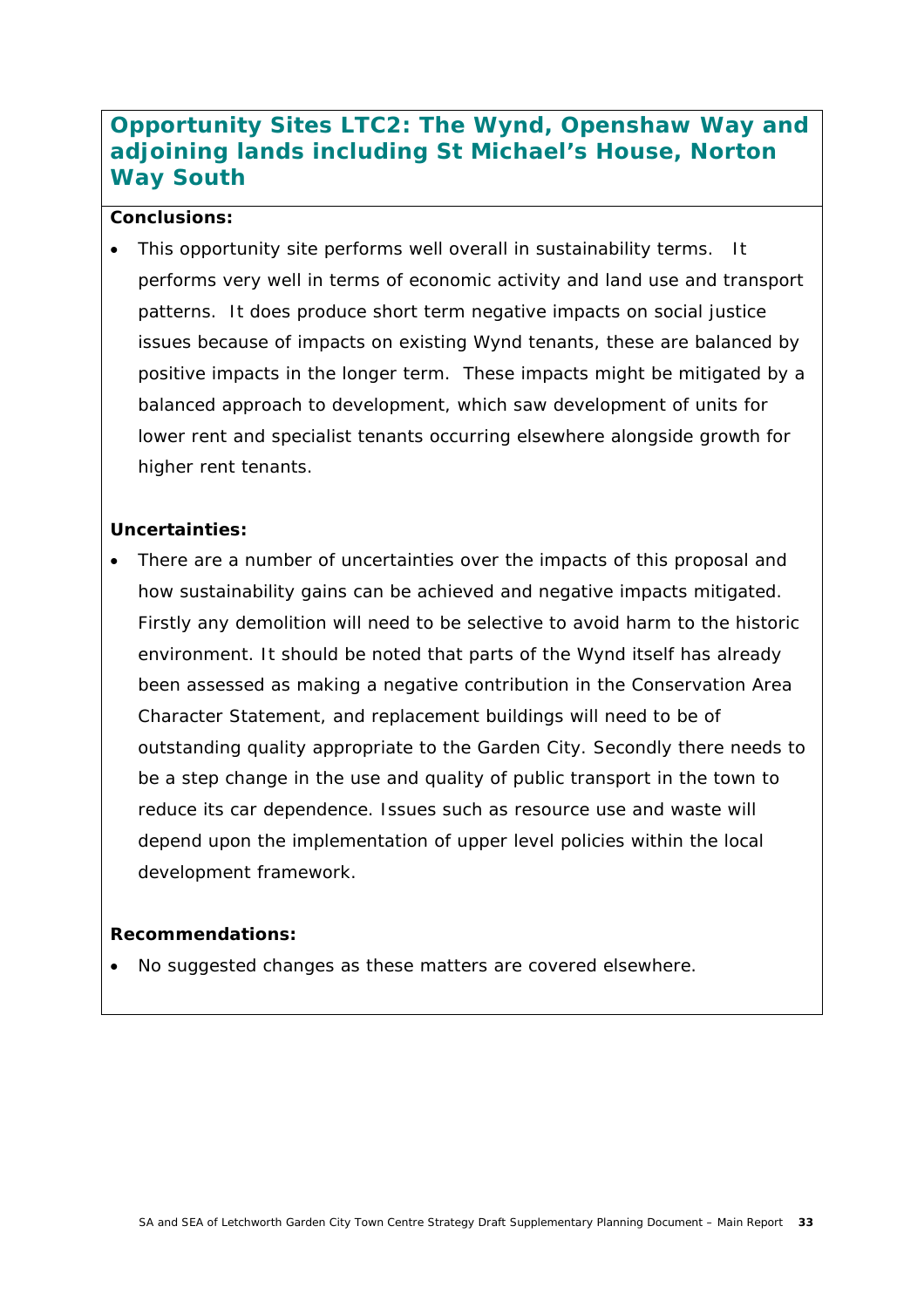### **Opportunity Site LTC3: Garden Square Shopping Centre, adjoining car park. Council Offices and public house Gernon Road and 28-74 (evens) Eastcheap**

#### **Conclusions:**

• This opportunity site performs well overall in sustainability terms. It performs very well in terms of economic activity and land use and transport patterns. It does produce short term negative impacts on social justice issues because of impacts on existing Garden Square tenants, these are balanced by positive impacts in the longer term. These impacts might be mitigated by a balanced approach to development, which saw development of units for lower rent and specialist tenants occurring elsewhere alongside growth for higher rent tenants.

#### **Uncertainties:**

There are a number of uncertainties over the impacts of this proposal and how sustainability gains can be achieved and negative impacts mitigated. Firstly any demolition will need to be selective to avoid harm to the historic environment. It should be noted that Garden Square itself has already been assessed as making a negative or neutral contribution in the Conservation Area Character Statement, and replacement buildings will need to be of outstanding architectural quality appropriate to the Garden City. Secondly there needs to be a step change in the use and quality of public transport in the town to reduce its car dependence. Issues such as resource use and waste, will depend upon the implementation of upper level policies within the local development framework.

#### **Recommendations:**

• No suggested changes as these matters are covered elsewhere.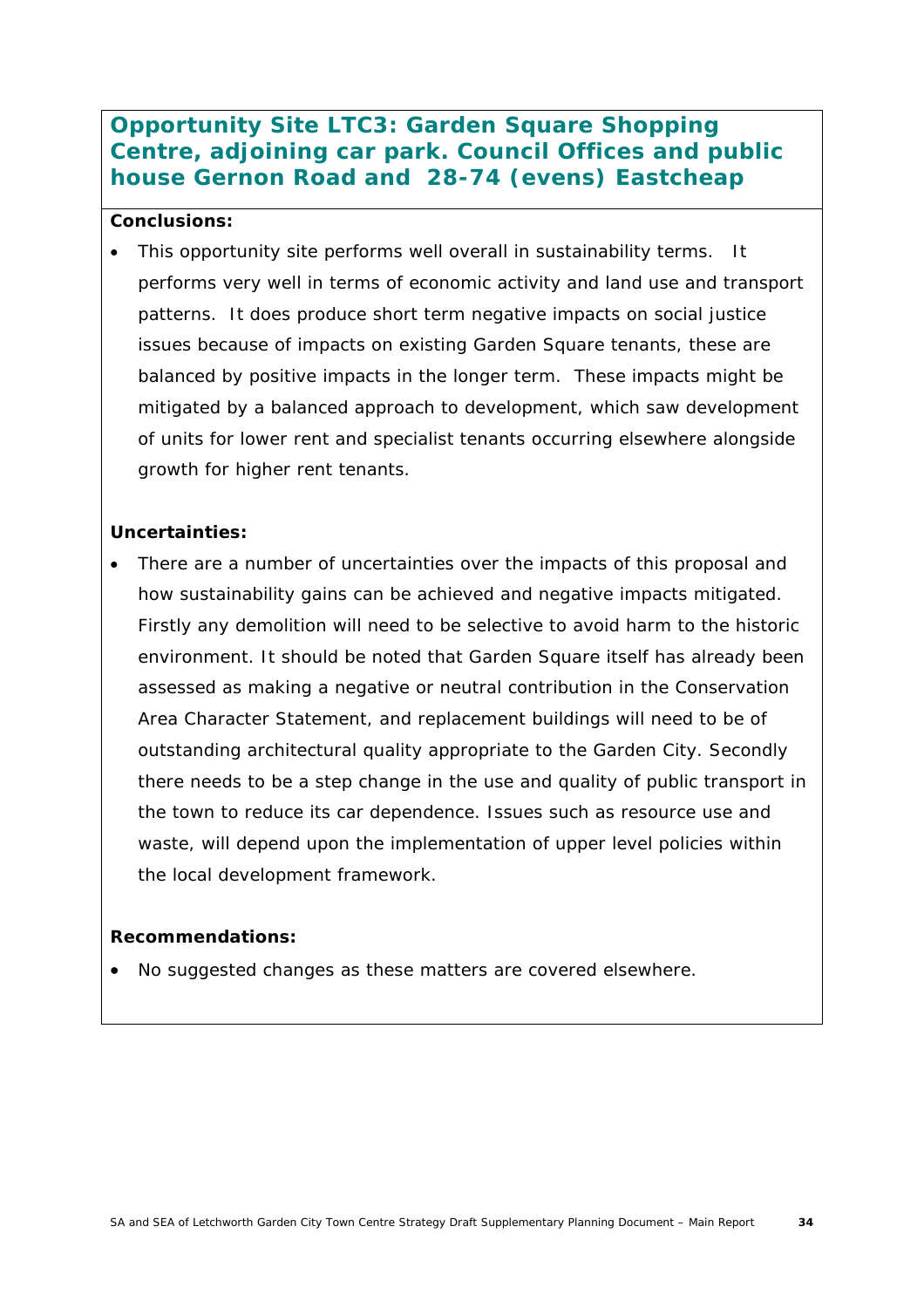### **Opportunity Site LTC4: Site at Junction of Gernon Road/Broadway**

#### **Conclusions:**

• This opportunity site performs well overall in sustainability terms. It performs very well in terms of economic activity and land use and transport patterns.

#### **Uncertainties:**

There are a number of uncertainties over the impacts of this proposal and how sustainability gains can be achieved and negative impacts mitigated. Firstly any proposed demolition will need to be selective in terms of not demolishing buildings making a positive contribution to the character or appearance of the conservation area to avoid harm to the historic environment. Any replacement buildings will need to be of outstanding architectural quality appropriate to the Garden City. Secondly there needs to be a step change in the use and quality of public transport in the town to reduce its car dependence. Issues such as resource use and waste, will depend upon the implementation of upper level policies within the local development framework.

#### **Recommendations**:

• No suggested changes as these matters are covered elsewhere.

### **Opportunity Site LTC5: Former Grammar School, and medical centre and Plinston Hall, Broadway/Town Square**

#### **Conclusions:**

• This opportunity site performs well overall in sustainability terms. It performs very well in terms of economic activity and land use and transport patterns. The potential negative impact is the lost opportunity to provide housing/affordable housing.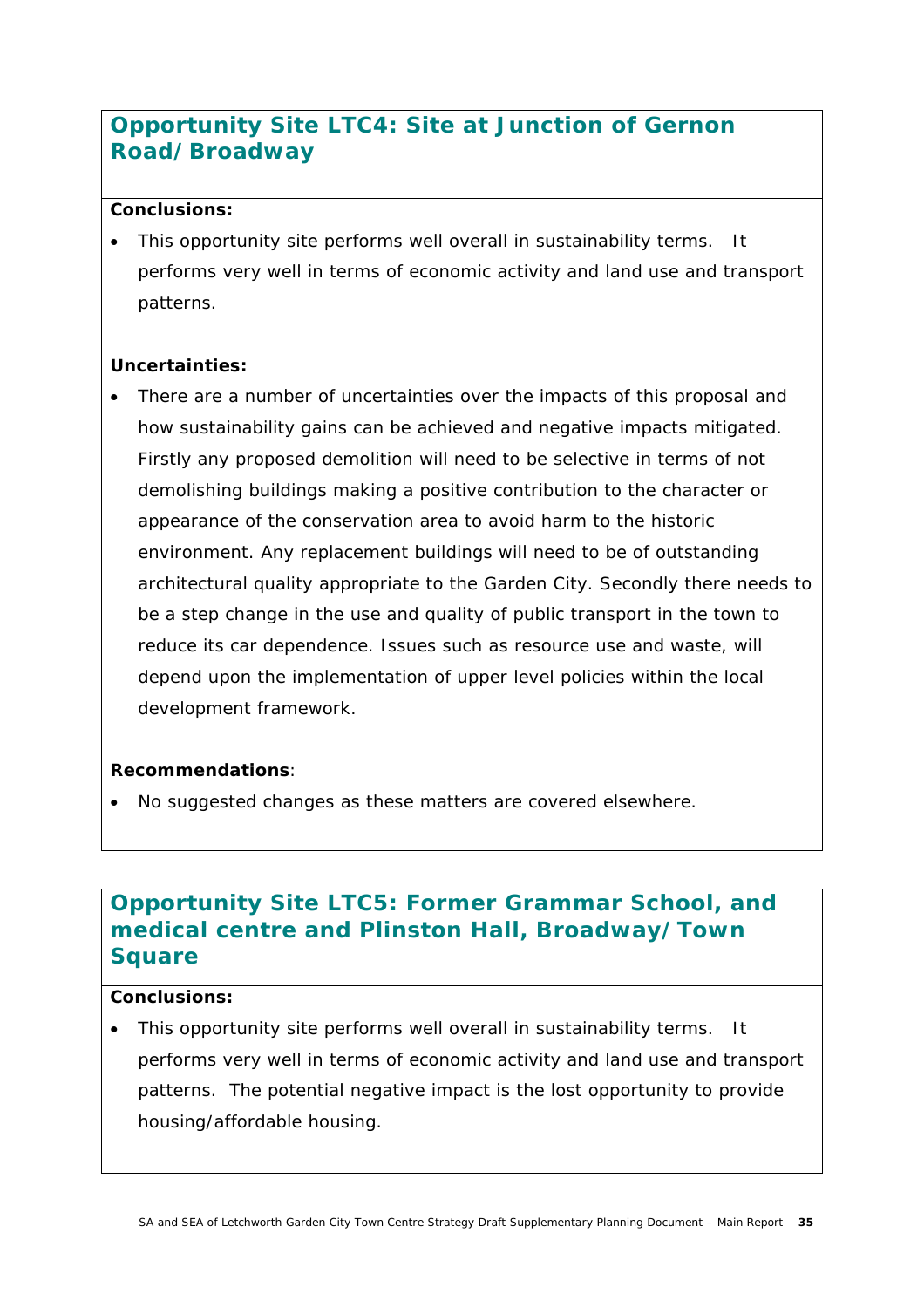#### **Uncertainties:**

There are a number of uncertainties over the impacts of this proposal and how sustainability gains can be achieved and negative impacts mitigated. In particular, related to any consequential impact if the Gernon Road Council office site is chosen as the civic accommodation option and the impact of any (as yet unknown) design on the conservation area. Firstly any demolition will need to be selective to avoid harm to the historic environment. It should be noted that some of these buildings have been assessed as making a negative or neutral contribution to the character of the conservation area, and replacement buildings will need to be of outstanding quality appropriate to the Garden City. Secondly there needs to be a step change in the use and quality of public transport in the town to reduce its car dependence. Issues such as resource use and waste depend upon the implementation of upper level policies within the local development framework.

#### **Recommendations:**

• The Council should consider whether or not the opportunity costs of not providing housing are outweighed by other environmental/planning matters.

### **Opportunity Site LTC6: Site at corner of South View and Town Square/Broadway and Site LTC7 at corner of South View/Meadow Way and Town Square/Broadway Gardens**

#### **Conclusions:**

• These opportunity sites perform fairly well in sustainability terms. They perform very well in terms of economic activity and land use and transport patterns. The potential negative impact is the lost opportunity to provide housing/affordable housing.

#### **Uncertainties:**

There are a number of uncertainties over the impacts of this proposal and how sustainability gains can be achieved and negative impacts mitigated.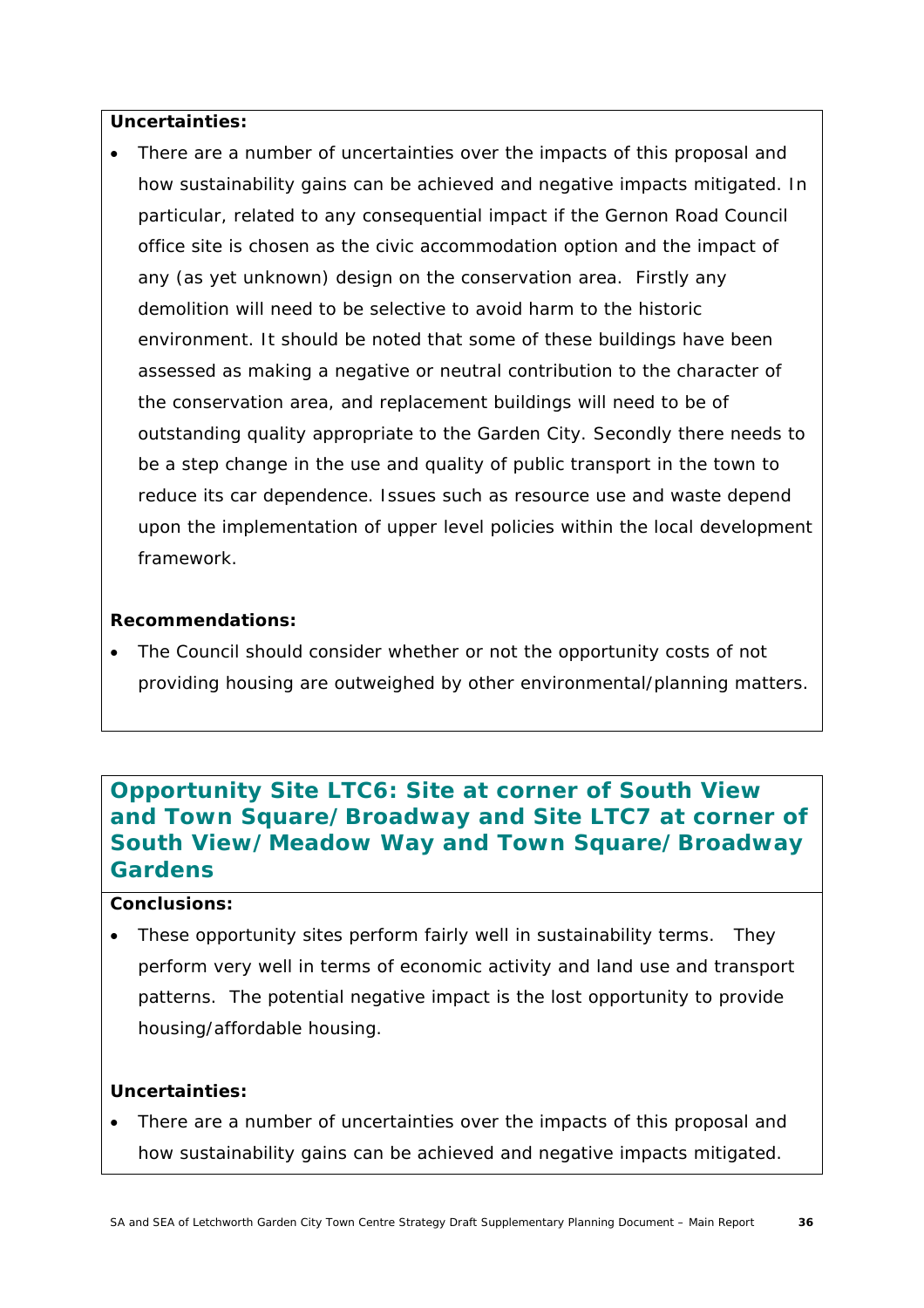Firstly the impact on the conservation area will depend on the final design, secondly there needs to be a step change in the use and quality of public transport in the town to reduce its car dependence. Issues such as resource use and waste will depend upon the implementation of upper level policies within the local development framework.

#### **Recommendations:**

• The Council should consider whether or not the opportunity costs of not providing housing are outweighed by other environmental/planning matters.

### **Opportunity Site LTC8: Letchworth Garden City Station, Station Forecourt, car parks and war memorial area, Station Parade/Dorchester House**

#### **Conclusions:**

• This opportunity site performs well in sustainability terms. It performs very well in terms of economic activity and land use and transport patterns.

#### **Uncertainties:**

• There is an uncertainty over the impact on the conservation area of the loss of the war memorial, and the design of the transport interchange. Issues such as resource use and waste will depend upon the implementation of upper level policies within the local development framework.

#### **Recommendations:**

• No changes proposed, however at application stage the design issues will need careful consideration.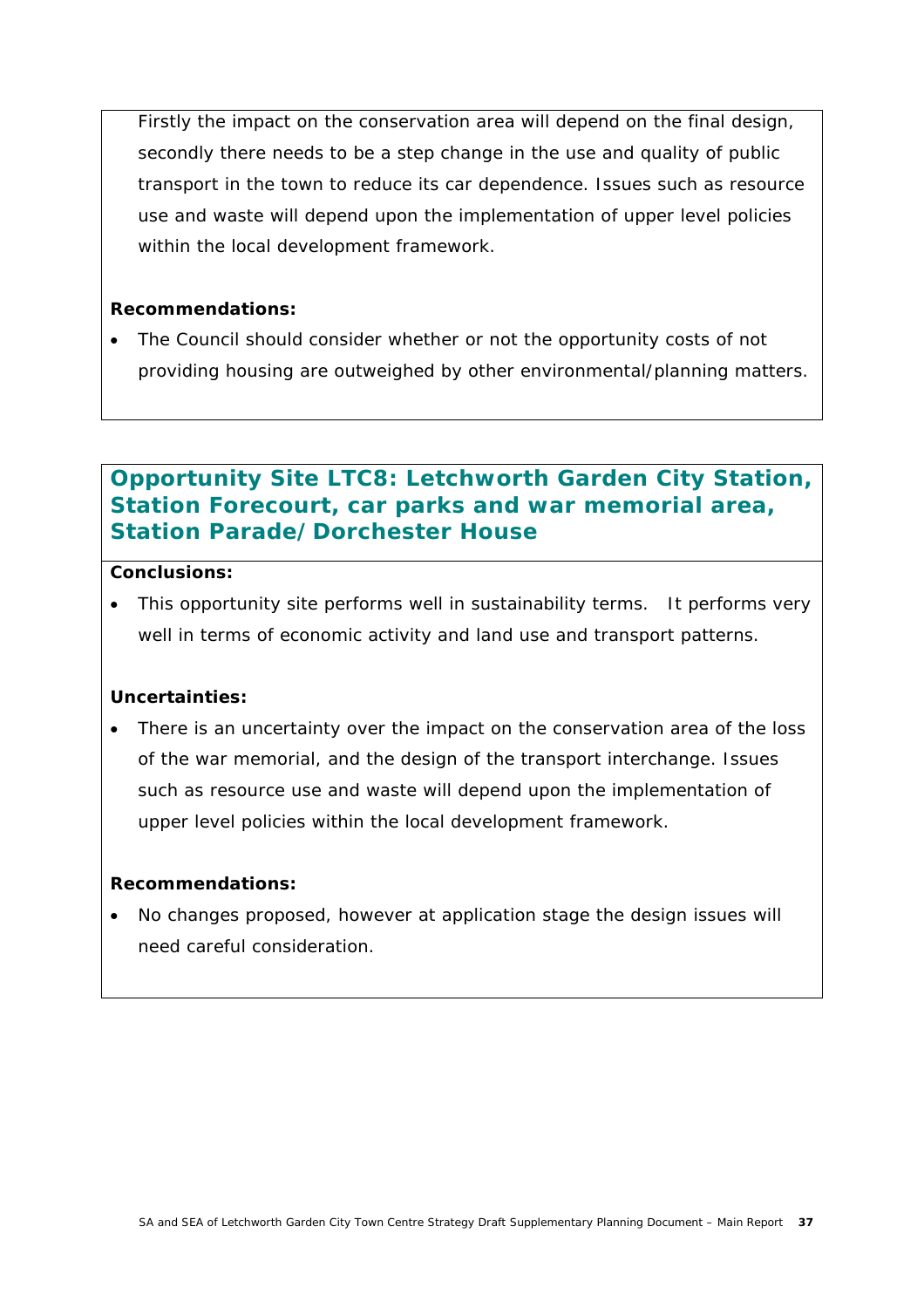### **Opportunity Site LTC9: Garage 20 Station Road (Bennetts Garage - Ford Dealership) and LTC11 Railway land to the north of Station Road**

#### **Conclusions:**

This opportunity site performs well in sustainability terms. It performs very well in terms of economic activity and land use and transport patterns.

#### **Uncertainties:**

• There are some uncertainties over the impacts of this proposal and how sustainability gains can be achieved and negative impacts mitigated. The impact on the conservation area will depend on the final design. Secondly there needs to be a step change in the use and quality of public transport in the town to reduce its car dependence. Issues such as resource use and waste will depend upon the implementation of upper level policies within the local development framework.

#### **Recommendations:**

• No changes proposed.

### **7.4 Summary of the Appraisal Results**

The conclusions from the appraisal of the draft SPD, also known as the preferred option are outlined below. The detailed results are available in appendix 6.

The draft SPD with the preferred option performs well in sustainability terms. Overall it performs very well in terms of economic activity and land use and transport patterns, by encouraging economic development, particularly retail sector growth, and through improving public transport, cycling and the pedestrian environment in the town.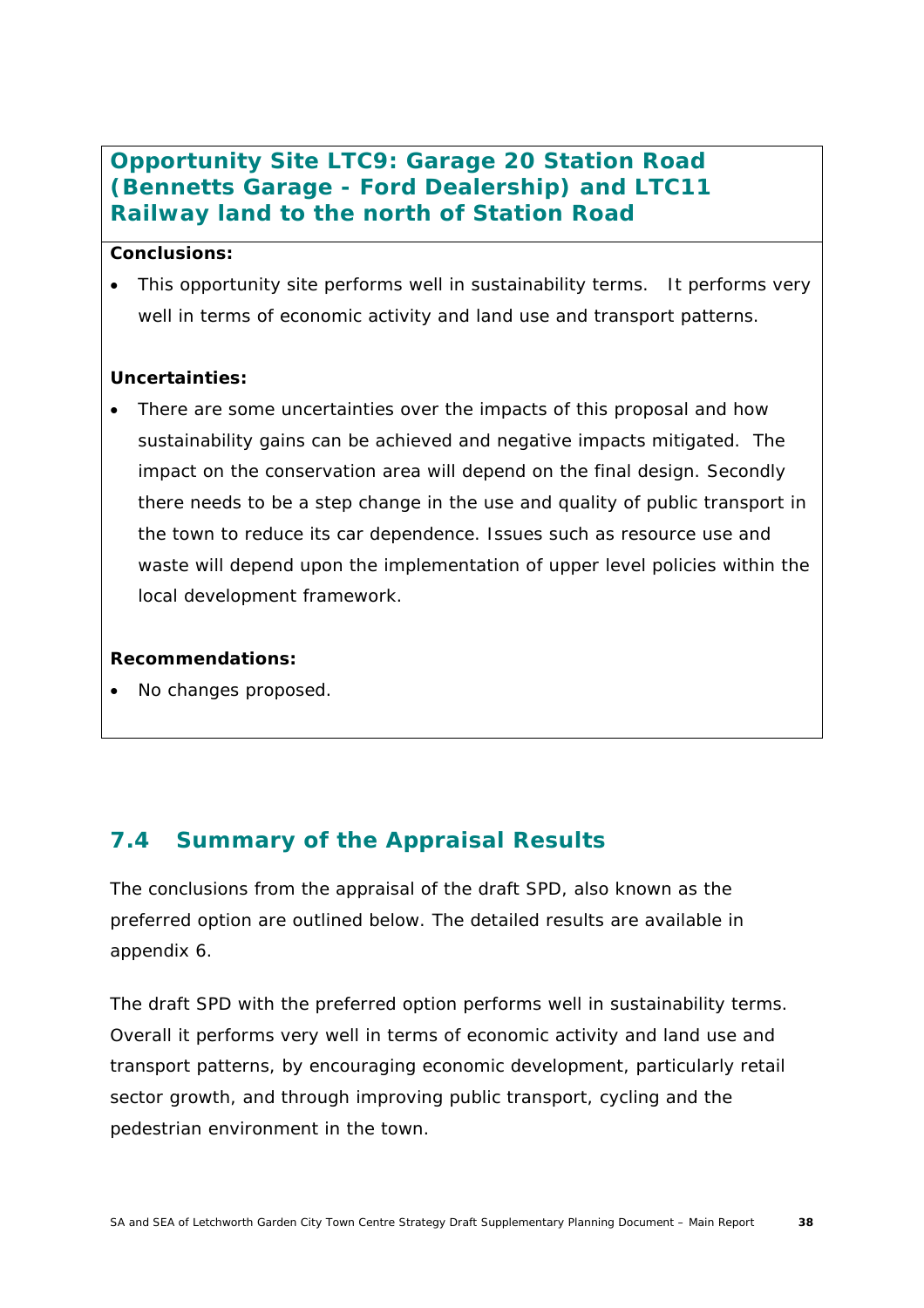There are a number of uncertainties over the cumulative impacts of opportunity site development and how sustainability gains can be achieved and negative impacts mitigated. Firstly any proposed demolition will need to be selective to avoid harm to the historic environment and very vigilant in ensuring outstanding architectural quality for replacement buildings. Secondly there needs to be a step change in the use and quality of public transport in the town to reduce its car dependence. It is recommended that these matters be subject to close monitoring and planning obligations are used to ensure that the balanced approach that the SPD seeks towards development and environmental/transport improvements is achieved.

There are also uncertainties over the cumulative impact of the parking proposals. Improvement to off street car parking could lead to more people visiting the town centre who currently shop elsewhere and hence not increase overall car use, however if taken to excess it could lead to an undesirable modal shift. The District Council should very carefully monitor the overall supply and demand of parking spaces of different types over time and adjust levels and charging regimes to ensure sustainability objectives are met, an approach set out in the Council's parking strategy.

Finally there are uncertainties over matters such as sustainable design and construction and renewable energy use. These are not matters which are directly covered by the strategy itself as in the modular spirit of the new Local Development Framework system it is expected that these district wide matters will be covered elsewhere to avoid repetition at an area specific level. The Council will ensure that these matters are properly covered either somewhere within an LDD or SPD.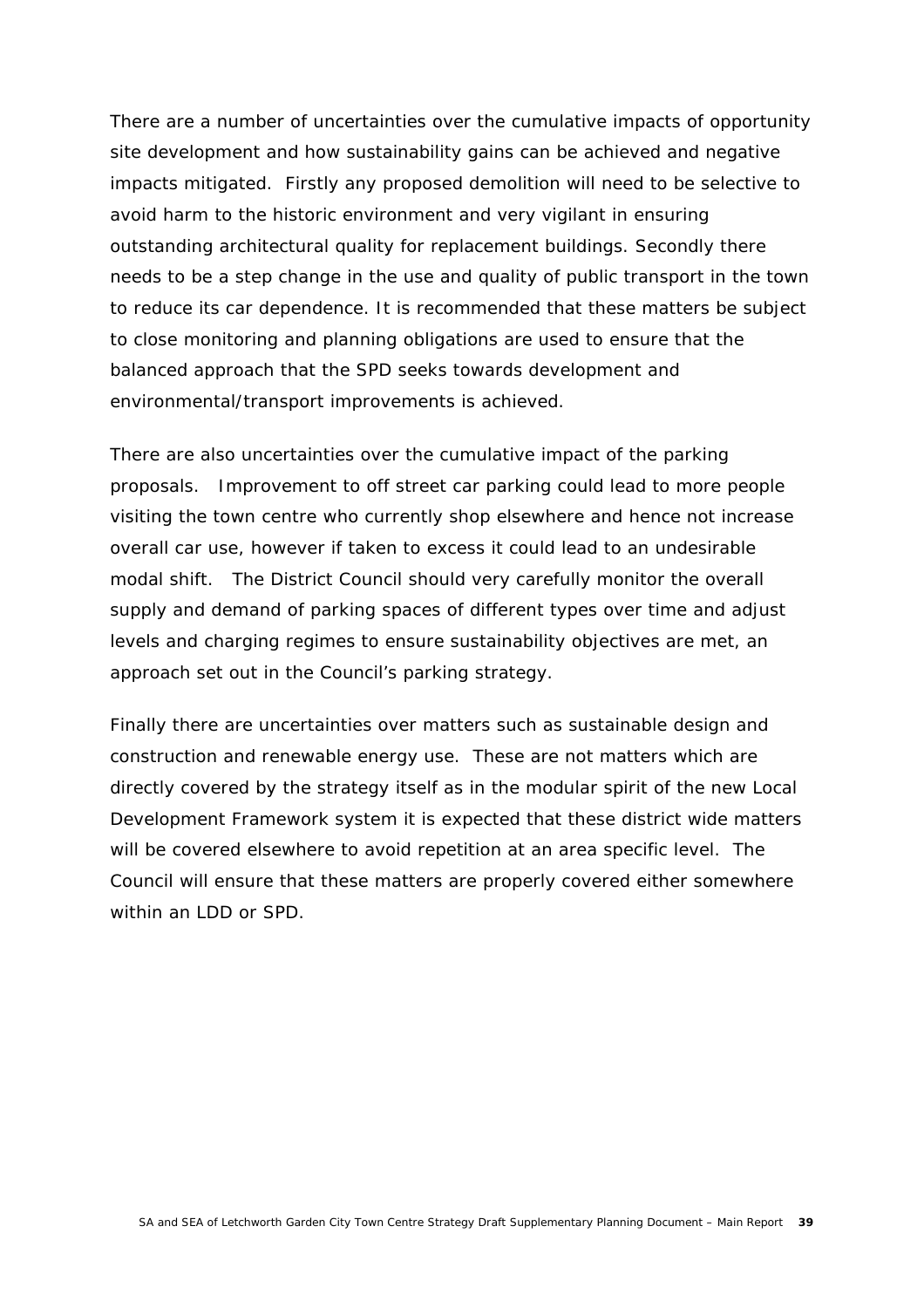# **8. Appendix 1 Key Sustainability Issues**

| SA Objective <sup>7</sup>                                                                                          | <b>Issues</b>                                                                                                                                                                                                                                                                                                                                                                                                                                                                                                                                                       | <b>Source</b>                                                                                                   |
|--------------------------------------------------------------------------------------------------------------------|---------------------------------------------------------------------------------------------------------------------------------------------------------------------------------------------------------------------------------------------------------------------------------------------------------------------------------------------------------------------------------------------------------------------------------------------------------------------------------------------------------------------------------------------------------------------|-----------------------------------------------------------------------------------------------------------------|
|                                                                                                                    | <b>ECONOMIC ACTIVITY</b>                                                                                                                                                                                                                                                                                                                                                                                                                                                                                                                                            |                                                                                                                 |
| 1 Achieve sustainable levels of<br>prosperity and economic growth                                                  | Difficulties in competing with large urban centres for provision of employment, shopping and<br>other facilities                                                                                                                                                                                                                                                                                                                                                                                                                                                    | Discussion with Officer Steering<br>Group                                                                       |
|                                                                                                                    | Promotion of tourism. Visitors can be important, but the District is not seen as a prime<br>tourist location.                                                                                                                                                                                                                                                                                                                                                                                                                                                       | Discussion with Officer Steering<br>Group                                                                       |
|                                                                                                                    | Need to provide more high quality employment in the District. This will help reduce the<br>disparity between local income and that of commuters, and to reduce the environmental<br>impacts of commuting. One cause of this is the high cost of housing; employers don't see<br>the District as a location of choice.                                                                                                                                                                                                                                               | Herts Rural Innovation Strategy<br>(p30)<br>North Herts Learning Forum Action<br>Plan<br><b>LSC Action Plan</b> |
|                                                                                                                    | Recruitment of skilled workers: within rural Hertfordshire 15% of employers report<br>difficulty in recruiting the skills they need. This compares with a 10% average for<br>Hertfordshire and as little as 2% in the south of the County. Equally19% of Hertfordshire<br>firms report that a lack of skilled labour is a limiting factor in increasing output.                                                                                                                                                                                                     | NHDC Corporate Plan (p6)<br>Discussion with Officer Steering<br>Group                                           |
|                                                                                                                    | <b>LAND USE AND DEVELOPMENT PATTERNS</b>                                                                                                                                                                                                                                                                                                                                                                                                                                                                                                                            |                                                                                                                 |
| 2(a) Minimise the development<br>of greenfield land and other<br>land with high environmental<br>and amenity value | The need to provide additional housing for local needs and to meet additional regional<br>requirements will require the use of greenfield sites and put significant pressure on the<br>environment and quality of life in the District. Although no strategic review of greenbelt is<br>proposed for around Letchworth (which has the oldest green belt in the world) in the<br>regional spatial strategy the more capacity that can be found within the town including the<br>town centre will reduce pressure for greenfield development throughout the district. | Draft East of England Regional<br>Spatial Strategy.                                                             |
| 2(b) Provide access to<br>green spaces                                                                             | The inclusion of open spaces was a key part of the Parker/Unwin masterplan for the town,<br>notably within Letchworth Town Centre Broadway Gardens/Town Square                                                                                                                                                                                                                                                                                                                                                                                                      | Letchworth Conservation Area<br><b>Character Appraisal</b><br>Discussion with Officer Steering<br>Group         |

<sup>7</sup> Those relevant to the SEA Directive are shown underlined

SA and SEA of Letchworth Garden City Town Centre Strategy Draft Supplementary Planning Document – Main Report **40**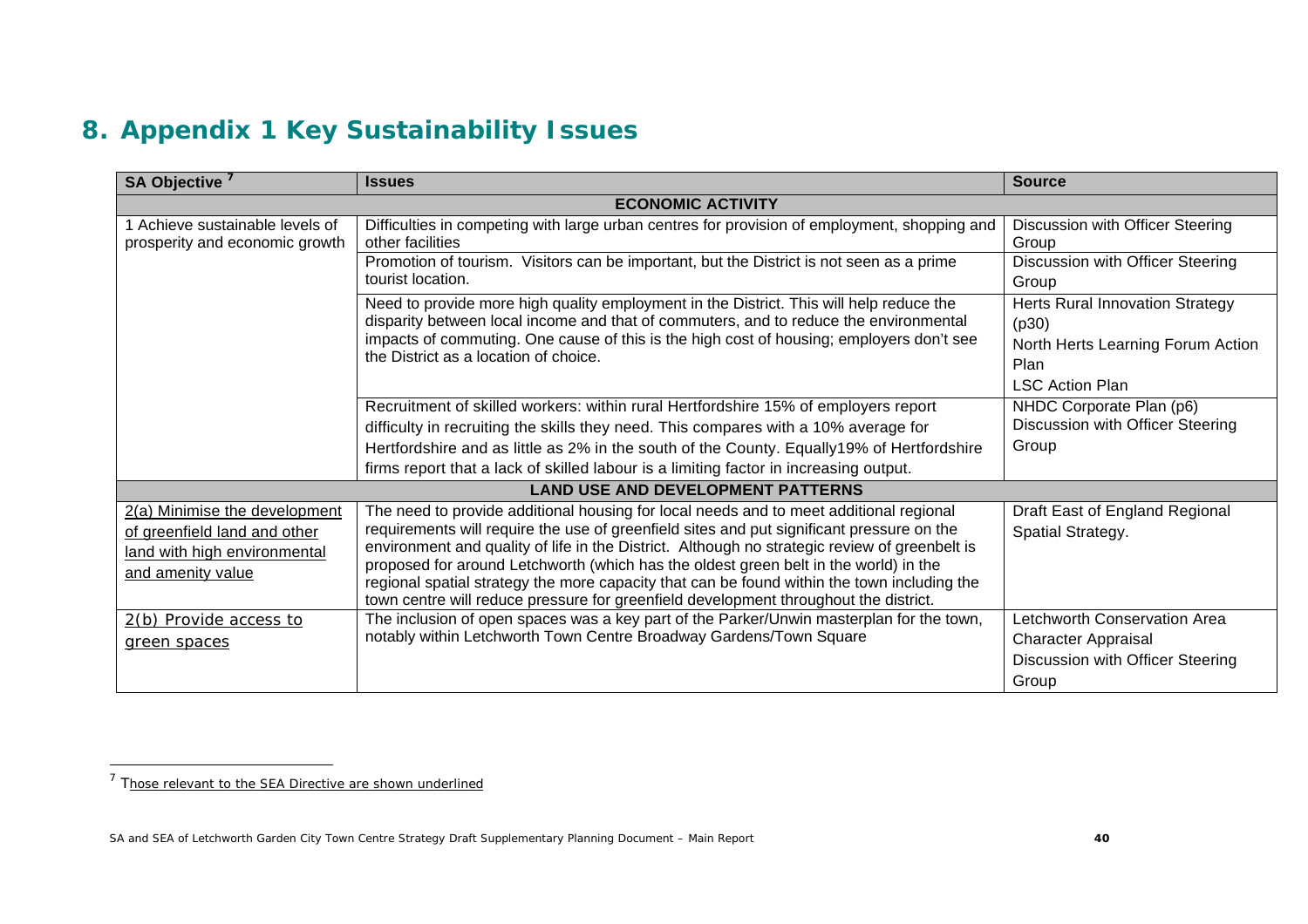| SA Objective <sup>7</sup>                                                                   | <b>Issues</b>                                                                                                                                                                                                                                                                                                                                                                                                                      | <b>Source</b>                                                                                                                                                                                              |
|---------------------------------------------------------------------------------------------|------------------------------------------------------------------------------------------------------------------------------------------------------------------------------------------------------------------------------------------------------------------------------------------------------------------------------------------------------------------------------------------------------------------------------------|------------------------------------------------------------------------------------------------------------------------------------------------------------------------------------------------------------|
| 2 (c) deliver more sustainable<br>location patterns and reduce<br>the use of motor vehicles | Population and mobility factors have changed the function of villages and small towns from<br>employment service centres increasingly towards dormitory/residential functions reducing<br>their social and physical diversity. An increasing proportion of retail expenditure is going<br>out of the town.                                                                                                                         | <b>Herts Rural Innovation Strategy</b><br>(p31)<br>Discussion with Officer Steering<br>Group<br><b>NLP Retail and Town Centre</b><br><b>Studies</b>                                                        |
|                                                                                             | The complex settlement pattern and distribution of shopping and employment facilities<br>means that it is sometimes difficult to maintain commercially viable passenger transport for<br>journeys other than to London.                                                                                                                                                                                                            | <b>Herts Rural Innovation Strategy</b><br>(p31)<br>Hertfordshire Local Transport Plan                                                                                                                      |
|                                                                                             | <b>ENVIRONMENTAL PROTECTION</b>                                                                                                                                                                                                                                                                                                                                                                                                    |                                                                                                                                                                                                            |
| 3(c) Conserve and where<br>appropriate, enhance the<br>historic environment                 | Letchworth is the world's first Garden City - making it of international conservation<br>importance. It is being put forward for inclusion on the Unesco list of World Heritage<br>sites. Most of the town development before 1918, and some high quality areas<br>developed since that date, have been declared a conservation area. The town has many<br>listed buildings but only 6 listed buildings in the town centre itself. | Letchworth Conservation Area<br><b>Character Appraisal</b><br>Discussion with officer steering<br>group                                                                                                    |
| 3(d) Reduce pollution from any<br>source                                                    | Quality of surface and ground water is threatened by the water supply needs and<br>drainage from future developments. Adequate supply for future developments is also an<br>issue: see 6a below.                                                                                                                                                                                                                                   | <b>Herts Environmental Forum</b><br>Strategy<br>Discussion with Officer Steering<br>Group                                                                                                                  |
|                                                                                             | <b>CLIMATE CHANGE</b>                                                                                                                                                                                                                                                                                                                                                                                                              |                                                                                                                                                                                                            |
| 4(a) Reduce greenhouse gas<br>emissions                                                     | Transport use is a significant contributor to global warming. Journey lengths are above the<br>county average for work and leisure journeys in North Hertfordshire/Stevenage, and there is<br>a high car use for the school run. Car use is above the National Average in Letchworth.                                                                                                                                              | North Herts Area Transport Plan<br>(NHATP) Table 7 Issues and<br>problems identified through<br>consultation.<br>NHDC Rural Strategy (Annex 4 -<br>Priority 7 – transport)<br><b>County Transport Plan</b> |
|                                                                                             | Domestic and commercial energy use is also a significant contributor to global warming.                                                                                                                                                                                                                                                                                                                                            | <b>Discussion with Officer Steering</b><br>Group                                                                                                                                                           |
| A JUST SOCIETY                                                                              |                                                                                                                                                                                                                                                                                                                                                                                                                                    |                                                                                                                                                                                                            |
| 5(a) Share access to services                                                               | Whilst the District is relatively prosperous there are pockets of income and/ or multiple                                                                                                                                                                                                                                                                                                                                          | NHDC Corporate Plan (p4)                                                                                                                                                                                   |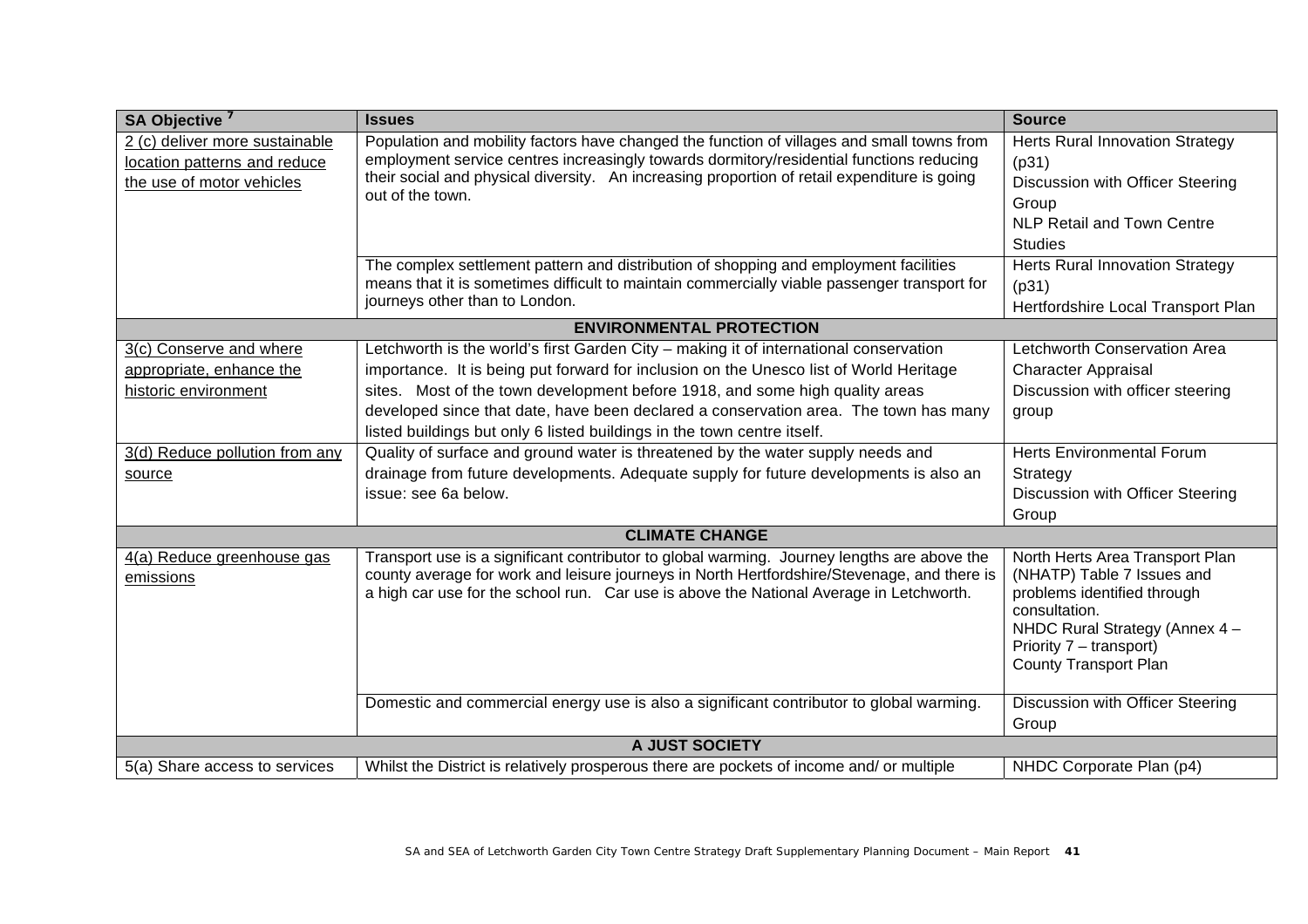| SA Objective <sup>7</sup>                                                                              | <b>Issues</b>                                                                                                                                                                                                                                                                                                                                                                                                                               | <b>Source</b>                                                                                                                                                                                     |
|--------------------------------------------------------------------------------------------------------|---------------------------------------------------------------------------------------------------------------------------------------------------------------------------------------------------------------------------------------------------------------------------------------------------------------------------------------------------------------------------------------------------------------------------------------------|---------------------------------------------------------------------------------------------------------------------------------------------------------------------------------------------------|
| and benefits of prosperity fairly                                                                      | deprivation in relation to national standards. This occurs in Letchworth (South East).                                                                                                                                                                                                                                                                                                                                                      | Anti-Poverty Strategy 1998,<br>summarised in Appendix to NHDC<br>Social Inclusion Strategy.<br><b>Herts Rural Innovation Strategy</b><br>(p31)<br><b>Community Legal Service Strategy</b><br>2003 |
| 5(b) Provide access to services<br>and facilities for all                                              | The number of households in the district with an elderly person in it is higher than the<br>national average at 34%. There is a lack of facilities for young people in the town.                                                                                                                                                                                                                                                            | <b>Herts Rural Innovation Strategy</b><br>(p31)<br><b>Older Peoples Strategy</b>                                                                                                                  |
| 5(d). Increase access to decent<br>and affordable housing                                              | There is a need to improve supply of high-quality affordable housing. The need for<br>affordable housing has been exacerbated by insufficient development of affordable units<br>over the last decade. Coupled with significant inflation in the housing market the gap has<br>widened between the 'haves' and 'have-nots'. Specific issues on affordable housing include<br>key worker housing, housing for young people and the disabled. | NHDC Corporate Plan (p6)<br>Housing Strategy 2004<br>Affordable housing programme                                                                                                                 |
| 5(e) Reduce crime rates and<br>fear of crime                                                           | NHDC is generally very safe, but fear of crime is an issue in the District. The crime survey<br>showed that areas of concern about crime and disorder are spread throughout the District.<br>A particular issue is street crime, theft from cars and antisocial behaviour in the town<br>centre.                                                                                                                                            | NHDC Corporate Plan (p7)<br>North Herts CDRP Strategy 2005-08<br>Crime Audit 2004<br>Fear of Crime Survey 2004<br>Discussion with Officer Steering<br>Group                                       |
| 5(f) Improve conditions and<br>services that engender good<br>health and reduce health<br>inequalities | Generally speaking across all age groups the population of North Hertfordshire and<br>Stevenage enjoys good health compared with national averages. This however masks<br>some areas at ward or sub-ward level of significant deprivation and poorer health status.<br>The incidence of age-related poor health, including fuel poverty (hypothermia related) and<br>senility are higher in North Hertfordshire.                            | Health Improvement and<br>Modernisation Programme, North<br>Herts and Stevenage PCT 2005<br>(p6)<br>Director of Public Health Report<br>2005<br>Discussion with Officer Steering<br>Group.        |
|                                                                                                        | Noise from air and road transport has a significant effect on quality of life in the District.<br>Some proposed developments may have significant additional impacts.                                                                                                                                                                                                                                                                       | Discussion with Officer Steering<br>Group                                                                                                                                                         |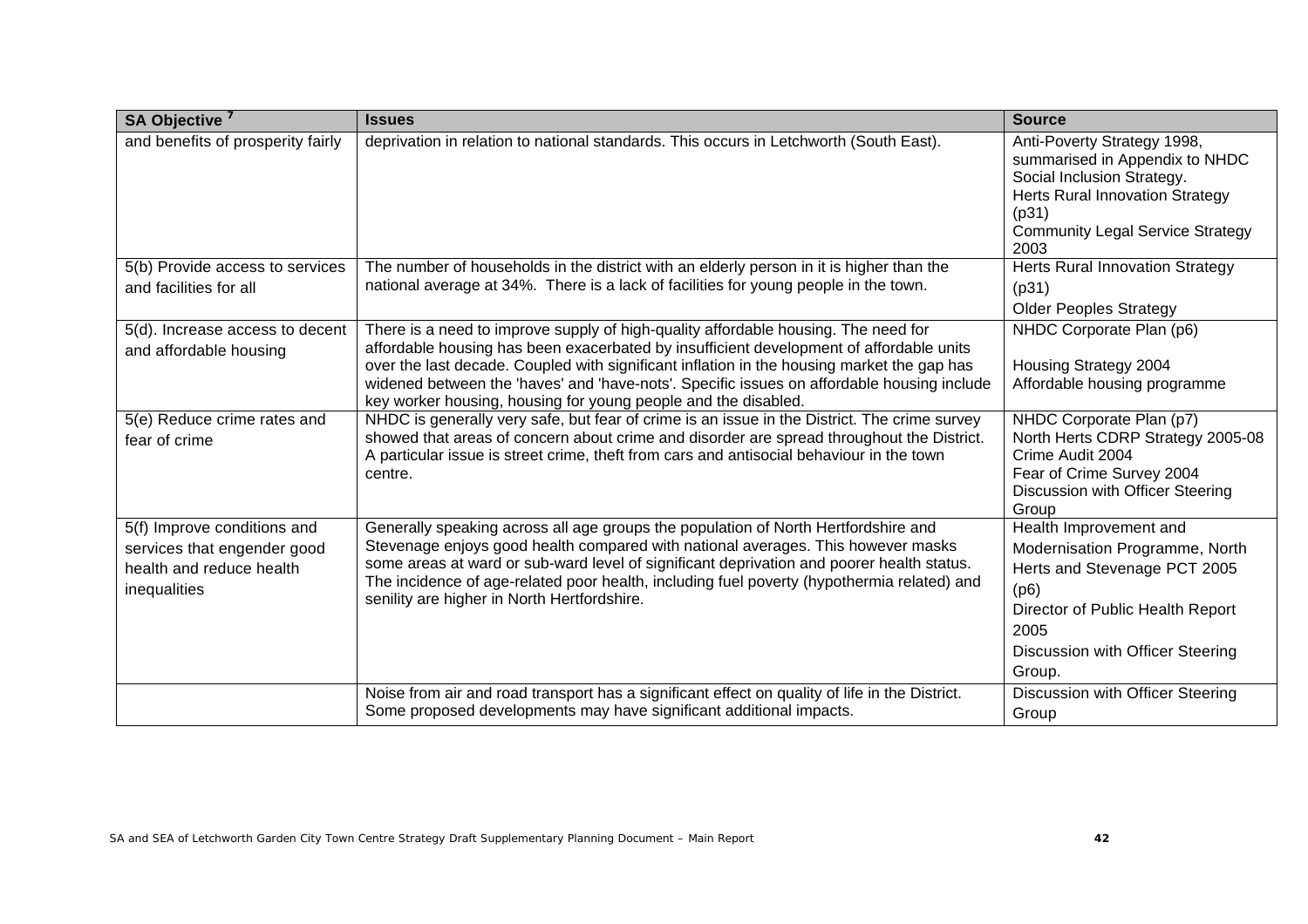| SA Objective <sup>7</sup>                                                                                 | <b>Issues</b>                                                                                                                                                                                                                                                                                                                                   | <b>Source</b>                                                                                                               |
|-----------------------------------------------------------------------------------------------------------|-------------------------------------------------------------------------------------------------------------------------------------------------------------------------------------------------------------------------------------------------------------------------------------------------------------------------------------------------|-----------------------------------------------------------------------------------------------------------------------------|
|                                                                                                           | There are also important local issues regarding the need to integrate and co-ordinate<br>transport services and arrangements to improve access to health facilities.                                                                                                                                                                            | Health Improvement and<br>Modernisation Programme, North<br>Herts and Stevenage PCT. (p35)<br><b>Health Scrutiny report</b> |
| 5(h) Maintain and improve<br>culture, leisure and recreational<br>activities that are available to<br>all | Letchworth Town Centre is the main cultural area for the town.                                                                                                                                                                                                                                                                                  | Discussion with Officer Steering<br>Group                                                                                   |
| <b>RESOURCE USE AND WASTE</b>                                                                             |                                                                                                                                                                                                                                                                                                                                                 |                                                                                                                             |
| 6 (a). Use natural resources<br>efficiently; reuse, use recycled<br>where possible                        | Hertfordshire has the highest domestic water use in the country. The proposed new<br>developments will put some pressure on water supply infrastructure, and may require water<br>to be piped in from outside the District, further abstraction with associated environmental<br>impacts and/or water conservation measures in new developments | Draft East of England Regional<br>Spatial Strategy and associated<br>panel report (June 2006)                               |
|                                                                                                           | The most recent figures available (1997) show that Hertfordshire was a net importer of sand<br>and gravel with consumption exceeding sales by 0.356mt.                                                                                                                                                                                          | Herts Minerals Local Plan Second<br>Deposit Draft (para 1.4.3)                                                              |
| 6(b) Reduce waste                                                                                         | Need to reduce waste and increase recycling rates, particularly because waste sites within<br>the County will be full by 2008.                                                                                                                                                                                                                  | NHDC Corporate Plan (p6)<br>Herts Waste Strategy (p5)<br>Discussion with Officer Steering<br>Group                          |